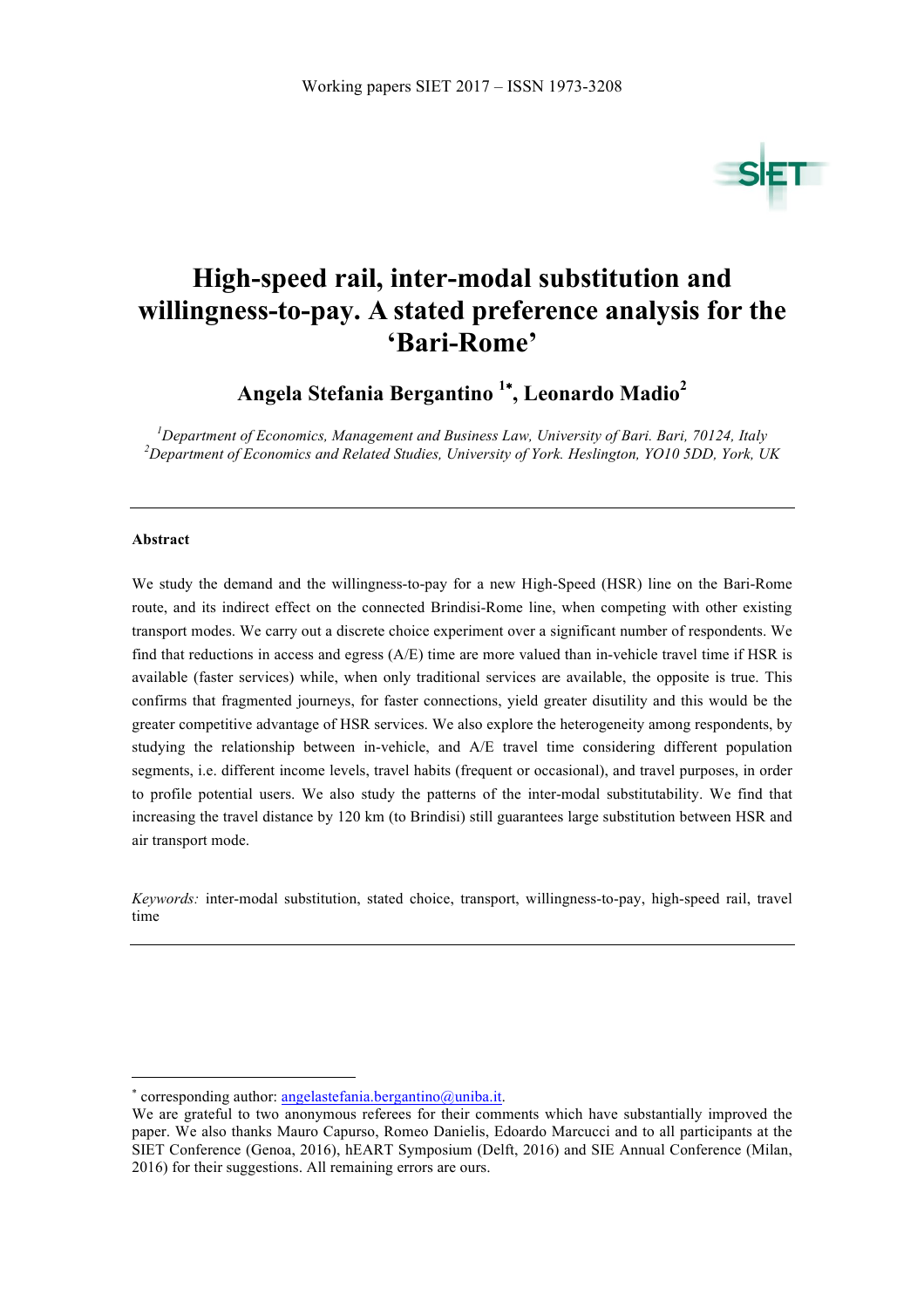## <span id="page-1-0"></span>1 Introduction

The relationship between access and egress  $(A/E)$  time and in-vehicle travel time is becoming increasingly relevant in shaping the competition among different modal alternatives, and mainly between airlines and train operators. While in-vehicle travel time depends on the performances of each transport mode,  $A/E$  time depends on where rail stations, bus terminals, and airports are spatially located relative to the travellers' location [\(Martín et al.](#page-25-0) [2014\)](#page-25-0). As noted by Givoni  $\&$ [Dobruszkes](#page-24-0) [\(2013\)](#page-24-0), it follows that is the total travel time that affects travellers' modal choices ceteris paribus. In Italy, airports are often distant from the city centre and reaching them can be pricey in terms of additional time spent travelling. Rail stations, instead, are, usually, more accessible to users and localized within the boundaries of the city, close to the central business district (CBD), and with a lower impact of  $A/E$  time, see e.g. [Givoni & Banister](#page-24-0) [\(2007\)](#page-24-0). The area surrounding the rail stations is also often used as a junction point for modal interchange, offering a wide range of alternatives. In these cases, accessibility to rail stations and bus terminals may favor ground transport modes. However, while this is true for most of the cities, the locational competitiveness of HSR over air transport should not be always taken for granted. Some international experiences show that the poor accessibility of rail stations can even deter people from using HSR, see [Chang](#page-24-0) [& Lee](#page-24-0) [\(2008\)](#page-24-0) for the Korean case, and [Chou et al.](#page-24-0) [\(2011\)](#page-24-0) for Taiwan.

When rail stations are relatively more accessible, i.e. close to CBDs, the implementation of high-speed rail (HSR, hereafter), and the subsequent reduction of in-vehicle travel time,<sup>1</sup> exerts a competitive pressure on airlines.<sup>2</sup> In Italy, such competitive threat led to changes in the market structure and to the exit of some operators. For instance, the introduction of HSR on the Rome-Milan line forced Ryanair, a low-cost carrier (LCC), to leave the Rome-Ciampino - Milan-Orio al Serio route, i.e.  $A/E$  time account for 40 and 60 minutes respectively<sup>3</sup>. On that line, recent data [\(ART](#page-23-0) [2015\)](#page-23-0), have shown that, considering also changes in the market size, the train mode (traditional and HSR) grew from 36% of the market shares in 2008 to 58% in 2012, and to 65% in 2014, while the market share of the air transport mode diminished from 50% in 2008 to 32% in 2012, and to 24% in 2014.

Despite their relevance, the assessment of how  $A/E$  time shape the competitiveness of one modal alternative over one another yet remain to fully explored. To date, the contribution to the analysis

 $1$ According to the Directive 2008/57/EC of the European Parliament and of the Council on the interoperability of the rail system, HSR is defined as those lines with speeds equal or greater than 250 km/h and those lines upgraded for speeds of 200  $\rm km/h.$ 

<sup>2</sup>For example, using Italian data, [Capozza](#page-24-0) [\(2016\)](#page-24-0) finds that airline operators increased their fares as rail travel time increases, while [Kappes & Merkert](#page-25-0) [\(2013\)](#page-25-0) report that airline managers ranked the presence of a HSR link on the route as the second most effective barrier to entry, preferring cooperation rather than competition. In a theoretical work, [Yang & Zhang](#page-27-0) [\(2012\)](#page-27-0) demonstrate that the price charged by airlines decreases with the access time to the airport, whereas the effect is the opposite for high-speed rail operators, which react by increasing their fares.

 $3$ Orio al Serio is a secondary airport close to Bergamo  $(5 \text{ km})$ , mainly used by LCCs, but located at approximately 50 minutes to Milan. Orio al Serio is the fourth airport in Italy in terms of number of passengers (10.404.625 in 2015 according to [ART](#page-23-0) [\(2016\)](#page-23-0)), with a strong presence of Ryanair. Competition on the route became intense also because of the intra-modal competition between the state-owned incumbent Trenitalia and the newcomer Nuovo Trasporto Viaggiatori (NTV). For the effect of the liberalization policy in Italy and Europe, see [Bergantino et al.](#page-23-0) [\(2013\)](#page-23-0), [Bergantino](#page-23-0) [\(2015\)](#page-23-0) and [Bergantino](#page-23-0) [\(2017\)](#page-23-0).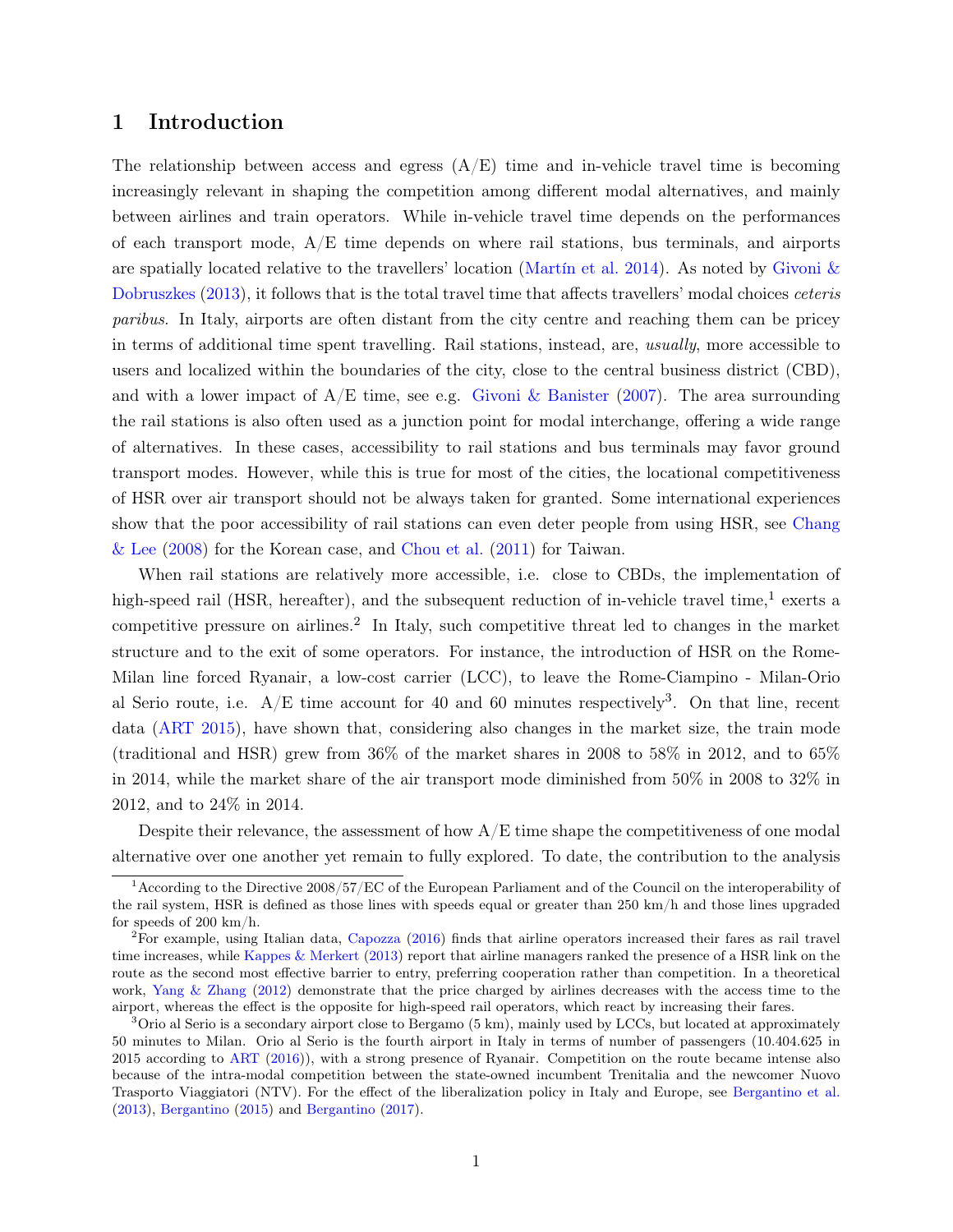of their impact is still limited. While [Martín et al.](#page-25-0) [\(2014\)](#page-25-0), using a discrete choice experiment, recognize their relevance and show how accessibility and relative distance are crucial, [Dobruszkes](#page-24-0) [et al.](#page-24-0) [\(2014\)](#page-24-0), in their ex-post evaluation, show that where HSR is spatially located has no impact on the strategies pursued by airlines (i.e. number of flights or seats). While this may be related to the definition of "central" and "peripheral" location of HSR, on the other hand this might suggest, as claimed by the authors, that  $A/E$  time to get to HSR stations are not so relevant.

Complementing these studies, our work aims to contribute to the understanding of the relationship between  $A/E$  time for air transport mode and in-vehicle travel time, considering a competitive environment where several modal alternatives, including rail and HSR, are considered. The analysis is conducted by exploiting heterogeneity among passengers. Travellers are not only differentiated according to the purpose of their journey, i.e. business and leisure, as the literature usually assumes but also according to their travel habits and their income. For instance,  $A/E$  time to get to the airport may impact negatively more on those travellers working during their journey, experiencing, therefore, a higher disutility from fragmented activities. Likewise, frequent travellers may experience greater disutility from  $A/E$  time than occasional travellers, e.g. repeated fragmentation of the journey may be a source of stress. The presence of detailed individual data and the number of observations allows us to enrich the analysis by examining these different segments of the population and distinguishing between *time-sensitive* and *cost-sensitive* passengers for different components of the journey time. Indeed, we contribute to the current literature by measuring the willingness-to-pay for  $A/E$  time reduction as compared to in-vehicle travel time<sup>[4](#page-1-0)</sup>.

The second contribution provided by this work is to show how the impact of  $A/E$  time and the value of time savings change depends on whether HSR is available. Because HSR reduces the average in-vehicle travel time, subsequently increasing the portion of the total travel time represented by A/E time, travellers may have different sensitivities. As a result, the value of time savings may not be the same before and after the introduction of HSR. Indeed, we provide a comparison between the two scenarios demonstrating that the introduction of HSR may change travellers' preferences. To the best of our knowledge, there are no previous studies investigating how the different components of the total journey time change because of HSR.

Understanding this is relevant to inform policy-makers and help them for designing their policies and perhaps motivating the construction of infrastructures connecting faster airports and rail stations. This can be important also to promote strategic complementarity or integration between airlines and HSR operators, as demonstrated by a recent and growing literature (e.g. Givoni  $\&$ [Banister](#page-24-0)  $(2006)$ ). In addition, an analysis of the *pre* and *post* the implementation of HSR might be beneficial for transport operators to *behaviourally* understand how travellers' preferences change and under what conditions.

Third, according to literature it seems that HSR has a competitive advantage over air transport for distances up to 600-800 km, with the potential demand peak at approximately 400 km [\(Janić](#page-25-0)

<sup>&</sup>lt;sup>4</sup>Notice that only for the air transport mode, in-vehicle travel time also accounts for the time spent for securitychecks, and waiting time at the gate.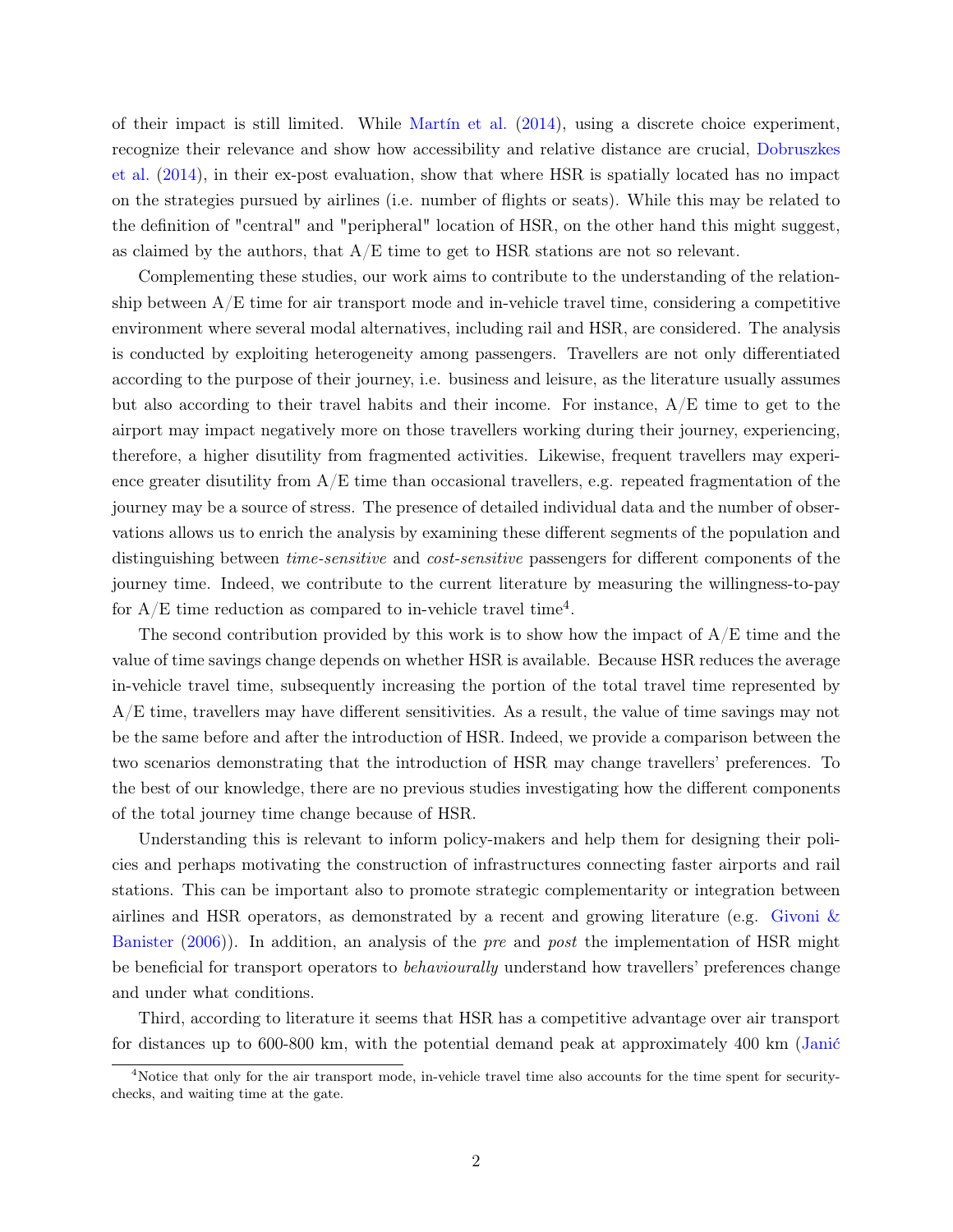[1993,](#page-25-0) [Vickerman](#page-26-0) [1997,](#page-26-0) [Gleave](#page-25-0) [2004,](#page-25-0) [Rothengatter](#page-26-0) [2010\)](#page-26-0). We test this hypothesis by studying the patterns of inter-modal substitution, and the willingness-to-pay for  $A/E$  and in-vehicle time reductions for a longer travel distance and journey time. We compare two locations: i) the planned location (Bari), with a travel distance from Rome of approximately 450 km; and ii) Brindisi, a potential location, which can indirectly benefit from the introduction of HSR to Bari, and whose location is at approximately [5](#page-1-0)70 km from Rome<sup>5</sup>. Such a comparison is possible because both locations share the same types of modal alternatives (and sometimes services, as shown in Section [3\)](#page-6-0), and are characterized by the presence of airports, with daily flights to Rome.

The analysis is pursued by using a Stated Preference approach and considering the planned introduction of HSR over the Bari-Rome route. We consider all currently available alternatives, i.e. air transport, conventional train, coach, private car and car-pooling the car and the car-pooling, and then we introduce the future HSR. Differently from [Román et al.](#page-26-0) [\(2010\)](#page-26-0), [Martín et al.](#page-25-0) [\(2014\)](#page-25-0), [Li & Sheng](#page-25-0) [\(2016\)](#page-25-0), we only consider  $A/E$  time explicitly for the air transport, while we set it to zero for the other alternatives. This simplifies the analysis with little loss of generality since in Rome, Bari and Brindisi (that is, the cities covered in this study), shuttle bus serving the city airports have their terminals in front of the rail stations where, in Bari and in Rome, also direct train connections are available for the airports (air-train integration). This situation implies that, for most travellers, A/E time differentials exist only for the air alternative. Only the car mode (regardless of whether private car, taxi, or carpooling) might have differentiated  $A/E$  times, but these would be extremely difficult to model, being individual specific.

This remainder of this work is organized as follows: in Section 2 we survey the previous literature; in Section [3](#page-6-0) we provide a background of HSR in Italy and the market characteristics of the routes considered; Section [4](#page-7-0) reports the description of the presented alternatives, attributes and levels as well as the characteristics of the sample population; Section [5](#page-10-0) illustrates the econometric strategy. Section [6](#page-10-0) reports the main results from the Multinomial Logit and the Mixed Multinomial Logit, whereas Section [7](#page-20-0) the calculated mean-willingness-to-pay for reduction in travel time. Section 8 contains concluding remarks and the future research agenda.

### 2 Literature Overview

This study relates to several streams of literature in transport economics. First, it is close to those studies using discrete choice experiments for the evaluation of passengers' preferences for  $A/E$  and in-vehicle travel time. For instance, [Román et al.](#page-26-0) [\(2010\)](#page-26-0) estimate the willingness-to-pay (WTP) for access and egress time reductions by considering whether the sum of both is lower or greater than 60 minutes. For all modal alternatives, they show that the WTP for one-hour reduction of A/E time is greater when these account for more than 60 minutes. In other words, one minute of A/E time is not the same when the access and egress time is larger than one hour. They also find that A/E time is more relevant for the air transport relative to HSR and, ultimately, to the bus.

 $5$ This is approximately the distance between Rome and Milan, where HSR led to an increase in traffic supply and demand.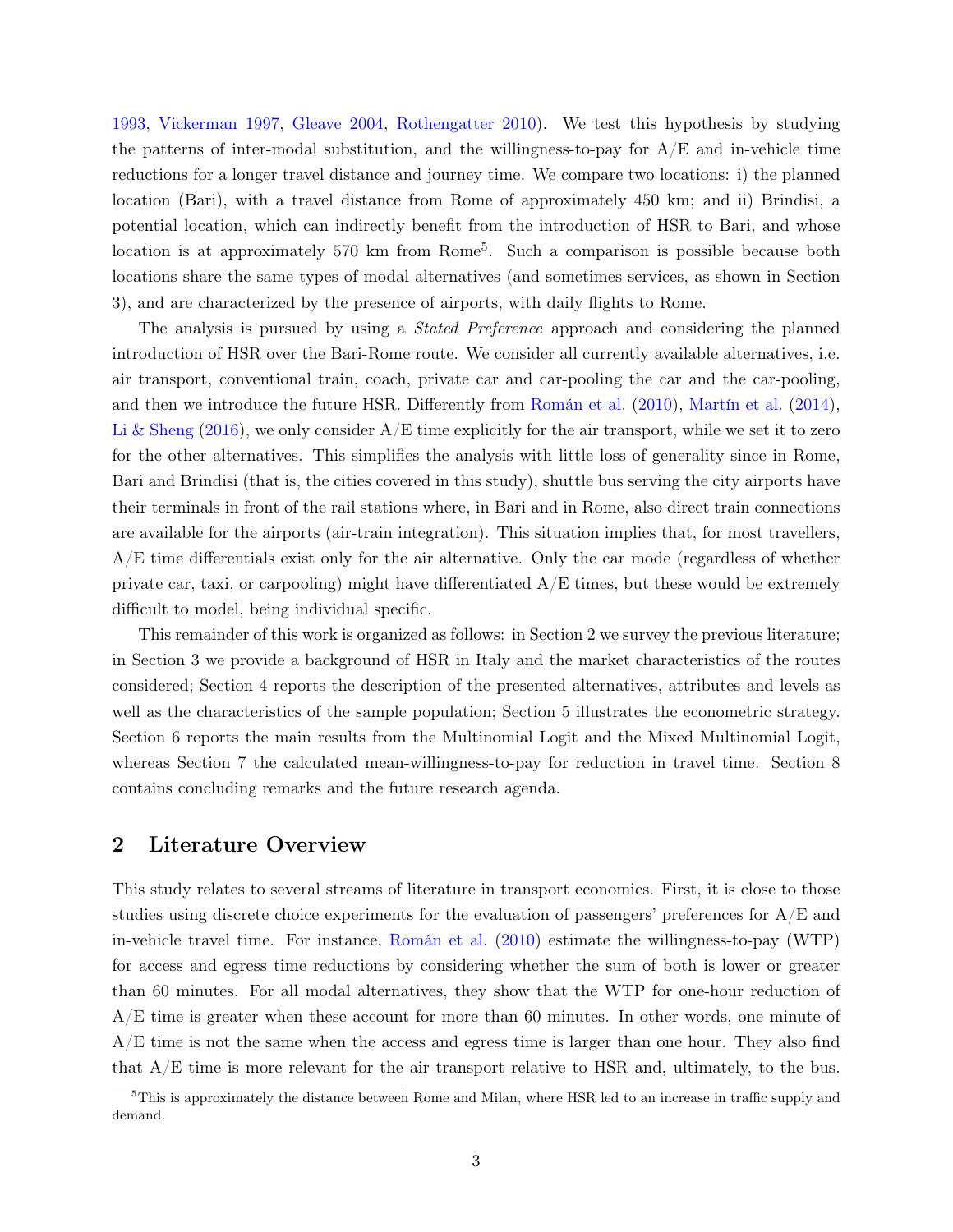Moreover, similar to our results, for [Román et al.](#page-26-0) [\(2010\)](#page-26-0), the value of travel time savings is lower than the value of access and egress time savings. [Li & Sheng](#page-25-0)  $(2016)$  study air-HSR integration in China, finding that the willingness-to-pay for en-route time reduction is higher than for reduction in A/E time when using airlines, while lower when using HSR.

By exploiting travellers' heterogeneity, this paper also complements some previous studies on population heterogeneity in valuation. [Hess et al.](#page-25-0) [\(2007\)](#page-25-0) verify that the WTP for reductions in the schedule delay and improved on-time performances is greater for business travellers compared to holiday-and-VFR (Visiting Friends and Relative) travellers. They also verify that all respondents, with the exception of holiday travellers, were more sensitive to early than late arrivals. [Gonzales-](#page-25-0)[Savignat](#page-25-0) [\(2004\)](#page-25-0) verify that self-employed travellers are more sensitive to fare changes than employees, whose journey is often paid by the company. [Román & Martín](#page-26-0) [\(2014\)](#page-26-0) study integration between air and HSR, surprisingly finding that those travelling for business purposes experience a greater disutility from connection time and travel time than  $A/E$  time. By contrast, [Li & Sheng](#page-25-0) [\(2016\)](#page-25-0) find that, for business travellers, the WTP for en-route time reduction is greater than that for  $A/E$ time reduction. They also find that connection time for air-HSR integration is valued more than twice higher for business travellers relative to non-business travellers. The former result contrasts with our findings when HSR is introduced, while is consistent with ours when HSR is absent. In this sense, our study provides novel insights, by showing how  $A/E$  time is more or less negatively perceived depending on the introduction of the HSR alternative, which in turn reduces the average length of the journey.

This work is also related to the literature on the transport market structure and on the strategic behaviour of airlines when HSR is introduced. Here ex-post analyses have shown interesting patterns. [Jiménez & Betancor](#page-25-0) [\(2012\)](#page-25-0) study nine different routes connected to Madrid over the period between 1999 and 2009. They find that the introduction of HSR led to a 17% reduction in the number of airlines' operations, and thus on their market shares (mainly on the Madrid-Barcelona line). [Albalate et al.](#page-23-0) [\(2015\)](#page-23-0), using data for France, Germany, Italy and Spain over the period between 2002 and 2009, show that airlines responded to the introduction of HSR by reducing the number of seats provided but not the overall number of flights (data runs to 2010). They also verify that the reduction of the number of services was greater for hub-airports, and even more for those airports without on-site HSR stations. Over the Paris-London route, [Behrens & Pels](#page-23-0) [\(2012\)](#page-23-0) show instead that a 1% reduction in the Eurostar travel time led to an increase of 1.09% and 0.44% of the HSR market share for the business and leisure segments respectively.

Moreover, [Dobruszkes et al.](#page-24-0) [\(2014\)](#page-24-0) find that HSR travel time affected mainly the presence of air services, both in terms of provided seats and flights and to a lesser extent the frequency. [De Rus](#page-24-0) [& Nash](#page-24-0) [\(2007\)](#page-24-0) report that the introduction of HSR on the route between Madrid and Sevilla determined a 50% reduction of the air transport demand, affecting mainly the market shares of the Sevilla Airport, the main beneficiary of this traffic. A similar reduction in the air transport volume share is observed by [Park & Ha](#page-26-0) [\(2006\)](#page-26-0) for the Paris-Lyon. [Clewlow et al.](#page-24-0) [\(2014\)](#page-24-0) assess the impact of HSR lines and the presence of LCCs on the volume of air passengers in Europe, concluding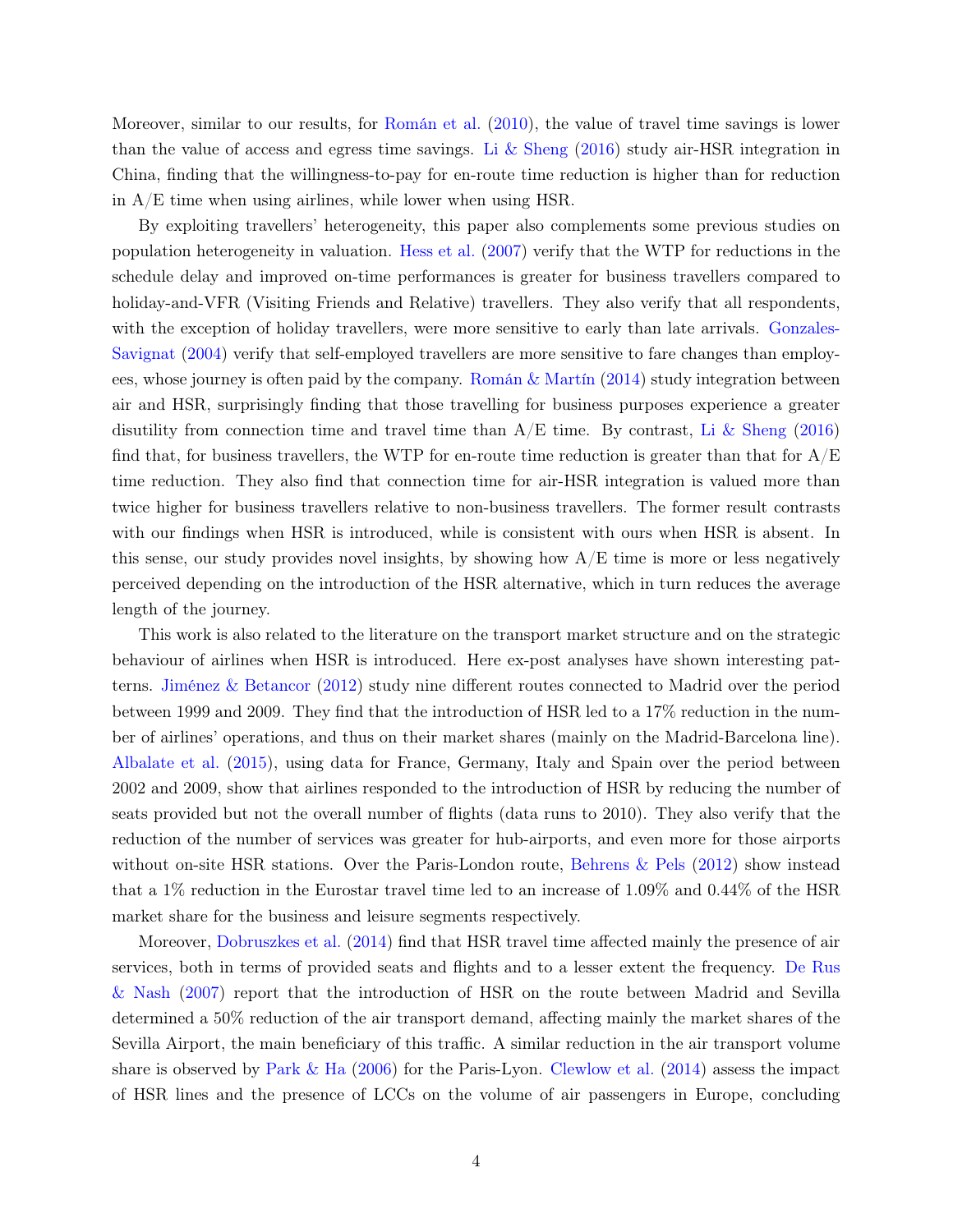that the introduction of HSR reduced the air passenger demand in the domestic market, and that airlines reallocated their traffic towards medium- and long-haul distances. On the Chinese domestic market, [Wang et al.](#page-26-0) [\(2017\)](#page-26-0) find instead that LCCs are more likely to leave the market in highly populated corridors, where the head-to-head competition with HSR is more intense. Similarly, [Wan](#page-26-0) [et al.](#page-26-0) [\(2016\)](#page-26-0) compare the introduction of the HSR entry in China with the impact on other two most-developed Northeast Asian countries, i.e. Japan and South Korea. The authors verify that the introduction and the expansion of the HSR network led to a greater drop in the number of seats of air operators in China relative to Japan and South Korea.

Few papers have instead investigated the case of Italy, where intra- and inter-modal competition coexist from 2012, when Nuovo Trasporto Viaggiatori (NTV) entered into the HSR market, in regime of open access. [Bergantino](#page-23-0) [\(2015\)](#page-23-0) show that airlines fares reduced in presence of HSR competition up to 13.26 euro on average, determining an indirect benefit for consumers. They also find that the intra-modal led to an increase in the total number of services in the market. Bergantino  $\&$ [Capozza](#page-23-0) [\(2015\)](#page-23-0) examine airline pricing in Southern Italy, where the extent of the HSR competition is limited, and verified that increasing market concentration by 10% led to 5.7-6.4% higher fares. In addition, they found that more competitive markets make airlines more likely to engage in intertemporal discriminations. More recently, [Bergantino et al.](#page-23-0) [\(2017\)](#page-23-0) investigate the strategic pricing decisions undertaken by air and rail companies, showing that the price leadership depends on the characteristics of the city-pairs. Intra-modal competition for shorter distances is analyzed also by [Cascetta et al.](#page-24-0) [\(2011\)](#page-24-0). On the Naples-Rome line, they find that the demand induced by the introduction of the HSR was 22% in 2007, at two years from its launch, with existing rail services continuing to ensure 69% of the overall demand in a particular context of lack competition and alternatives, i.e. the car (8%) was the only real alternative to the conventional train choice. They also verify that travel time and its quality represent the main reasons for choosing HSR services and that HSR travellers are less sensitive to changes in travel time for increasing number of HSR journeys provided. On the same route, [Givoni & Dobruszkes](#page-24-0) [\(2013\)](#page-24-0) investigate the ex-post effects of the introduction of HSR, finding that the modal shift after 2-4 years of its launch was 10-20%, whereas the remaining share was a modal substitution, mostly from the existing rail service.

On a somewhat different note, [Bergantino & Madio](#page-24-0) [\(2017\)](#page-24-0) use Stated Preference data to conduct an ex-ante analysis of the socioeconomic determinants and the origin of the modal change towards the planned HSR on the Bari-Rome route. The authors verify that HSR demand is more likely to be derived from air transport modes and conventional rail services, with inter-modal substitution more pronounced between flights and HSR.

While the above studies are mainly concerned with inter-modal substitution and competition, the economic benefits from cooperation and integration between HSR and air transport modes can be even greater [\(Givoni & Banister](#page-24-0) [2006\)](#page-24-0). Complementarity and integration between these alternatives also emerge from recent theoretical studies, see [Socorro & Viecens](#page-26-0) [\(2013\)](#page-26-0), [Xia & Zhang](#page-27-0) [\(2016,](#page-27-0) [2017\)](#page-27-0), [Jiang et al.](#page-25-0) [\(2017\)](#page-25-0). Discrete choice experiments on travellers' preferences have shown the conditions under which integration between HSR and air transport can exist. On the Bejing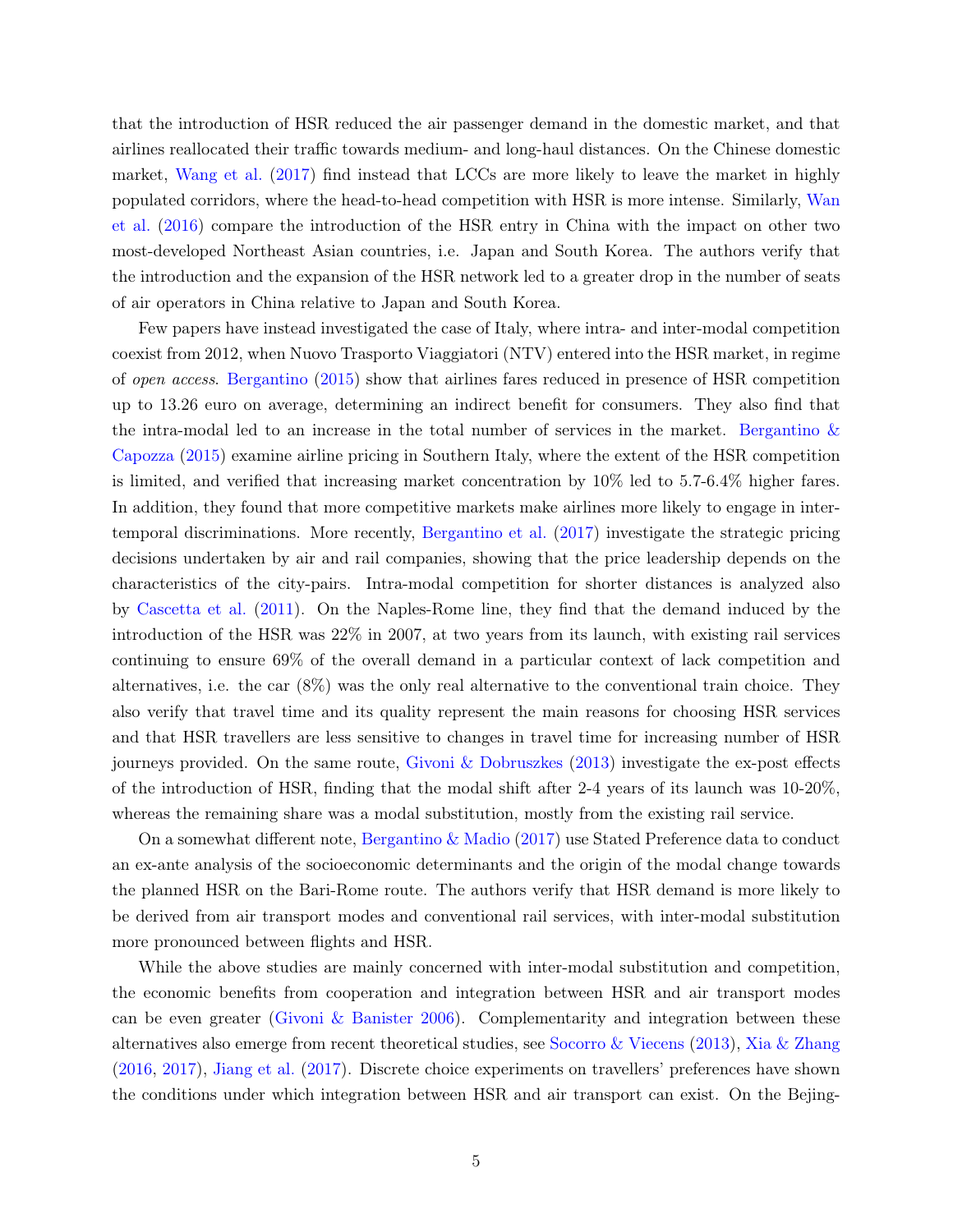<span id="page-6-0"></span>Guangzhou corridor, [Li & Sheng](#page-25-0) [\(2016\)](#page-25-0) find that, when the travel time is too short, HSR is the best alternative, whilst air-HSR integration becomes competitive when the range is 1200-1600 km. Instead, according to [Martín et al.](#page-25-0) [\(2014\)](#page-25-0), the viability of an integrated alternative would depend on the abatement of connection time between air transport and HSR, which creates a disutility even larger than that created by  $A/E$  time. For instance, they show that when private transport is used and price competition is fierce enough, there exists a support for a relative competitiveness of the air transport over the HSR.

## 3 Background

Italy has the third rail network in Europe after Germany and France, with a total of 24,299 km of rail track, of which 923 km classified as HSR (1.350 km if considering double tracks), and exploiting travel speed greater than 250 km/h [\(ART](#page-23-0) [2016\)](#page-23-0). Most of the current network was built over the period of 200[6](#page-1-0)-2009, costing around 32 billion of EUR, but new lines are still under construction<sup>6</sup>. Currently, the network takes the form of the "T", connecting the North West (Turin) to the North East (Verona) and crossing Italy over the Milan-Rome-Salerno axis [\(Beria et al.](#page-24-0) [2016\)](#page-24-0). The demand for HSR in Italy has shown an increasing trend, with the total traffic on services operating in the regime of open access (mostly HSR) reaching the quota of 15 billion of passenger-km in 2014 [\(ART](#page-23-0)  $(2016)^7$  $(2016)^7$  $(2016)^7$  $(2016)^7$ .

However, the greater popularity of the Italian HSR has been circumscribed to Central and Northern Italy. As shown in Figure [1,](#page-7-0) the current HSR network suffers a geographical bias which, with the exclusion of Salerno (the current end of the line, on the Tyrrhenian Coast), marginalizes the rest of the South. The long-term poor infrastructural problem of this large area has been only partially compensated with the advent of low-cost airlines. In 2014, the Italian government, with the "Unlock Italy" bill, decided to sustain the development of the railway in Southern Italy, through the realization of a new HSR line on the Bari-Naples. This new line will connect directly two densely populated metropolitan areas in less than 2 hours<sup>[8](#page-1-0)</sup> This project is part of the TEN-T (Trans-European Network of Transport) Strategy for the implementation of the Scandinavian - Corridor, and it is funded with 6.2 billion of euro. The works for building the infrastructure started in 2016 and it is expected to be fully operating in 2026<sup>[9](#page-1-0)</sup>. Both Brindisi and Bari are connected to

<sup>&</sup>lt;sup>6</sup>In December 2016, new 39.6 km (Treviglio-Brescia) over the Milan-Venice route (245 km) were opened to HSR traffic, whereas the line is expected to fully operate in 2020. In September 2016, Ferrovie dello Stato announced its Industrial Plan 2017-2026, with 24 billion of euro allocated for the HSR network. See: [http://www.fsitaliane.it/](http://www.fsitaliane.it/fsi/Investor-relations/Piano-Industriale/Piano-Industriale-2017-2026) [fsi/Investor-relations/Piano-Industriale/Piano-Industriale-2017-2026](http://www.fsitaliane.it/fsi/Investor-relations/Piano-Industriale/Piano-Industriale-2017-2026). Last Access: 7 November 2016.

<sup>7</sup>The increased demand can be ascribed to both inter- and intra-modal competition, arising in the Italian passengers market. Specifically, the inter-modal competition refers to a greater substitutability between air and rail transport modes, whereas intra-modal competition arises as a consequence of the market liberalization, and of the entry of the new competitor NTV. According to [ART](#page-23-0) [\(2016\)](#page-23-0), NTV experienced a growth of 5.7% in 2014 relative to the previous year and an even greater growth rate for 2015 (39.5%), reaching a total of 9.1 million of passengers. The public incumbent grew by 7.2%, reaching 31.2 million of passengers in 2015.

<sup>8</sup>At the moment, there are no direct connections between the two cities, with the exclusion of bus services. To reach Naples from Bari by train today, it is necessary to change line at Caserta. The shortest connection takes about four hours.

 $^{9}$ See <https://www.napolibari.it>. Last Access: 7 November 2016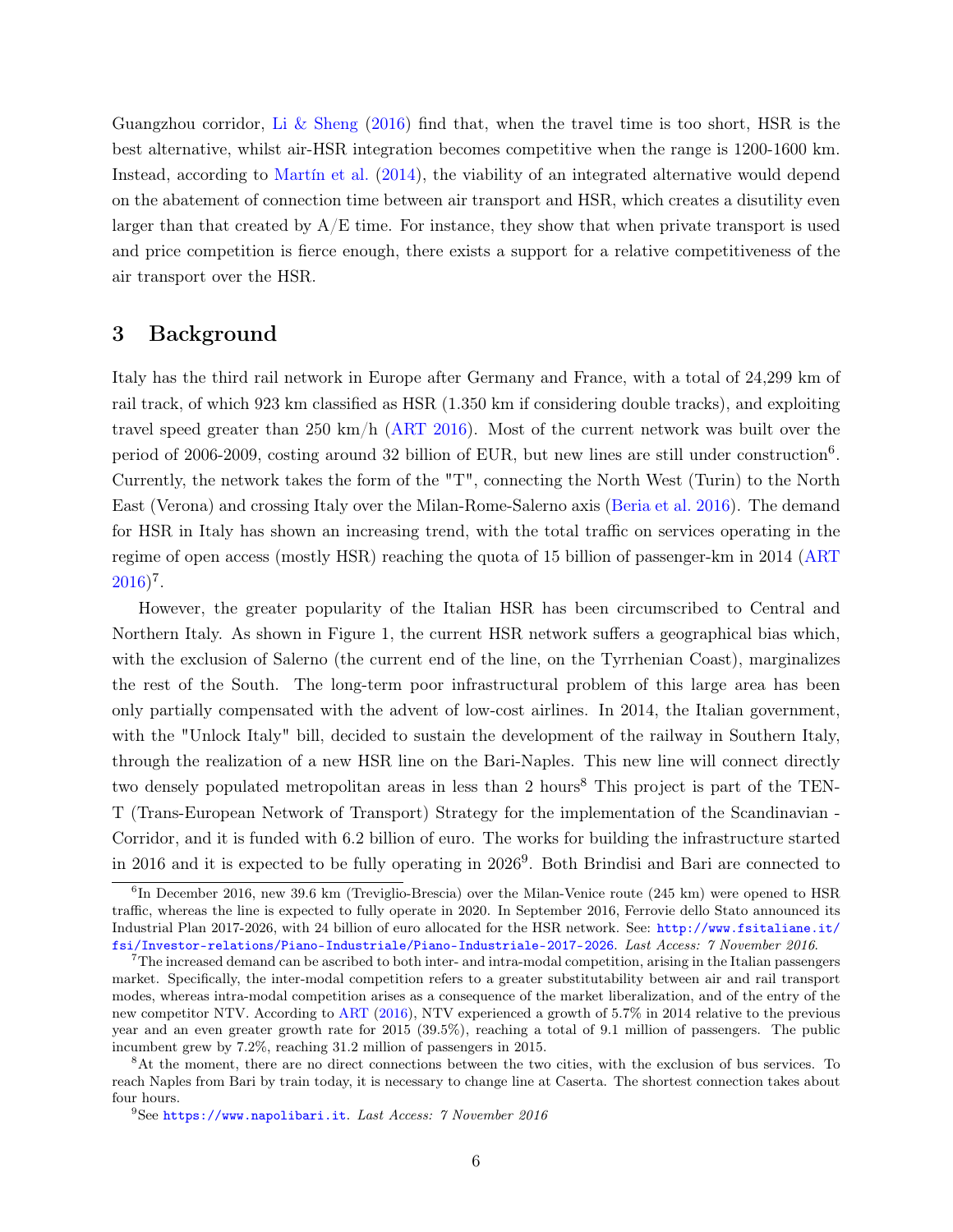<span id="page-7-0"></span>

Source: Ferrovie dello Stato Italiano. Authors' modification.

Figure 1: Extension of High Speed/High Capacity in Italy

Rome by the same set of alternatives, see tables A1, A2, and A3.

## 4 Methodology

#### 4.1 The Design

Our design considers all the currently available alternatives: flights, existing/traditional rail services, bus, car-pooling, private car and the planned HSR. The number of the chosen alternatives is also consistent with [Flügel et al.](#page-24-0) [\(2015\)](#page-24-0), i.e. a Stated Preference analysis needs to have at least three alternatives. For the definition of the attributes, previous studies rely on fares, travel time and access time. [Román et al.](#page-26-0) [\(2007\)](#page-26-0), who analyze a competition between two different modal alternatives (airair vs. air-HSR), add the presence of baggage integration. [Pagliara et al.](#page-26-0) [\(2012\)](#page-26-0) report the provision of checkpoints within airports as a factor affecting the modal choice. [Park & Ha](#page-26-0) [\(2006\)](#page-26-0) control for toll fees and the frequency of connections, with the latter also considered by [Flügel et al.](#page-24-0) [\(2015\)](#page-24-0). [Burge et al.](#page-24-0) [\(2011\)](#page-24-0) add delays, waiting time and the presence of interchanges. [de Dios Ortúzar](#page-24-0) [& Simonetti](#page-24-0) [\(2008\)](#page-24-0) use the travel time, fares, comfort (class of the trip) and delay in a Mixed RP-SP model. This method is also used by [Román et al.](#page-26-0) [\(2010\)](#page-26-0) on the Madrid-Zaragoza-Barcelona corridor, assessing both the actual market and the introduction of the new HSR service on the basis of the following attributes: travel cost, in-vehicle travel time, access and egress time, frequency, reliability and comfort.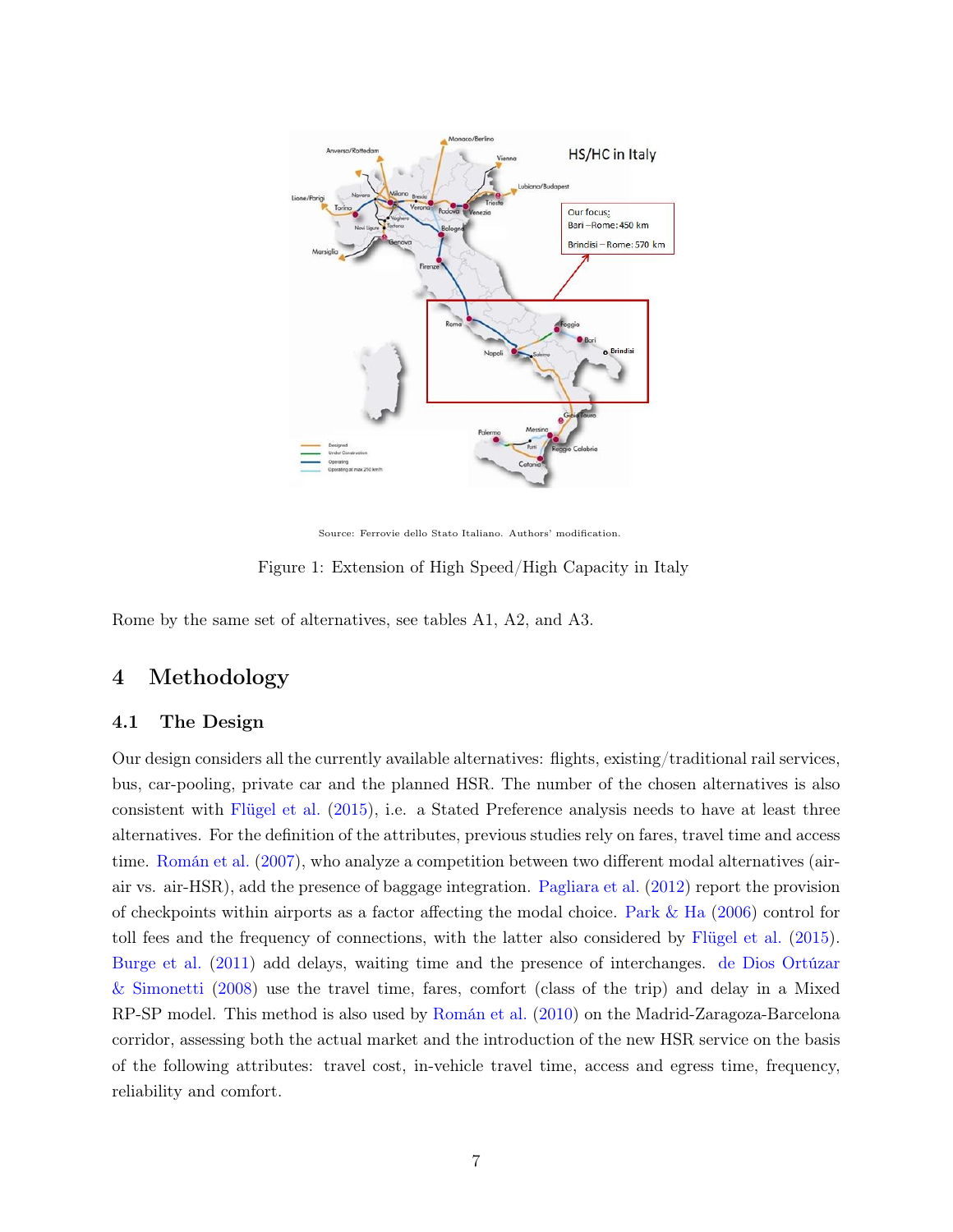To avoid information overloading and fatigues, similar to [Román et al.](#page-26-0) [\(2010\)](#page-26-0), we use four at-tributes<sup>[10](#page-1-0)</sup>: in-vehicle time (which, only flight alternative, takes into account the in-vehicle time plus the time spent for baggage controls, identification, check-in, waiting time as well as the minimum time needed for handling baggage and reaching the gate<sup>[11](#page-1-0)</sup>), the number of daily connections (i.e. frequency), the travel cost (business vs. standard), and the reliability of the service, namely the probability to respect the scheduled arrival time. Only for the air transport mode, we add  $A/E$ time. Although placing  $A/E$  time equal to zero for the other transport modes might be a simplifying assumption as we are well aware that accessibility to these places may be crucial in some cases [Martín et al.](#page-25-0) [\(2014\)](#page-25-0), we think that, in this specific context (Bari, Brindisi, Rome), given that, as stated above, all the shuttles/train services to the airport/city center depart from (arrive to) the train/bus terminal, only the additional time (differential time) to access/egress the airport is relevant. This is generally so in many Italian cities, given the organization of the transport services to the airports.<sup>[12](#page-1-0)</sup>.

Each attribute has three levels. In this manner, we allow for non-linear effects [\(Rose & Bliemer](#page-26-0) [2009\)](#page-26-0), and we minimize the number of potential combinations of parameters. Alternatives, attributes and levels are reported in tables [A4](#page-15-0) and [A5.](#page-16-0) We use an Orthogonal Design, assuming additive effects. Other than practical reasons, previous studies [\(Louviere](#page-25-0) [1988,](#page-25-0) [Greene & Hensher](#page-25-0) [2010\)](#page-25-0) found that most of the variance (around 80%) is captured by main-effects, whereas secondorder interactions can explain 3-6% of the whole variance, and higher-order interactions explained even less of that share. In order to reduce the number of possible combinations, we use a Fractional Factorial Design with randomized treatment combinations [\(Hensher et al.](#page-25-0) [2005\)](#page-25-0), which, in our case, yields a subset of 27 treatment combinations and a *blocking column*<sup>[13](#page-1-0)</sup>.

#### 4.2 The Data

Interviews were conducted in local airports, bus and rail stations in November and December 2015. A pilot took place in November to verify potential fatigue arising from the submission of nine scenarios per questionnaire and the interest of respondents. Each interview took approximately 15 minutes, and consisted in two parts: the first part was related to Revealed Preferences information (socioeconomics data, usual modal choices, trips per year on the route, etc.); the second part

 $10$ According to the theory, 4-6 attributes are required to generate an effective representation of the investigated choice behaviour, such that all economic features are satisfied and the respondent is not affected by fatigue, which is found to increase with the number of attributes. [Hensher et al.](#page-25-0) [\(2005\)](#page-25-0) suggested that the probability of considering more attributes increases as the number of attribute decreases. [Willis et al.](#page-27-0) [\(2005\)](#page-27-0) added that with a large number of factors, the respondent increasingly starts to concentrate its choices on a limited number of factors, and in the presence of time-constraints, 4-5 is the maximum number of factors able to satisfy non-satiation, transitivity, continuity, IIA. <sup>11</sup>This time is likely to be increasing in the dimension of the airport. However, both the Bari and Brindisi airports

are not sufficiently big. The average waiting time for baggage control was 8 minutes in 2014 [\(ART](#page-23-0) [2016\)](#page-23-0).

<sup>&</sup>lt;sup>12</sup>Note that respondents were aware that  $A/E$  time were considered only for air transport mode, and this was stated in the introductory page of the questionnaire.

<sup>&</sup>lt;sup>13</sup> According to [Hensher et al.](#page-25-0) [\(2005\)](#page-25-0), when a *Fractional Factorial Design with randomized treatment combinations* is used, it is crucial to have the randomized columns not assigned next to the original treatment combinations, so as to avoid perfect collinearity. The blocking column allows to create three subsets of questionnaires, each containing 9 scenarios.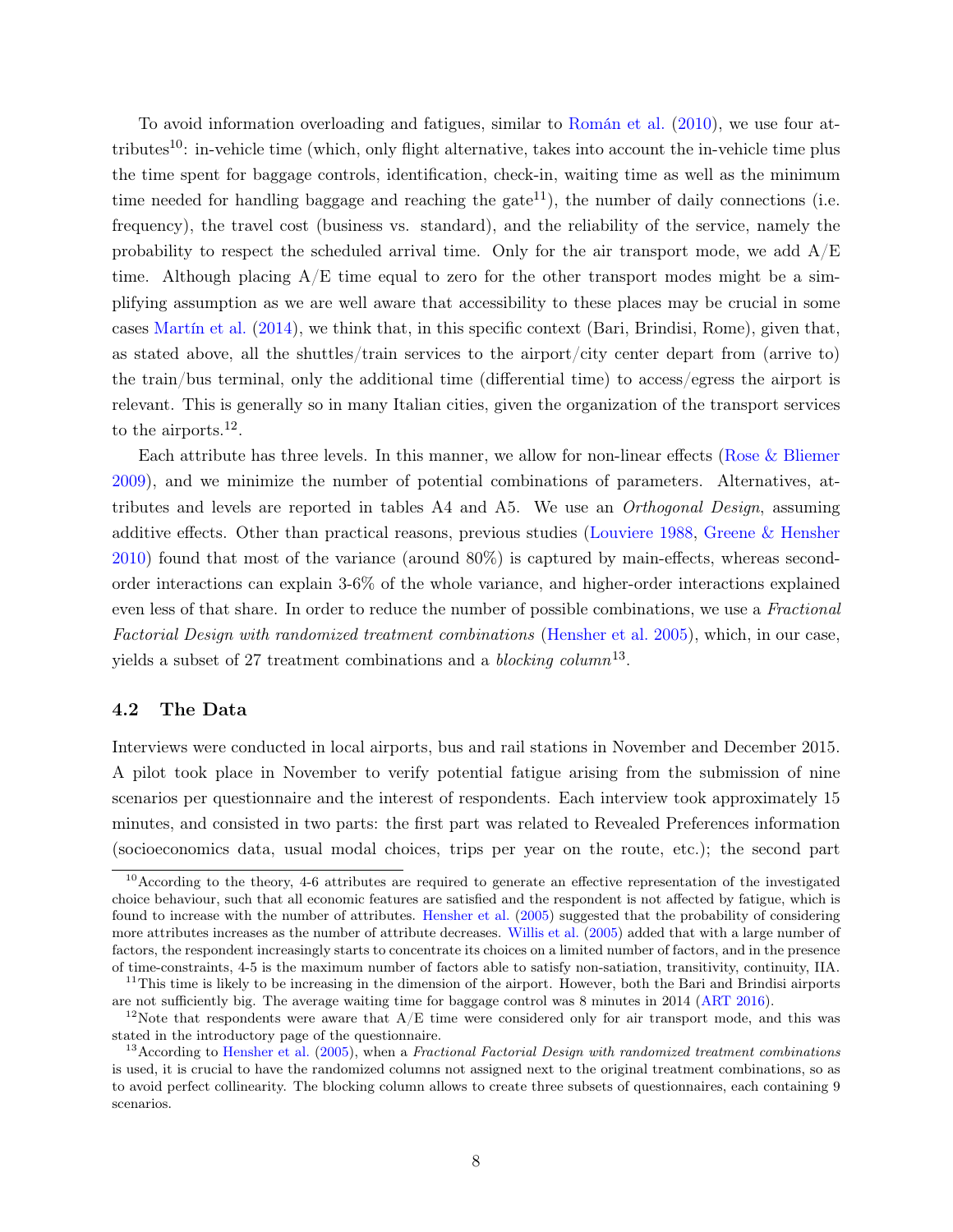|                                  |      | N. Individuals  |       |       | N. Valid Observations |       |
|----------------------------------|------|-----------------|-------|-------|-----------------------|-------|
|                                  | Bari | <b>Brindisi</b> | Total | Bari  | <b>Brindisi</b>       | Total |
| <b>Travellers</b>                | 249  | 116             | 365   | 2,241 | 1,044                 | 3,285 |
| Non-Travellers                   | 152  | 103             | 255   | 1368  | 927                   | 2,295 |
| Total                            | 401  | 219             | 620   | 3,609 | 1,971                 | 5,580 |
| of which                         |      |                 |       |       |                       |       |
| Women                            | 41\% | 42\%            | 41\%  |       |                       |       |
| Business trip                    | 42\% | 33%             | 39%   |       |                       |       |
| More than 5 trip per year        | 38\% | $30\%$          | 35%   |       |                       |       |
| Income (Ref: $<$ 1000 EUR/month) |      |                 |       |       |                       |       |
| $1000 - 2000$                    | 38%  | 27\%            | 34\%  |       |                       |       |
| > 2000                           | 23\% | 27\%            | 24%   |       |                       |       |

Table 1: Descriptive Statistics

#### Modal choices (RP/SP)

|                 | Air                                            | Train                               | Bus    | Car-Pooling | Car   | <b>HSR</b> |
|-----------------|------------------------------------------------|-------------------------------------|--------|-------------|-------|------------|
|                 | Revealed Preference Current/Usual Modal Shares |                                     |        |             |       |            |
| Bari            | 21\%                                           | $30\%$                              | $10\%$ | $30\%$      | $9\%$ |            |
| <b>Brindisi</b> | $31\%$                                         | 54%                                 | $2\%$  | $9\%$       | $4\%$ |            |
| Total           | 25%                                            | 40\%                                | $6\%$  | 22%         | 7%    |            |
|                 | <i>Stated Modal shares without HSR</i>         |                                     |        |             |       |            |
| Bari            | 40%                                            | 32\%                                | 7%     | 8%          | 13\%  |            |
| <b>Brindisi</b> | 64\%                                           | 21\%                                | $4\%$  | $5\%$       | $6\%$ |            |
| Total           | 49%                                            | 28\%                                | $6\%$  | 7%          | 10%   |            |
|                 |                                                | <i>Stated Modal shares with HSR</i> |        |             |       |            |
| Bari            | 27\%                                           | 25\%                                | $7\%$  | 7%          | 8%    | 26%        |
| <b>Brindisi</b> | 45\%                                           | $16\%$                              | $3\%$  | $5\%$       | $3\%$ | 28%        |
| Total           | 33%                                            | 21%                                 | $5\%$  | 7%          | 7%    | 27%        |
|                 |                                                |                                     |        |             |       |            |

consisted on nine different scenarios, with respondents required to make their optimal choices under the current set of alternatives with five alternatives (without HSR), and in that adding also the HSR and including six alternatives<sup>[14](#page-1-0)</sup>.

Table 1 describes the sample population, consisting in 401 respondents from Bari and 219 from Brindisi. Both current travellers and non-travellers were interviewed: the former were individuals currently travelling to Rome, and interviewed while waiting for their transport mode at the local bus stations, airports and rail stations; the latter were people that travelled at least once in the last year on the routes considered. Non-travellers were interviewed to obtain additional information on individuals usually travelling by private car or using car-pooling systems, whose decisions were not *directly* observable to us. Using these nine choices per individual, we obtained a total of 5580 observations. Table 1 reports the stated modal shares for both locations, showing that HSR are more likely to capture the demand for "air" and "conventional train".

<sup>&</sup>lt;sup>14</sup>An example of a choice-set for those interviewed in Bari is presented in the Figure [A1](#page-7-0) in the Appendix.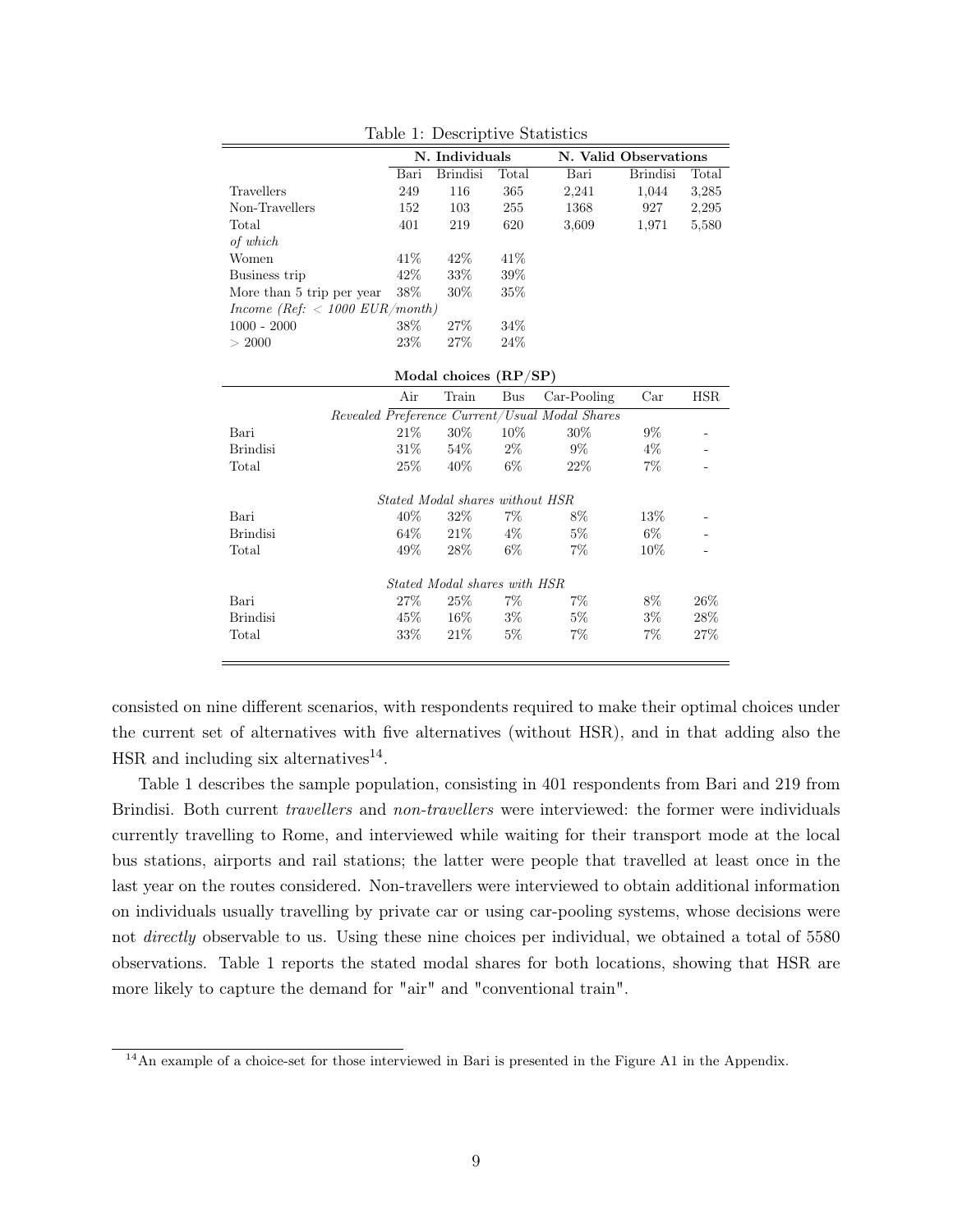## <span id="page-10-0"></span>5 The Econometric Strategy

The utility of individuals derived from recurring to the transport modal alternatives  $j$  is given by  $U_{ji} = V_{ji} + \epsilon_{ji}$ , where  $V_j = \alpha_j + \sum \beta x_{ji}$ , with  $\alpha_j$  is a vector for the alternative-specific constants, capturing the average of all unobserved factors affecting each transport mode;  $\beta$  is a vector of parameters to be estimated;  $x_{ji}$  is the a of attributes for individual i and alternative j. Indeed,  $V_{ji}$ represents the non-stochastic utility function, whereas  $\epsilon_{ji}$  is the random components.

The Multinomial Logit model (MNL) allows to measuring the probability that a given alternative is preferred to another, and provides a closed-form solution. However, its use is not free of limitations due to the IIA (Independence of Irrelevant Alternatives Assumption) property, affirming that the odd of two alternatives does not depend on the characteristics of other alternatives. We also estimate use the Mixed Multinomial Logit (MXL), which relaxes these assumptions and makes taste heterogeneity to arise from different distributional forms. In other words, random coefficients vary across respondents according to some parameters (e.g., socioeconomic characteristics, etc.). More specifically, consider the individual  $i = 1...I$  choosing among a set of  $j = 1...J$  alternatives in a given choice-set  $k = 1...K$ . The utility function can be written as  $U_{jik} = V_{ijk} + \epsilon_{ji} = \alpha_j +$  $\beta'_{ji}X_{jik}+\phi'_{j}Z_{i}+\epsilon_{jik}$ , with  $\beta_{ji}$  being the vector of the parameter coefficients (attributes): it is defined as  $\beta_{ji} = \beta_j + \eta_i$  for the random parameters (access, egress and in-vehicle travel time), and  $\beta_{ji} = \beta_j$ for fixed parameters (fare, reliability, frequency);  $Z_{ji}$  is the vector containing alternative-specific socioeconomic characteristics, such as the self-evaluation of the flight security, gender, departure location and age bands (<30, 30 - 50, >50 years old);  $\epsilon_{ji}$  is the random error component<sup>[15](#page-1-0)</sup>.

### 6 Results

Table [2](#page-12-0) shows the main results from the Multinomial Logit. In all of the model specifications, the reference alternative is the air transport mode. By examining the attribute means, the sign is compliant with our expectations, except for the frequency when HSR absent. In other words, when the average in-vehicle travel time benefits from the introduction of faster connections, such as HSR, individuals care more about other parameters, and frequency loses significance. Indeed, it is irrelevant how many connections are provided when it is possible to benefit from a reduced in-vehicle travel time. Interestingly, when HSR is absent, increasing the supply of services without intervening on in-vehicle travel time can be even detrimental to passengers. To put it differently, having many *slow* services does not make passengers happier. This is a strong result as may inform operators about passengers' preferences, suggesting where to intervene. On average, with and without HSR, in-vehicle and access/egress time are valued in the same way, ranging from  $-0.005$ to -0.007. Punctuality is always relevant and positive, suggesting a positive contribution to the utility of travellers. The average effect of ticket prices is always negative, and characterized by a

 $15$ The assumption of independent and identically distributed (iid) error terms is relaxed when, under some circumstances, correlation across alternatives is considered. In the last case, the lower triangular variance-covariance matrix is part of the model.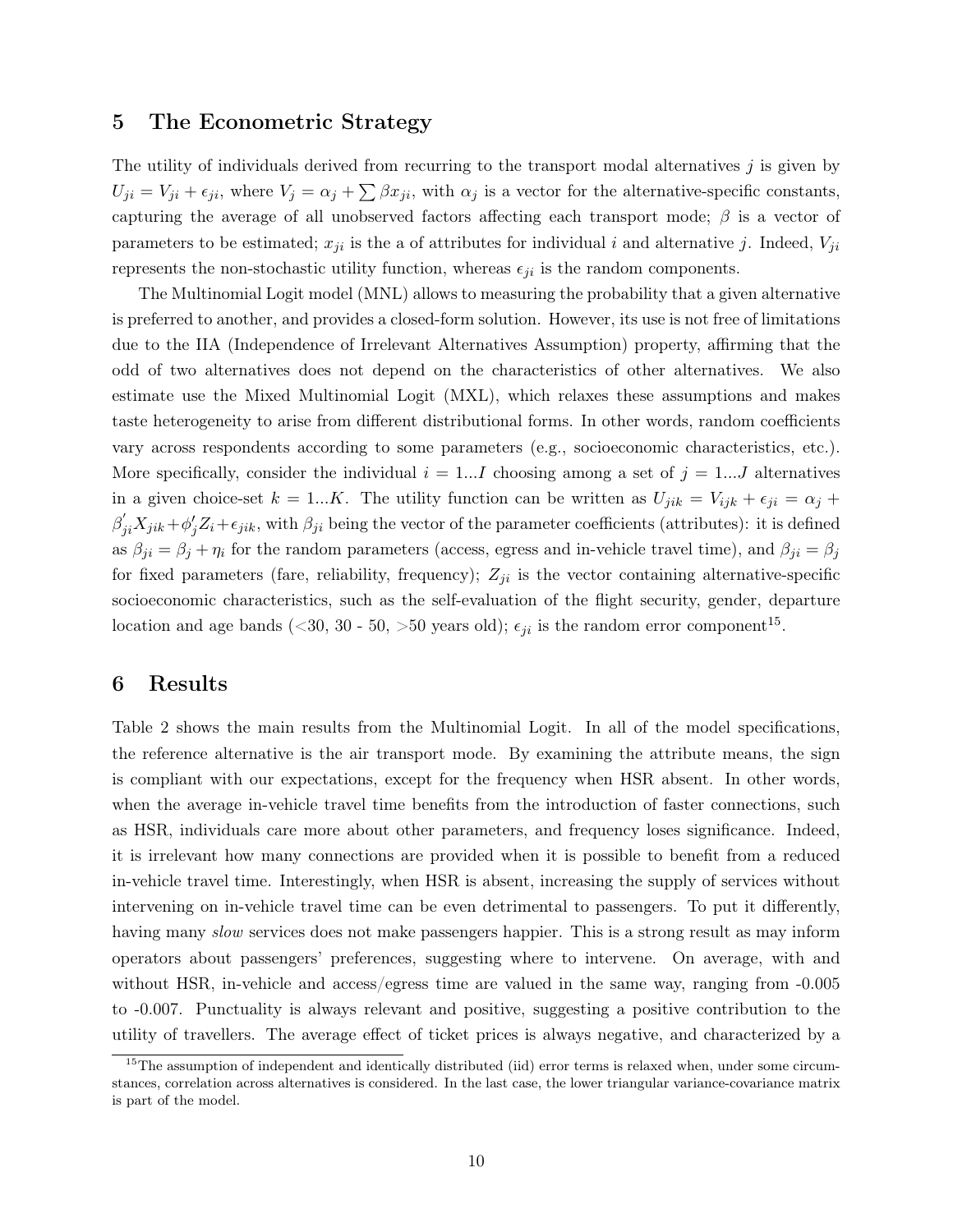greater coefficient in absence of HSR. All alternative specific constants are highly significant except for HSR.

Table 3 presents results achieved with the MXL. To determine the right functional form, we test different distributions and we select the best performing model using the Akaike selection criteria  $(AIC)^{16}$  $(AIC)^{16}$  $(AIC)^{16}$ . The coefficients of in-vehicle time and  $A/E$  time parameters are always significant and negative. The magnitude of the  $A/E$  time coefficient is greater in presence of HSR, compared to the case in its absence (-0.034 vs. -0.007, regardless of the location; -0.037 vs. -0.017 for Bari). This trend also affects the standard deviation (0.053 vs. 0.030 and 0.057 vs. 0.034). The findings show that  $A/E$  time coefficients are greater than those associated to in-vehicle time in the scenario considering HSR (-0.034 for  $A/E$  time vs. -0.023 for in-vehicle time, in presence of HSR), whereas the effect is reversed in absence of HSR  $(-0.007$  for  $A/E$  time vs.  $-0.022$  for in-vehicle time). Because the introduction of HSR reduces the average in-vehicle time and  $A/E$  time no longer represent a marginal component, therefore getting increasingly relevant. This result is also achievable when considering Bari (-0.037 for  $A/E$  time vs. -0.023), indicating a shorter travel distance, compared to the full sample including observations from Brindisi. Here in absence of HSR, the coefficients of in-vehicle time and of  $A/E$  time are equal. However, it is noteworthy that, while in-vehicle time is averaged across all alternatives,  $A/E$  time coefficients only refer to the air transport mode. This considered, in presence of HSR, the disutility of  $A/E$  time is even more relevant, with an increased (negative) effect. A potential explanation is that the fragmentation of the journey may appear more stressful when in-vehicle time is smaller. This finding is also consistent with the recent experience on the Rome-Milan route, with Ryanair and Easyjet exiting from the market after the introduction of HSR. Passengers moving from Milan to Rome (or vice-versa) saved time to get to and from the airport, without fragmenting considerably their journey time (door-to-door, or CBD-to-CBD). It also implies that people working during their journey need to interrupt repeatedly their activity. This, along with other factors, such as the possibility to use electronic devices, mobile data and WI-FI, affects the attractiveness of the HSR, compared to the flight alternative [\(Nash](#page-25-0) [2015\)](#page-25-0). For instance, it is still not possible to use mobile data on all flights, although the access to the Internet is progressively becoming available, especially on long-haul trips. Likewise, working activities can be interrupted by the fragmentation of the journey, waiting time, as well as by the impossibility to use laptops during taxi, take-off and landing. Furthermore, the magnitude of the fare coefficient assumes a lower value for those travelling from Bari, compared to that computed by pooling all observations.

<sup>&</sup>lt;sup>16</sup>The distributional form check is performed only on the full sample for both the case, with and without HSR: T-MXL identifies such MXL models with triangular distribution for the random parameters, characterized by a symmetric bounded distribution with a single peak; U-MXL identifies models with uniformly distributed random parameters; N-MXL presents models under normal distribution. As shown by AIC, the N-MXL model performs slightly better than all other model specification (13,167 for T-MXL, 12,711 for U-MXL and 12,632 for N-MXL) in presence of HSR. Similar results apply in absence of HSR. The normal distribution provides the smaller standard deviations for the β-coefficient associated to the two random parameters (in-vehicle and access/egress time), and better goodness of fits (Mc Fadden  $R^2$  or  $PseudoR^2$ ). Additionally, the MXL is always performance-enhancing as compared to the MNL (AIC 15,532). Therefore, throughout the paper, we rely on normally distributed random parameters. See Appendix, Table [A6.](#page-17-0)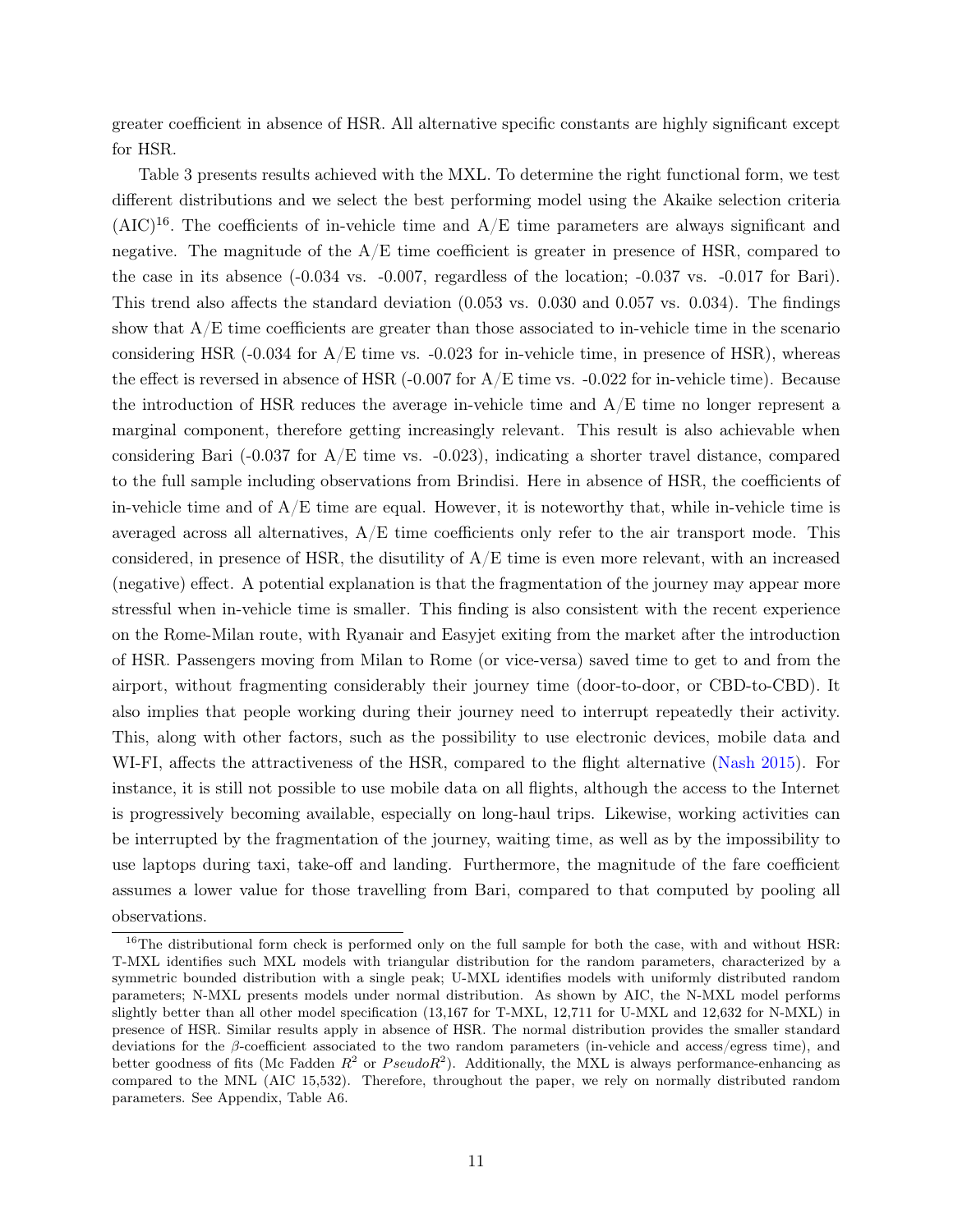<span id="page-12-0"></span>

|                        |              | rable 2. Muhmonnar Logit Moder<br>All |              |                     |
|------------------------|--------------|---------------------------------------|--------------|---------------------|
|                        | With HSR     | Without HSR                           | With HSR     | Bari<br>Without HSR |
|                        |              |                                       |              |                     |
| Attribute means        |              |                                       |              |                     |
| Fare                   | $-0.022***$  | $-0.014***$                           | $-0.018***$  | $-0.010***$         |
|                        | (0.001)      | (0.001)                               | (0.001)      | (0.001)             |
| In-vehicle Time        | $-0.007***$  | $-0.005***$                           | $-0.007***$  | $-0.005***$         |
|                        | (0.001)      | (0.001)                               | (0.001)      | (0.001)             |
| $A/E$ Time             | $-0.007***$  | $-0.005***$                           | $-0.007***$  | $-0.006***$         |
|                        | (0.001)      | (0.001)                               | (0.002)      | (0.001)             |
| Reliability            | $0.007***$   | $0.010***$                            | $0.011***$   | $0.012***$          |
|                        | (0.001)      | (0.002)                               | (0.002)      | (0.002)             |
| Frequency              | $-0.004$     | $-0.009**$                            | $-0.005$     | $-0.012**$          |
|                        | (0.004)      | (0.005)                               | (0.005)      | (0.005)             |
| Controls (Ref: Flight) |              |                                       |              |                     |
| T: Brindisi            | $-0.443***$  | $-0.498***$                           |              |                     |
|                        | (0.095)      | (0.082)                               |              |                     |
| <b>B</b> : Brindisi    | $-0.797***$  | $-0.779***$                           |              |                     |
|                        | (0.159)      | (0.150)                               |              |                     |
| CP:Brindisi            | $-0.564***$  | $-0.536***$                           |              |                     |
|                        | (0.141)      | (0.136)                               |              |                     |
| C:Brindisi             | $-0.733***$  | $-0.824***$                           |              |                     |
|                        | (0.151)      | (0.125)                               |              |                     |
| HSR:Brindisi           | $-0.108$     |                                       |              |                     |
|                        | (0.078)      |                                       |              |                     |
| T: ASC                 | $-0.380**$   | $-0.337**$                            | $-0.356*$    | $-0.396**$          |
|                        | (0.156)      | (0.146)                               | (0.193)      | (0.176)             |
| B: ASC                 | $-2.175***$  | $-2.449***$                           | $-2.129***$  | $-2.544***$         |
|                        | (0.263)      | (0.255)                               | (0.314)      | (0.301)             |
| CP: ASC                | $-0.419**$   | $-0.586***$                           | $-0.342$     | $-0.572**$          |
|                        | (0.195)      | (0.191)                               | (0.236)      | (0.225)             |
| C: ASC                 | $-0.760***$  | $-1.385***$                           | $-0.884***$  | $-1.646***$         |
|                        | (0.200)      | (0.187)                               | (0.239)      | (0.221)             |
| HSR: ASC               | 0.067        |                                       | 0.018        |                     |
|                        | (0.141)      |                                       | (0.175)      |                     |
| Other controls         | Yes          | Yes                                   | Yes          | Yes                 |
|                        |              |                                       |              |                     |
| Observations           | 5,580        | 5,580                                 | 3,609        | 3,609               |
| McFadden R2            | 0.119        | 0.109                                 | 0.096        | 0.086               |
| Log-Likelihood         | $-7,731.061$ | $-6,412.668$                          | $-5,341.157$ | $-4,547.612$        |

Table 2: Multinomial Logit Model

Note: \*p<0.1; \*\*p<0.05;\*\*\*p<0.01

The reference alternative is the Flight; B is the Bus service; C is the private car; HSR is High Speed Rail; T is the current Train service; CP is the Car-pooling. Other controls include age, subjective evaluation of air transport mode, gender dummy.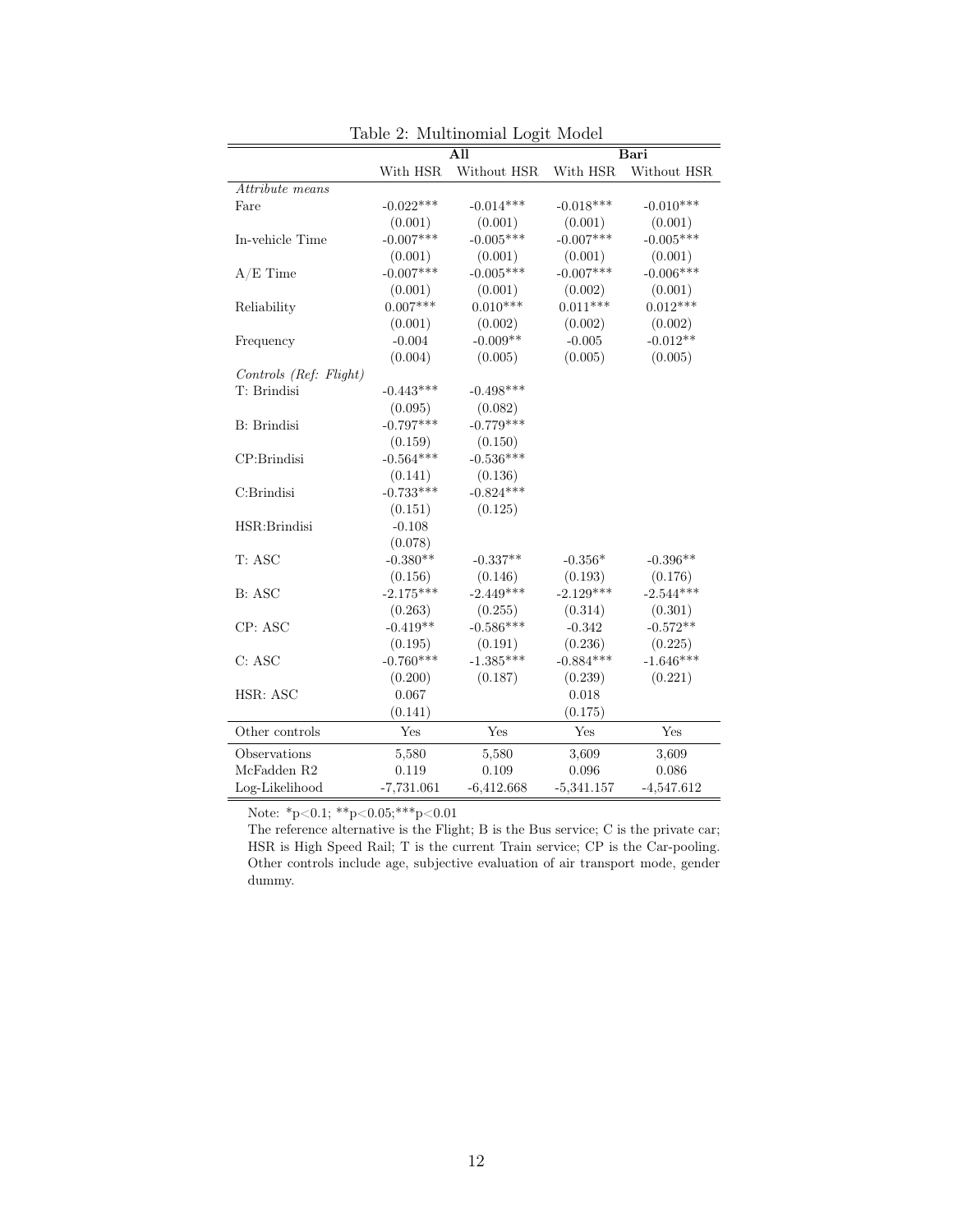|                        |              | All                     |              | Only Bari   |
|------------------------|--------------|-------------------------|--------------|-------------|
|                        | With HSR     | Without HSR             | With HSR     | Without HSR |
|                        |              | Random Parameter means  |              |             |
| In-vehicle Time        | $-0.023***$  | $-0.022***$             | $-0.023***$  | $-0.017***$ |
|                        | (0.001)      | (0.001)                 | (0.002)      | (0.002)     |
| $A/E$ Time             | $-0.034***$  | $-0.007***$             | $-0.037***$  | $-0.017***$ |
|                        | (0.002)      | (0.002)                 | (0.003)      | (0.003)     |
|                        |              | Random Parameter s.d    |              |             |
| In-vehicle Time        | $0.031***$   | $0.066***$              | $0.036***$   | $0.027***$  |
|                        | (0.001)      | (0.001)                 | (0.001)      | (0.001)     |
| $A/E$ Time             | $0.053***$   | $0.030***$              | $0.057***$   | $0.034***$  |
|                        | (0.002)      | (0.001)                 | (0.002)      | (0.002)     |
|                        |              | <b>Fixed Parameters</b> |              |             |
| Fare                   | $-0.047***$  | $-0.067***$             | $-0.041***$  | $-0.032***$ |
|                        | (0.001)      | (0.002)                 | (0.002)      | (0.002)     |
| Reliability            | $0.014***$   | $0.025***$              | $0.018***$   | $0.019***$  |
|                        | (0.002)      | (0.002)                 | (0.002)      | (0.003)     |
| Frequency              | $-0.001$     | $-0.019***$             | 0.00003      | $-0.015**$  |
|                        | (0.006)      | (0.006)                 | (0.006)      | (0.007)     |
| Controls (Ref: Flight) |              |                         |              |             |
| T: Brindisi            | $-0.740***$  | $-0.155$                |              |             |
|                        | (0.125)      | (0.125)                 |              |             |
| <b>B</b> : Brindisi    | $-0.786***$  | $1.340***$              |              |             |
|                        | (0.227)      | (0.225)                 |              |             |
| CP:Brindisi            | $-1.031***$  | $-0.205$                |              |             |
|                        | (0.183)      | (0.185)                 |              |             |
| C:Brindisi             | $-0.949***$  | 0.201                   |              |             |
|                        | (0.191)      | (0.171)                 |              |             |
| HSR:Brindisi           | $-0.444***$  |                         |              |             |
|                        | (0.112)      |                         |              |             |
| T: ASC                 | $-0.078$     | $1.550***$              | $-0.200$     | 0.046       |
|                        | (0.219)      | (0.225)                 | (0.269)      | (0.268)     |
| B: ASC                 | $-3.195***$  | $-2.400***$             | $-3.380***$  | $-3.035***$ |
|                        | (0.338)      | (0.347)                 | (0.399)      | (0.404)     |
| CP: ASC                | $-0.570**$   | $1.207***$              | $-0.667**$   | $-0.392$    |
|                        | (0.266)      | (0.279)                 | (0.320)      | (0.326)     |
| C: ASC                 | 0.407        | $2.214***$              | 0.086        | $-0.487$    |
|                        | (0.263)      | (0.262)                 | (0.317)      | (0.313)     |
| HSR: ASC               | $0.800***$   |                         | $0.508**$    |             |
|                        | (0.201)      |                         | (0.248)      |             |
| Other controls         | Yes          | Yes                     | Yes          | Yes         |
| N.                     | 5,580        | 5,580                   | 3,609        | 3,609       |
| McFadden R2            | 0.284        | 0.257                   | 0.277        | 0.293       |
| Log-Likelihood         | $-6,279.021$ | $-5,348.250$            | $-4,273.006$ | $-3520.111$ |
| AІC                    | 12,632       | 10,758                  | 8,610        | 7094        |

Table 3: Mixed Multinomial Logit

Note: \*p<0.1; \*\*p<0.05;\*\*\*p<0.01

Mixed Logit based on 1000 Halton draws. Other controls include age, subjective evaluation of air transport mode, gender dummy.

Arriving on time matters, with high significance and slight larger coefficients for those people travelling from Bari. Frequency, instead, negatively affects passengers' utility function, but this effect is verified only when HSR is absent. This is consistent with the results in Table [2.](#page-12-0) Notice that we analyze a generic coefficient, whereas differences can arise according to each modal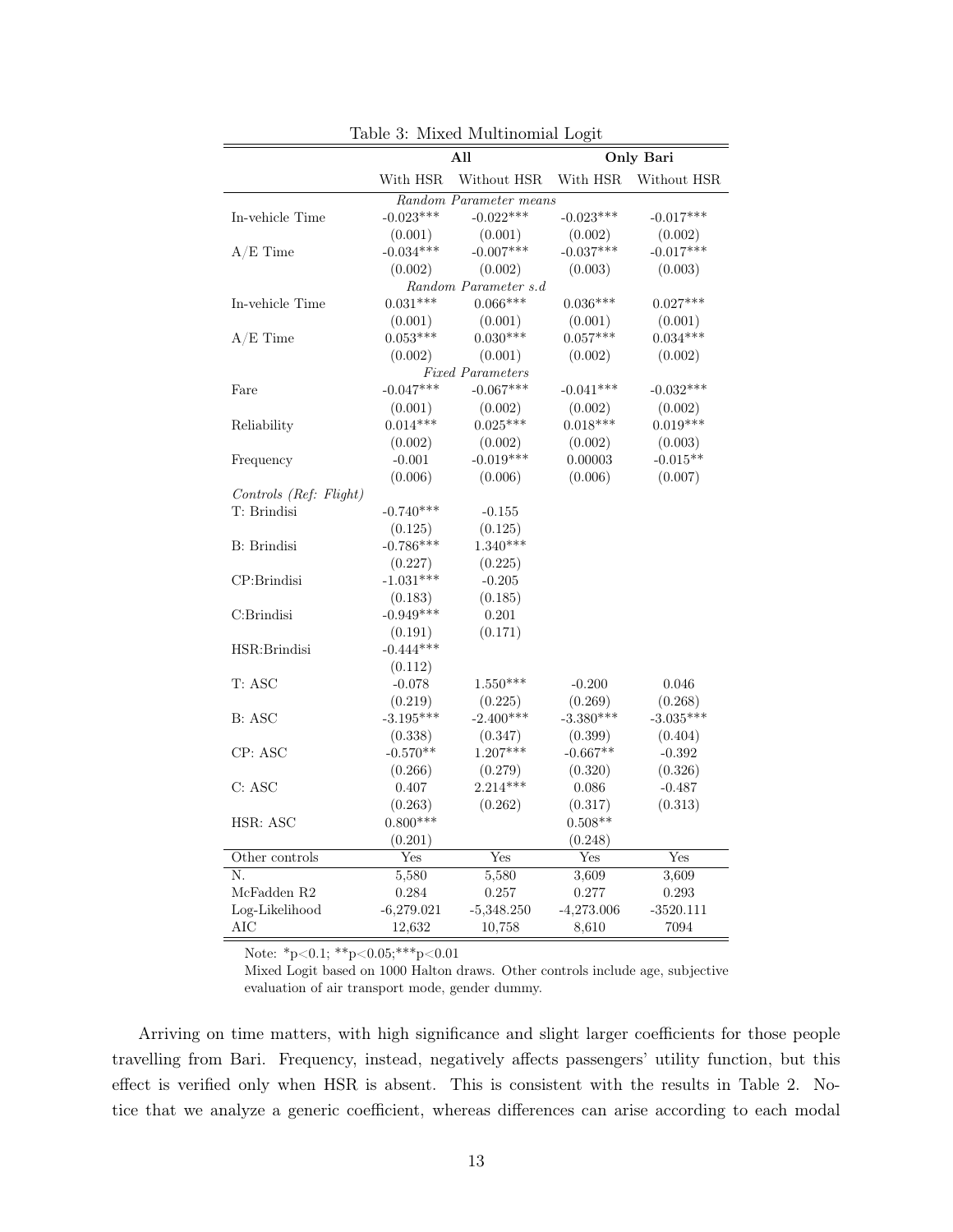alternative: we leave this aspect to a further analysis. The model is also estimated accounting for correlated parameters. The results are consistent with previous findings, see Table [A7](#page-19-0) in the Appendix. Relative to the previous results, new elements are introduced, namely the elements of the lower triangular variance-covariance matrix. To test for the presence of correlated parameters, we use a Likelihood Ratio Test  $(LR$  Test) to reject the null hypothesis  $(H0)$  of the absence of correlation.

#### 6.1 Controlling for Travel Purposes

Because travellers differ in their behaviour, we segment our sample population, according to their travel purposes: business and leisure journeys (Table [4\)](#page-15-0). The former accounts for approximately 40% of all individuals. As in [Pels et al.](#page-26-0) [\(2003\)](#page-26-0), the disutility of both access, egress and in-vehicle travel time is higher for those travelling for business, and remains greater than that associated to in-vehicle travel time even in absence of HSR. The mean-coefficient for in-vehicle time is -0.033 and -0.029 for business travellers, respectively in presence and absence of the new alternative, whereas it is equal to  $-0.016$  and  $-0.08$ , for leisure travellers. The  $A/E$  time mean-coefficient is even higher for business travellers in presence of HSR (-0.051), whereas it shrinks to -0.018 when HSR is absent. In contrast, the coefficient is halved for leisure travellers when experiencing the benefits of the introduction of HSR (-0.022), but it is not significant for leisure travellers in absence of HSR. Business travellers, thus, are more interested in minimizing in-vehicle time, even at a greater cost, and in reducing the fragmentation of the journey  $(A/E \, time)$ , which turns out to affect the possibility to work in-vehicle during the travel. For the standard deviation, we manage to further verify the presence of a sample taste heterogeneity, with a significant effect in both categories. We find that leisure travellers are sensitive to price increases, with a greater negative effect in both scenarios: -0.060 for leisure travellers, compared to -0.030 for business travellers, when HSR is considered; -0.069 and -0.016, respectively, in its absence. Reliability is particularly important for those travelling for business purposes, compared to leisure passengers: business journeys are often associated with a scheduled meeting, being time sensitive. Frequency is almost never significant.

#### 6.2 Controlling for Frequency

According to [Gonzales-Savignat](#page-25-0) [\(2004\)](#page-25-0), the disutility of access, egress and in-vehicle travel time is greater for frequent travellers. Because 62% of respondents from Bari and 69% from Brindisi made fewer than 5 journeys per year on the route of interest, we distinguish between occasional and frequent travellers. The latter are those travelling to Rome at least five times per year. Results are reported in Table 5, showing that these are not unambiguous, as in the previous cases, and often the coefficients are not significant at 10% (Bari). This is likely to affect the computation of the willingness-to-pay. Overall, we still find that  $A/E$  time impact more when HSR are considered, whilst in-vehicle time is more relevant in absence of HSR but this happens more for occasional travellers. A more precise evaluation is left to the analysis of the willingness-to-pay, in Section [7.](#page-20-0)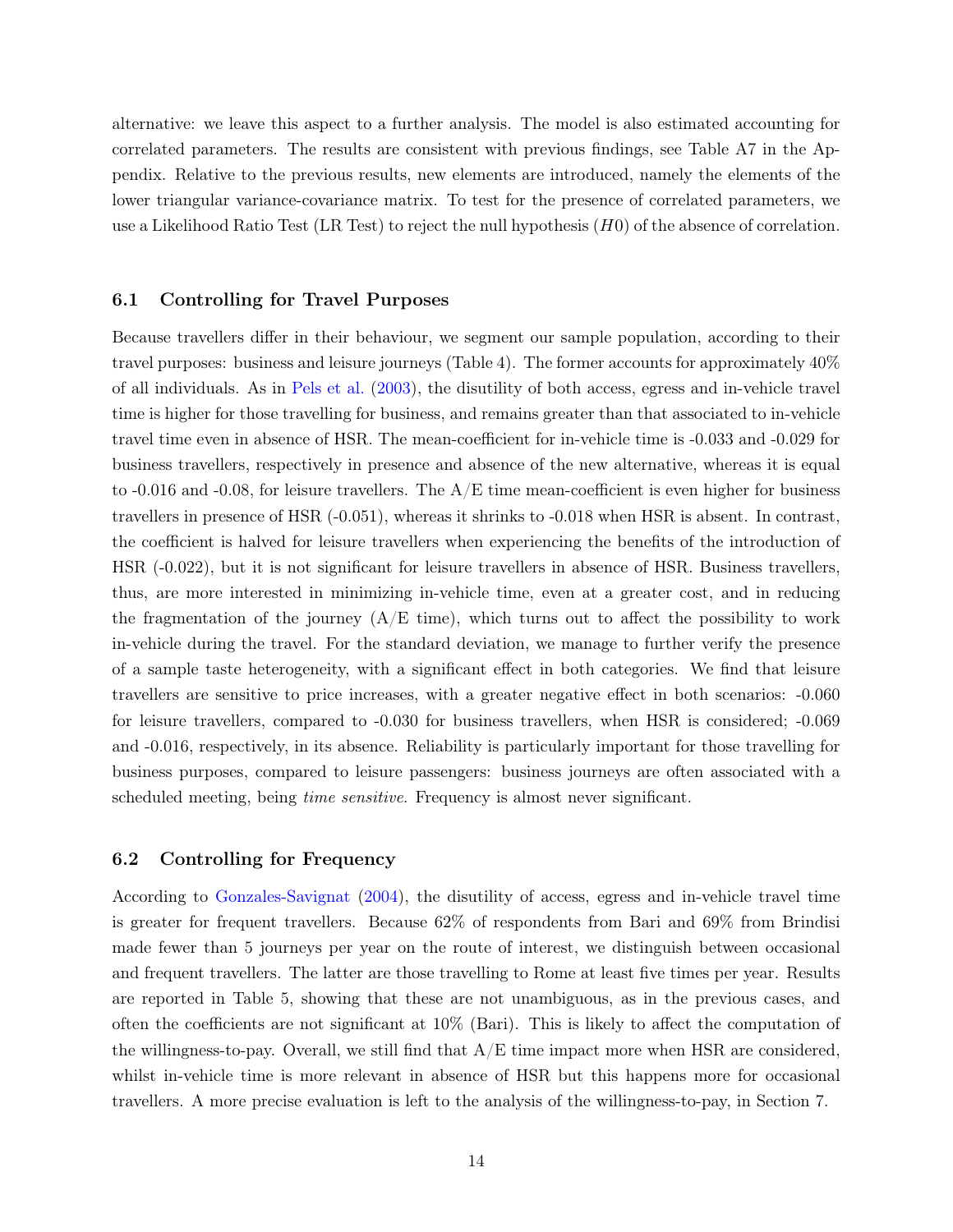<span id="page-15-0"></span>

|                        |              |                 | All          |                         |              |                 | Bari         |              |
|------------------------|--------------|-----------------|--------------|-------------------------|--------------|-----------------|--------------|--------------|
|                        |              | <b>Business</b> |              | Leisure                 |              | <b>Business</b> |              | Leisure      |
|                        | With HSR     | Without HSR     | With HSR     | Without HSR             | With HSR     | Without HSR     | With HSR     | Without HSR  |
|                        |              |                 |              | Random Parameter means  |              |                 |              |              |
| In-vehicle Time        | $-0.033***$  | $-0.029***$     | $-0.016***$  | $-0.008***$             | $-0.034***$  | $-0.030***$     | $-0.018***$  | $-0.013***$  |
|                        | (0.003)      | (0.003)         | (0.002)      | (0.002)                 | (0.002)      | (0.003)         | (0.002)      | (0.002)      |
| $A/E$ Time             | $-0.051***$  | $-0.018***$     | $-0.022***$  | 0.0003                  | $-0.050***$  | $-0.018***$     | $-0.030***$  | $-0.014***$  |
|                        | (0.004)      | (0.004)         | (0.003)      | (0.003)                 | (0.004)      | (0.004)         | (0.003)      | (0.003)      |
|                        |              |                 |              | Random Parameter s.d    |              |                 |              |              |
| In-vehicle Time        | $0.039***$   | $0.033***$      | $0.025***$   | $0.043***$              | $0.040***$   | $0.034***$      | $0.033***$   | $-0.024***$  |
|                        | (0.002)      | (0.002)         | (0.001)      | (0.002)                 | (0.002)      | (0.002)         | (0.001)      | (0.001)      |
| $A/E$ Time             | $0.063***$   | $0.041***$      | $0.043***$   | $0.036***$              | $0.063***$   | $0.040***$      | $0.049***$   | $-0.026***$  |
|                        | (0.003)      | (0.003)         | (0.002)      | (0.002)                 | (0.003)      | (0.003)         | (0.003)      | (0.002)      |
|                        |              |                 |              | <b>Fixed Parameters</b> |              |                 |              |              |
| Fare                   | $-0.030***$  | $-0.016***$     | $-0.060***$  | $-0.069***$             | $-0.029***$  | $-0.016***$     | $-0.054***$  | $-0.045***$  |
|                        | (0.002)      | (0.003)         | (0.002)      | (0.002)                 | (0.002)      | (0.003)         | (0.003)      | (0.003)      |
| Reliability            | $0.028***$   | $0.025***$      | $0.006***$   | $0.015***$              | $0.028***$   | $0.025***$      | $0.008***$   | $0.017***$   |
|                        | (0.003)      | (0.004)         | (0.002)      | (0.003)                 | (0.003)      | (0.004)         | (0.003)      | (0.003)      |
| Frequency              | $-0.003$     | $-0.013$        | 0.004        | $-0.013*$               | $-0.004$     | $-0.014$        | 0.007        | $-0.011$     |
|                        | (0.011)      | (0.011)         | (0.007)      | (0.007)                 | (0.010)      | (0.011)         | (0.008)      | (0.008)      |
| Controls (Ref: Flight) |              |                 |              |                         |              |                 |              |              |
| T: Brindisi            | $-0.633**$   | $-1.144***$     | $-0.888***$  | $-0.060$                |              |                 |              |              |
|                        | (0.283)      | (0.242)         | (0.154)      | (0.155)                 |              |                 |              |              |
| <b>B</b> : Brindisi    | 0.164        | $-0.904*$       | $-1.282***$  | 0.117                   |              |                 |              |              |
|                        | (0.519)      | (0.513)         | (0.264)      | (0.265)                 |              |                 |              |              |
| CP:Brindisi            | $-0.756*$    | $-1.505***$     | $-1.381***$  | $-0.456**$              |              |                 |              |              |
|                        | (0.427)      | (0.416)         | (0.222)      | (0.220)                 |              |                 |              |              |
| C:Brindisi             | 0.160        | $-1.042***$     | $-2.006***$  | $-0.321$                |              |                 |              |              |
|                        | (0.310)      | (0.295)         | (0.345)      | (0.242)                 |              |                 |              |              |
| HSR:Brindisi           | $-0.009$     |                 | $-0.459***$  |                         |              |                 |              |              |
|                        | (0.206)      |                 | (0.151)      |                         |              |                 |              |              |
| T: ASC                 | 0.257        | $1.027**$       | $-0.150$     | 0.167                   | 0.159        | $0.827*$        | $-0.462$     | $-0.020$     |
|                        | (0.424)      | (0.431)         | (0.267)      | (0.276)                 | (0.420)      | (0.425)         | (0.341)      | (0.340)      |
| B: ASC                 | $-1.805***$  | $-0.833$        | $-3.673***$  | $-3.547***$             | $-1.813***$  | $-1.019$        | $-4.245***$  | $-3.653***$  |
|                        | (0.644)      | (0.657)         | (0.422)      | (0.435)                 | (0.634)      | (0.645)         | (0.514)      | (0.520)      |
| CP: ASC                | 0.422        | $1.356**$       | $-0.988***$  | $-0.885***$             | 0.317        | $1.119**$       | $-1.291***$  | $-0.838**$   |
|                        | (0.523)      | (0.537)         | (0.323)      | (0.341)                 | (0.513)      | (0.526)         | (0.404)      | (0.409)      |
| C: ASC                 | $0.838*$     | $0.854*$        | 0.231        | 0.316                   | $0.836*$     | 0.657           | $-0.262$     | $-0.790*$    |
|                        | (0.481)      | (0.484)         | (0.349)      | (0.336)                 | (0.476)      | (0.477)         | (0.424)      | (0.409)      |
| HSR: ASC               | 0.210        |                 | $1.219***$   |                         | 0.192        |                 | $0.703**$    |              |
|                        | (0.375)      |                 | (0.249)      |                         | (0.372)      |                 | (0.317)      |              |
| Other controls         | Yes          | Yes             | Yes          | Yes                     | Yes          | Yes             | Yes          | Yes          |
| $N$ .                  | 2,169        | 2,169           | 3,411        | 3,411                   | 2,169        | 2,169           | 2,106        | 2,106        |
| McFadden R2            | 0.320        | 0.349           | 0.284        | 0.265                   | 0.318        | 0.348           | 0.276        | 0.284        |
| Log-Likelihood         | $-2,214.812$ | $-1,732.304$    | $-3,771.869$ | $-3,214.584$            | $-2,222.458$ | $-1,734.872$    | $-2,461.876$ | $-2,053.982$ |

Table 4: N-MXL segmented by travel purposes

Note: \*p<0.1; \*\*p<0.05;\*\*\*p<0.01

Mixed Logit based on 1000 Halton draws. Successful convergence for all estimation. Optimization through BFGS maximization.

#### 6.3 Controlling for Differences in Income

Table [6](#page-17-0) reports result from the Mixed Multinomial Logit model, by examining income differences. In this case, however, we do not include socioeconomic variables to facilitate the convergence, but we estimate a model with only attributes (random and non-random) and alternative specific constants. Generally, the impact of access, egress and in-vehicle travel time increases with income. This is also consistent with [Van Ommeren & Dargay](#page-26-0) [\(2006\)](#page-26-0) who show that high-income commuters prefer using faster travel modes (in their analysis the term of reference is the car as opposed to public transit).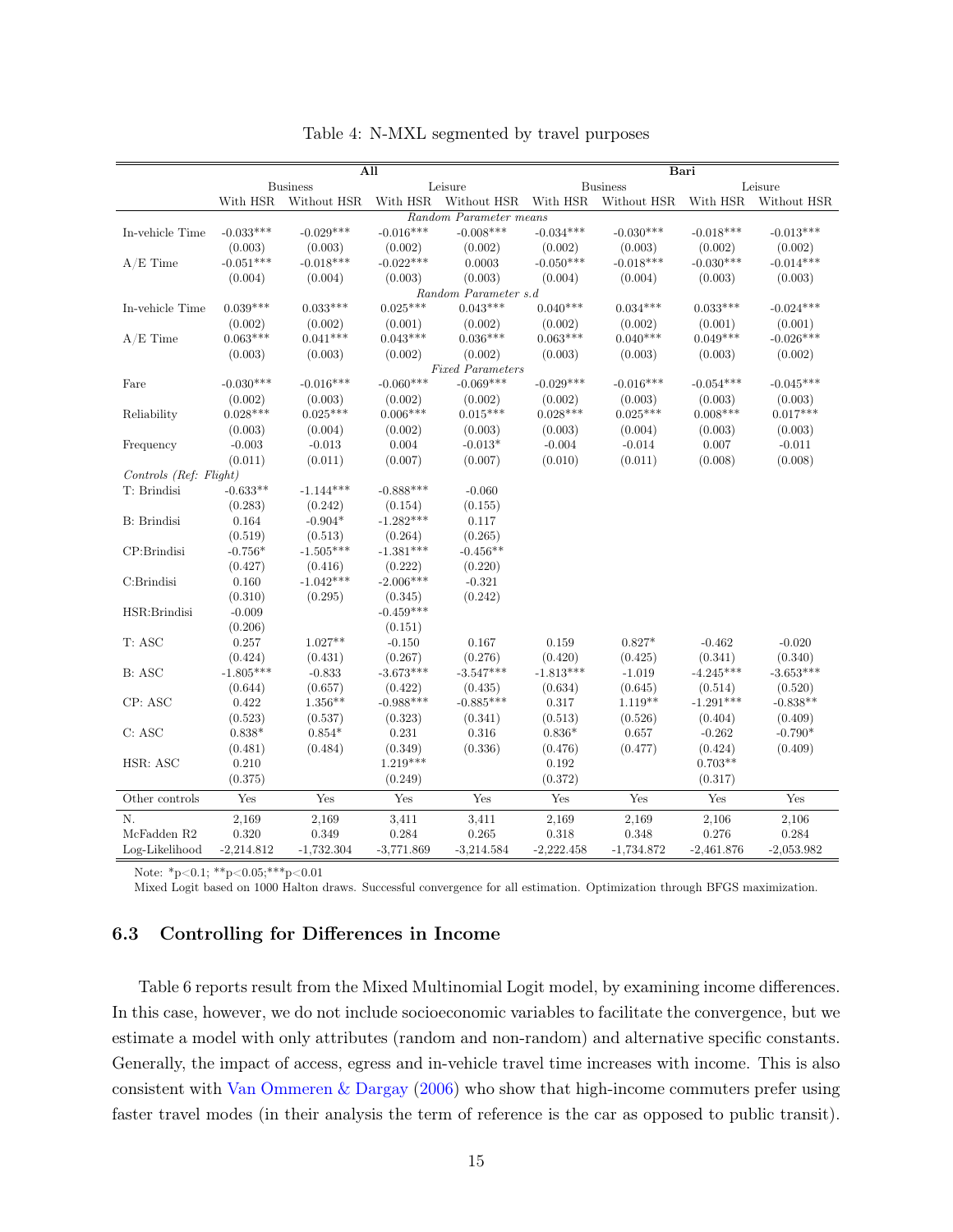<span id="page-16-0"></span>

| Without HSR<br>$0.021***$<br>$0.022***$<br>$-0.048***$<br>$0.020***$<br>$-3.488***$<br>$1.422***$<br>$0.013***$<br>$0.019***$<br>$-0.006**$<br>$0.584**$<br>$-0.628**$<br>(0.001)<br>(0.003)<br>(0.003)<br>$-0.488*$<br>(0.303)<br>(0.002)<br>(0.003)<br>(0.007)<br>(0.303)<br>(0.467)<br>(0.374)<br>(0.002)<br>$-0.108$<br>(0.168)<br>(0.232)<br>(0.257)<br>$-0.364$<br>(0.347)<br>0.041<br>$<$ 5 per year<br>With HSR<br>$-0.456***$<br>$-1.004***$<br>$-0.026***$<br>$-2.699***$<br>$-0.020*$<br>$-0.054***$<br>$0.031***$<br>$0.054***$<br>$0.014***$<br>$-0.750**$<br>$-0.313*$<br>$0.739**$<br>(0.174)<br>(0.240)<br>(0.002)<br>(0.001)<br>(0.002)<br>(0.003)<br>(0.310)<br>(0.300)<br>(0.170)<br>(0.360)<br>(0.003)<br>(0.295)<br>(0.456)<br>(0.360)<br>(0.002)<br>$-0.009$<br>(0.007)<br>$-0.199$<br>$-0.470$<br>0.140<br>Controls (Ref: Flight,<br>In-vehicle Time<br>In-vehicle Time<br>HSR:Brindisi<br>CP:Brindisi<br>T: Brindisi<br>B: Brindisi<br>$A/E$ Time<br>$A/B$ Time<br>Reliability<br>Frequency<br>C:Brindisi<br>CP: ASC<br>B: ASC<br>C: ASC<br>$\mathcal{T}\colon\mathbf{ASC}$<br>Fare | $\emph{Random}$<br>Fixed<br>With HSR<br>$-0.030***$<br>$0.052***$<br>$0.049***$<br>$0.071***$<br>$0.016***$<br>$0.038***$<br>(0.002)<br>(0.003)<br>(0.002)<br>(0.004)<br>(0.004)<br>(0.003)<br>(0.010)<br>0.010 | Random Parameter means<br>Parameter s.d<br>Without HSR<br>$-0.020***$<br>$-0.021***$<br>(0.004)<br>(0.002)<br>>5per year | With HSR    | Without HSR<br>$<$ 5 per year |                                           | >5per year  |
|-------------------------------------------------------------------------------------------------------------------------------------------------------------------------------------------------------------------------------------------------------------------------------------------------------------------------------------------------------------------------------------------------------------------------------------------------------------------------------------------------------------------------------------------------------------------------------------------------------------------------------------------------------------------------------------------------------------------------------------------------------------------------------------------------------------------------------------------------------------------------------------------------------------------------------------------------------------------------------------------------------------------------------------------------------------------------------------------------------------|-----------------------------------------------------------------------------------------------------------------------------------------------------------------------------------------------------------------|--------------------------------------------------------------------------------------------------------------------------|-------------|-------------------------------|-------------------------------------------|-------------|
|                                                                                                                                                                                                                                                                                                                                                                                                                                                                                                                                                                                                                                                                                                                                                                                                                                                                                                                                                                                                                                                                                                             |                                                                                                                                                                                                                 |                                                                                                                          |             |                               |                                           |             |
|                                                                                                                                                                                                                                                                                                                                                                                                                                                                                                                                                                                                                                                                                                                                                                                                                                                                                                                                                                                                                                                                                                             |                                                                                                                                                                                                                 |                                                                                                                          |             |                               | With HSR                                  | Without HSR |
|                                                                                                                                                                                                                                                                                                                                                                                                                                                                                                                                                                                                                                                                                                                                                                                                                                                                                                                                                                                                                                                                                                             |                                                                                                                                                                                                                 |                                                                                                                          |             |                               |                                           |             |
|                                                                                                                                                                                                                                                                                                                                                                                                                                                                                                                                                                                                                                                                                                                                                                                                                                                                                                                                                                                                                                                                                                             |                                                                                                                                                                                                                 |                                                                                                                          | $-0.021***$ | $-0.014***$                   | $-0.009***$                               | $-0.004$    |
|                                                                                                                                                                                                                                                                                                                                                                                                                                                                                                                                                                                                                                                                                                                                                                                                                                                                                                                                                                                                                                                                                                             |                                                                                                                                                                                                                 |                                                                                                                          | (0.002)     | (0.002)                       | $\left(0.003\right)$ $\left(0.001\right)$ | (0.003)     |
|                                                                                                                                                                                                                                                                                                                                                                                                                                                                                                                                                                                                                                                                                                                                                                                                                                                                                                                                                                                                                                                                                                             |                                                                                                                                                                                                                 |                                                                                                                          | $0.039***$  | $-0.014***$                   |                                           | $0.010**$   |
|                                                                                                                                                                                                                                                                                                                                                                                                                                                                                                                                                                                                                                                                                                                                                                                                                                                                                                                                                                                                                                                                                                             |                                                                                                                                                                                                                 |                                                                                                                          | (0.003)     | (0.003)                       | (0.004)                                   | (0.004)     |
|                                                                                                                                                                                                                                                                                                                                                                                                                                                                                                                                                                                                                                                                                                                                                                                                                                                                                                                                                                                                                                                                                                             |                                                                                                                                                                                                                 |                                                                                                                          |             |                               |                                           |             |
|                                                                                                                                                                                                                                                                                                                                                                                                                                                                                                                                                                                                                                                                                                                                                                                                                                                                                                                                                                                                                                                                                                             |                                                                                                                                                                                                                 | $0.048***$                                                                                                               | $0.036***$  | $0.025***$                    | $0.092***$                                | $0.078***$  |
|                                                                                                                                                                                                                                                                                                                                                                                                                                                                                                                                                                                                                                                                                                                                                                                                                                                                                                                                                                                                                                                                                                             |                                                                                                                                                                                                                 | (0.002)                                                                                                                  | (0.002)     | (0.001)                       | (0.005)                                   | (0.005)     |
|                                                                                                                                                                                                                                                                                                                                                                                                                                                                                                                                                                                                                                                                                                                                                                                                                                                                                                                                                                                                                                                                                                             |                                                                                                                                                                                                                 | $0.036***$                                                                                                               | $0.056***$  | $0.026***$                    | $0.095***$                                | $0.072***$  |
|                                                                                                                                                                                                                                                                                                                                                                                                                                                                                                                                                                                                                                                                                                                                                                                                                                                                                                                                                                                                                                                                                                             |                                                                                                                                                                                                                 | (0.002)                                                                                                                  | (0.003)     | (0.002)                       | (0.005)                                   | (0.005)     |
|                                                                                                                                                                                                                                                                                                                                                                                                                                                                                                                                                                                                                                                                                                                                                                                                                                                                                                                                                                                                                                                                                                             |                                                                                                                                                                                                                 | Parameters                                                                                                               |             |                               |                                           |             |
|                                                                                                                                                                                                                                                                                                                                                                                                                                                                                                                                                                                                                                                                                                                                                                                                                                                                                                                                                                                                                                                                                                             |                                                                                                                                                                                                                 | $-0.056***$                                                                                                              | $0.046***$  | $0.037***$                    | $0.036***$                                | $0.026***$  |
|                                                                                                                                                                                                                                                                                                                                                                                                                                                                                                                                                                                                                                                                                                                                                                                                                                                                                                                                                                                                                                                                                                             |                                                                                                                                                                                                                 | (0.003)                                                                                                                  | (0.002)     | (0.003)                       | (0.003)                                   | (0.004)     |
|                                                                                                                                                                                                                                                                                                                                                                                                                                                                                                                                                                                                                                                                                                                                                                                                                                                                                                                                                                                                                                                                                                             |                                                                                                                                                                                                                 | $0.017***$                                                                                                               | $0.017***$  | $0.020***$                    | $0.020***$                                | $0.018***$  |
|                                                                                                                                                                                                                                                                                                                                                                                                                                                                                                                                                                                                                                                                                                                                                                                                                                                                                                                                                                                                                                                                                                             |                                                                                                                                                                                                                 | (0.004)                                                                                                                  | (0.003)     | (0.003)                       | (0.004)                                   | (0.005)     |
|                                                                                                                                                                                                                                                                                                                                                                                                                                                                                                                                                                                                                                                                                                                                                                                                                                                                                                                                                                                                                                                                                                             |                                                                                                                                                                                                                 | $-0.011$                                                                                                                 | $-0.002$    | $0.017***$                    | $-0.009$                                  | $-0.022*$   |
|                                                                                                                                                                                                                                                                                                                                                                                                                                                                                                                                                                                                                                                                                                                                                                                                                                                                                                                                                                                                                                                                                                             |                                                                                                                                                                                                                 | (0.011)                                                                                                                  | (0.008)     | (0.008)                       | (0.011)                                   | (0.011)     |
|                                                                                                                                                                                                                                                                                                                                                                                                                                                                                                                                                                                                                                                                                                                                                                                                                                                                                                                                                                                                                                                                                                             |                                                                                                                                                                                                                 |                                                                                                                          |             |                               |                                           |             |
|                                                                                                                                                                                                                                                                                                                                                                                                                                                                                                                                                                                                                                                                                                                                                                                                                                                                                                                                                                                                                                                                                                             | $-0.209$                                                                                                                                                                                                        | 0.323                                                                                                                    |             |                               |                                           |             |
|                                                                                                                                                                                                                                                                                                                                                                                                                                                                                                                                                                                                                                                                                                                                                                                                                                                                                                                                                                                                                                                                                                             | (0.216)                                                                                                                                                                                                         | (0.208)                                                                                                                  |             |                               |                                           |             |
|                                                                                                                                                                                                                                                                                                                                                                                                                                                                                                                                                                                                                                                                                                                                                                                                                                                                                                                                                                                                                                                                                                             | $-0.127$                                                                                                                                                                                                        | $1.820***$                                                                                                               |             |                               |                                           |             |
|                                                                                                                                                                                                                                                                                                                                                                                                                                                                                                                                                                                                                                                                                                                                                                                                                                                                                                                                                                                                                                                                                                             | (0.402)                                                                                                                                                                                                         | (0.396)                                                                                                                  |             |                               |                                           |             |
|                                                                                                                                                                                                                                                                                                                                                                                                                                                                                                                                                                                                                                                                                                                                                                                                                                                                                                                                                                                                                                                                                                             | $-0.622*$                                                                                                                                                                                                       | $-0.198$                                                                                                                 |             |                               |                                           |             |
|                                                                                                                                                                                                                                                                                                                                                                                                                                                                                                                                                                                                                                                                                                                                                                                                                                                                                                                                                                                                                                                                                                             | (0.352)                                                                                                                                                                                                         | (0.350)                                                                                                                  |             |                               |                                           |             |
|                                                                                                                                                                                                                                                                                                                                                                                                                                                                                                                                                                                                                                                                                                                                                                                                                                                                                                                                                                                                                                                                                                             | 0.202                                                                                                                                                                                                           | $0.713**$                                                                                                                |             |                               |                                           |             |
|                                                                                                                                                                                                                                                                                                                                                                                                                                                                                                                                                                                                                                                                                                                                                                                                                                                                                                                                                                                                                                                                                                             | (0.344)                                                                                                                                                                                                         | (0.283)                                                                                                                  |             |                               |                                           |             |
|                                                                                                                                                                                                                                                                                                                                                                                                                                                                                                                                                                                                                                                                                                                                                                                                                                                                                                                                                                                                                                                                                                             | $0.419**$                                                                                                                                                                                                       |                                                                                                                          |             |                               |                                           |             |
|                                                                                                                                                                                                                                                                                                                                                                                                                                                                                                                                                                                                                                                                                                                                                                                                                                                                                                                                                                                                                                                                                                             | (0.203)                                                                                                                                                                                                         |                                                                                                                          |             |                               |                                           |             |
|                                                                                                                                                                                                                                                                                                                                                                                                                                                                                                                                                                                                                                                                                                                                                                                                                                                                                                                                                                                                                                                                                                             | $-0.636*$                                                                                                                                                                                                       | 0.283                                                                                                                    | $-0.427$    | $0.694**$                     | 0.443                                     | $0.307\,$   |
|                                                                                                                                                                                                                                                                                                                                                                                                                                                                                                                                                                                                                                                                                                                                                                                                                                                                                                                                                                                                                                                                                                             | (0.364)                                                                                                                                                                                                         | (0.368)                                                                                                                  | (0.314)     | (0.323)                       | (0.443)                                   | (0.467)     |
|                                                                                                                                                                                                                                                                                                                                                                                                                                                                                                                                                                                                                                                                                                                                                                                                                                                                                                                                                                                                                                                                                                             | $4.452***$                                                                                                                                                                                                      | $4.483***$                                                                                                               | $-3.923***$ | $4.083***$                    | $-2.147***$                               | $-2.360***$ |
|                                                                                                                                                                                                                                                                                                                                                                                                                                                                                                                                                                                                                                                                                                                                                                                                                                                                                                                                                                                                                                                                                                             | (0.603)                                                                                                                                                                                                         | (0.610)                                                                                                                  | (0.493)     | (0.507)                       | (0.646)                                   | (0.687)     |
|                                                                                                                                                                                                                                                                                                                                                                                                                                                                                                                                                                                                                                                                                                                                                                                                                                                                                                                                                                                                                                                                                                             | $2.502***$                                                                                                                                                                                                      | $-1.904***$                                                                                                              | $-1.342***$ | $1.739***$                    | $-0.500$                                  | $-0.523$    |
|                                                                                                                                                                                                                                                                                                                                                                                                                                                                                                                                                                                                                                                                                                                                                                                                                                                                                                                                                                                                                                                                                                             | (0.452)                                                                                                                                                                                                         | (0.462)                                                                                                                  | (0.374)     | (0.391)                       | (0.539)                                   | (0.571)     |
|                                                                                                                                                                                                                                                                                                                                                                                                                                                                                                                                                                                                                                                                                                                                                                                                                                                                                                                                                                                                                                                                                                             | 0.323                                                                                                                                                                                                           | $1.063**$                                                                                                                | 0.096       | $0.815**$                     | $1.732***$                                | $1.253**$   |
|                                                                                                                                                                                                                                                                                                                                                                                                                                                                                                                                                                                                                                                                                                                                                                                                                                                                                                                                                                                                                                                                                                             | (0.418)                                                                                                                                                                                                         | (0.416)                                                                                                                  | (0.367)     | (0.363)                       | $(0.507)$<br>1.955***                     | (0.528)     |
| $2.035***$<br>HSR: ASC                                                                                                                                                                                                                                                                                                                                                                                                                                                                                                                                                                                                                                                                                                                                                                                                                                                                                                                                                                                                                                                                                      | $0.051***$                                                                                                                                                                                                      |                                                                                                                          | $1.298***$  |                               |                                           |             |
| (0.269)                                                                                                                                                                                                                                                                                                                                                                                                                                                                                                                                                                                                                                                                                                                                                                                                                                                                                                                                                                                                                                                                                                     | (0.321)                                                                                                                                                                                                         |                                                                                                                          | (0.284)     |                               | (0.397)                                   |             |
| Yes<br>Yes<br>Other controls                                                                                                                                                                                                                                                                                                                                                                                                                                                                                                                                                                                                                                                                                                                                                                                                                                                                                                                                                                                                                                                                                | Yes                                                                                                                                                                                                             | Yes                                                                                                                      | Yes         | Yes                           | Yes                                       | Yes         |
| 2,709<br>2,709<br>z                                                                                                                                                                                                                                                                                                                                                                                                                                                                                                                                                                                                                                                                                                                                                                                                                                                                                                                                                                                                                                                                                         | 1,881                                                                                                                                                                                                           | 1,881                                                                                                                    | 2,241       | 2,241                         | 1,368                                     | 1,368       |
| 0.266<br>0.261<br>McFadden R2                                                                                                                                                                                                                                                                                                                                                                                                                                                                                                                                                                                                                                                                                                                                                                                                                                                                                                                                                                                                                                                                               | 0.272                                                                                                                                                                                                           | 0.263                                                                                                                    | 0.250       | 0.250                         | 0.215                                     | 0.263       |
| Note: *p<0.1; **p<0.05;***p<0.01                                                                                                                                                                                                                                                                                                                                                                                                                                                                                                                                                                                                                                                                                                                                                                                                                                                                                                                                                                                                                                                                            |                                                                                                                                                                                                                 |                                                                                                                          |             |                               |                                           |             |

| <b>ANGEL CARD CARD COMPANY</b>                                        |  |
|-----------------------------------------------------------------------|--|
| しょうしょ                                                                 |  |
| I<br>$\frac{1}{2}$                                                    |  |
|                                                                       |  |
|                                                                       |  |
| $\frac{1}{2}$                                                         |  |
| The state of the state of the state                                   |  |
| )<br>1<br>1                                                           |  |
| $\overline{a}$<br>$\frac{1}{2}$<br>:<br> <br> }<br>$\frac{1}{2}$<br>I |  |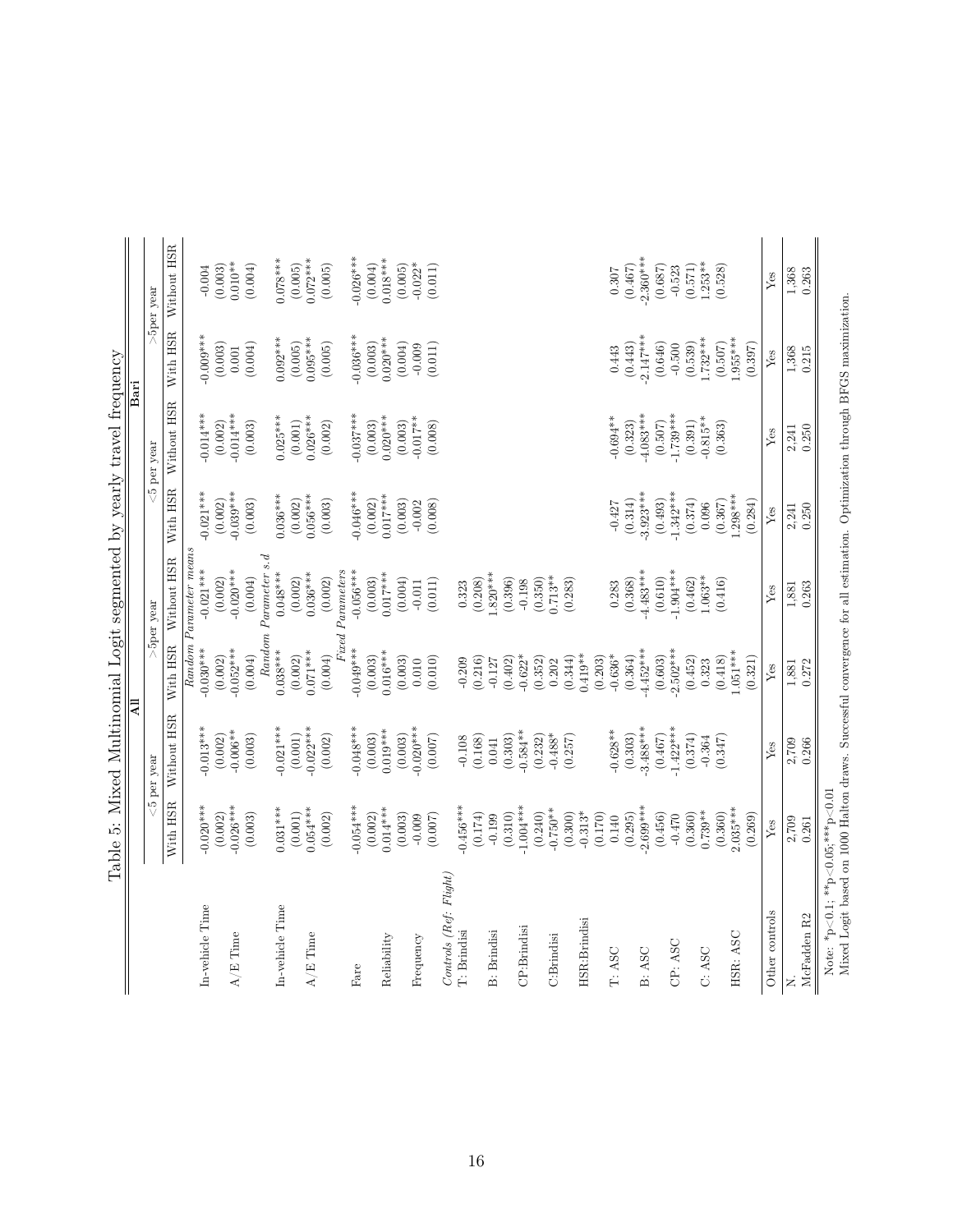<span id="page-17-0"></span>

|                                           |                | Without HSR<br>Income ${>}2000\,$ |                        | $0.044***$      | (0.006) | $0.023***$  | (0.006) |                  | $0.046***$      | (0.004) | $0.026***$ | (0.004) |                  | 0.002       | $(0.004)$<br>$0.023***$ |                        | (0.007)              | $-0.016$             | (0.022)                                           | $1.329***$ | (0.652) | $3.080***$  | (1.008)              | $-0.873$   | $(0.829)$<br>1.272* |            | (0.766) |            |         | 819   | 0.320       | 610.543        |                                                    |
|-------------------------------------------|----------------|-----------------------------------|------------------------|-----------------|---------|-------------|---------|------------------|-----------------|---------|------------|---------|------------------|-------------|-------------------------|------------------------|----------------------|----------------------|---------------------------------------------------|------------|---------|-------------|----------------------|------------|---------------------|------------|---------|------------|---------|-------|-------------|----------------|----------------------------------------------------|
|                                           |                | With HSR                          |                        | $0.039***$      | (0.005) | $0.055***$  | (0.007) |                  | $0.039***$      | (0.003) | $0.076***$ | (0.007) |                  | $0.018***$  |                         | $(0.004)$<br>0.050***  | (0.007)              | $0.040**$            | $(0.021)$<br>$-0.252$<br>$(0.621)$<br>$(4.739***$ |            |         |             | (0.979)              | $2.943***$ | (0.812)             | 0.439      | (0.739) | $.442***$  | (0.519) | 819   | 0.289       | 762.347        |                                                    |
|                                           | Bari           | Without HSR<br>$1000 - 2000$      |                        | $0.022***$      | (0.003) | $0.018***$  | (0.004) |                  | $0.033***$      | (0.002) | $0.035***$ | (0.003) |                  | $0.021***$  | (0.003)                 | $0.023***$             | (0.004)              | $-0.015$             | $(0.011)$<br>1.075**                              |            | (0.423) | $-1.319**$  | (0.598)              | $-0.326$   | (0.518)             | 0.688      | (0.472) |            |         | 1,377 | 0.259       | $-1,401.428$   |                                                    |
|                                           |                | With HSR                          |                        | $0.026***$      | (0.003) | $0.031***$  | (0.004) |                  | $0.035***$      | (0.002) | $0.051***$ | (0.003) |                  | $0.040***$  | $(0.003)$<br>$0.014***$ |                        | (0.004)              | 0.004                | (0.010)                                           | $1.516***$ | (0.400) | $-0.906$    | (0.559)              | $-0.012$   | (0.475)             | $2.133***$ | (0.467) | $2.620***$ | (0.364) | 1,377 | 0.229       | $-1,744.489$   |                                                    |
|                                           |                | Without HSR<br>Income $<\!1000$   |                        | $-0.002$        | (0.002) | 0.007       | (0.004) |                  | $0.044***$      | (0.003) | $0.059***$ | (0.004) |                  | $0.070***$  |                         | $(0.004)$<br>0.018 *** | (0.004)              | $-0.017*$            | (0.009)                                           | 0.043      | (0.393) | $-2.461***$ | (0.564)              | $1.689***$ | (0.459)             | 0.113      | (0.461) |            |         | 1,413 | 0.208       | $-1,542.413$   |                                                    |
| Table 6: N-MXL segmented by income levels |                | With HSR                          |                        | $0.011***$      | (0.002) | $-0.037***$ | (0.005) |                  | $0.031***$      | (0.002) | $0.056***$ | (0.003) |                  | $0.063***$  | $(0.003)$<br>$0.011***$ |                        | (0.004)              | $-0.012$             | (0.009)                                           | 0.003      | (0.391) | $2.267***$  | (0.546)              | $1.524***$ | (0.446)             | $-0.205$   | (0.462) | $-092***$  | (0.372) | 1,413 | 0.235       | $-1,721.643$   |                                                    |
|                                           |                | Without HSR<br>Income $>2000$     | Random Parameter means | $0.052***$      | (0.005) | $0.022***$  | (0.005) | Random Parameter | $0.043***$      | (0.003) | $0.025***$ | (0.003) | Fixed Parameters | $-0.005$    | $(0.004)$<br>$0.020***$ |                        | (0.006)              | $-0.003$             | (0.019)                                           | $1.308**$  | (0.547) | $3.596***$  | $(0.854)$<br>-1.329* |            | (0.705)             | $1.581**$  | (0.628) |            |         | 1,359 | 0.359       | 834.991        |                                                    |
|                                           |                | With HSR                          |                        | $0.042***$      | (0.004) | $0.055***$  | (0.006) |                  | $0.039***$      | (0.002) | $0.070***$ | (0.005) |                  | $0.025***$  | (0.003)                 | $0.034***$             | $\left(0.005\right)$ | $0.044***$           | (0.017)                                           | 0.143      | (0.515) | 5.069***    | (0.819)              | $3.108***$ | (0.684)             | 1.390**    | (0.604) | $0.166***$ | (0.415) | 1,359 | 0.310       | $-1,147.755$   |                                                    |
|                                           | $\overline{4}$ | Without HSR<br>$1000 - 2000$      |                        | $0.022***$      | (0.002) | $0.012***$  | (0.003) |                  | $0.030***$      | (0.002) | $0.028***$ | (0.002) |                  | $0.031***$  | (0.003)                 | $0.021***$             | (0.004)              | $-0.014$             | (0.010)                                           | $0.794***$ | (0.349) | 1.566***    | (0.505)              | $-0.829*$  | (0.429)             | $0.753*$   | (0.394) |            |         | 1,908 | 0.275       | $-1.764.434$   |                                                    |
|                                           |                | With HSR                          |                        | $-0.025***$     | (0.002) | $-0.027***$ | (0.003) |                  | $-0.032***$     | (0.001) | $0.052***$ | (0.003) |                  | $-0.045***$ | (0.003)                 | $0.012***$             | (0.003)              | 0.0004               | (0.009)                                           | $0.975***$ | (0.336) | $-1.374***$ | (0.486)              | $-0.672*$  | (0.407)             | $1.709***$ | (0.393) | $2.431***$ | (0.304) | 1,908 | 0.257       | 2,227.236      |                                                    |
|                                           |                | Without HSR<br>Income $<\!1000$   |                        | $-0.001$        | (0.001) | $0.010***$  | (0.003) |                  | $0.016***$      | (0.001) | $0.014***$ | (0.002) |                  | $0.085***$  | (0.003)                 | $0.015***$             | (0.003)              | $-0.023***$          | (0.007)                                           | $-0.089$   | (0.280) | $2.597***$  | (0.396)              | $1.970***$ | (0.335)             | $0.581*$   | (0.335) |            |         | 2,313 | 0.202       | $-2,455.918$   |                                                    |
|                                           |                | With HSR                          |                        | $-0.014***$     | (0.002) | $-0.023***$ | (0.003) |                  | $0.023***$      | (0.001) | $0.041***$ | (0.002) |                  | $-0.063***$ | (0.002)                 | $0.010***$             |                      | $(0.003)$<br>-0.013* | $\begin{array}{c} 0.007 \\ 0.409 \end{array}$     |            | (0.287) | $-1.416***$ | (0.409)              | $1.161***$ | (0.340)             | 0.137      | (0.345) | $1.731***$ | (0.266) | 2,313 | 0.231       | $-2,771.912$   |                                                    |
|                                           |                |                                   |                        | In-vehicle Time |         | $A/E$ Time  |         |                  | In-vehicle Time |         | $A/E$ Time |         |                  | Fare        |                         | Reliability            |                      | Frequency            |                                                   | T: ASC     |         | B: ASC      |                      | CP: ASC    |                     | C: ASC     |         | HSR: ASC   |         |       | McFadden R2 | Log-Likelihood | Note: * $p < 0.1$ : ** $p < 0.05$ : *** $p < 0.01$ |

Mixed Logit based on 1000 Halton draws. Successful convergence for all estimation. Optimization through BFGS maximization. Socioeconomic covariates not included.

Note: \*p<0.1; \*\*p<0.05;\*\*\*p<0.01<br>...

Note:  $P^{\le 0,1}$ ;  $P^{\le 0,0}$ ;  $P^{\le 0,0}$ <br>Mixed Logit based on 1000 Halton draws. Successful convergence for all estimation. Optimization through BFGS maximization. Socioeconomic covariates not included.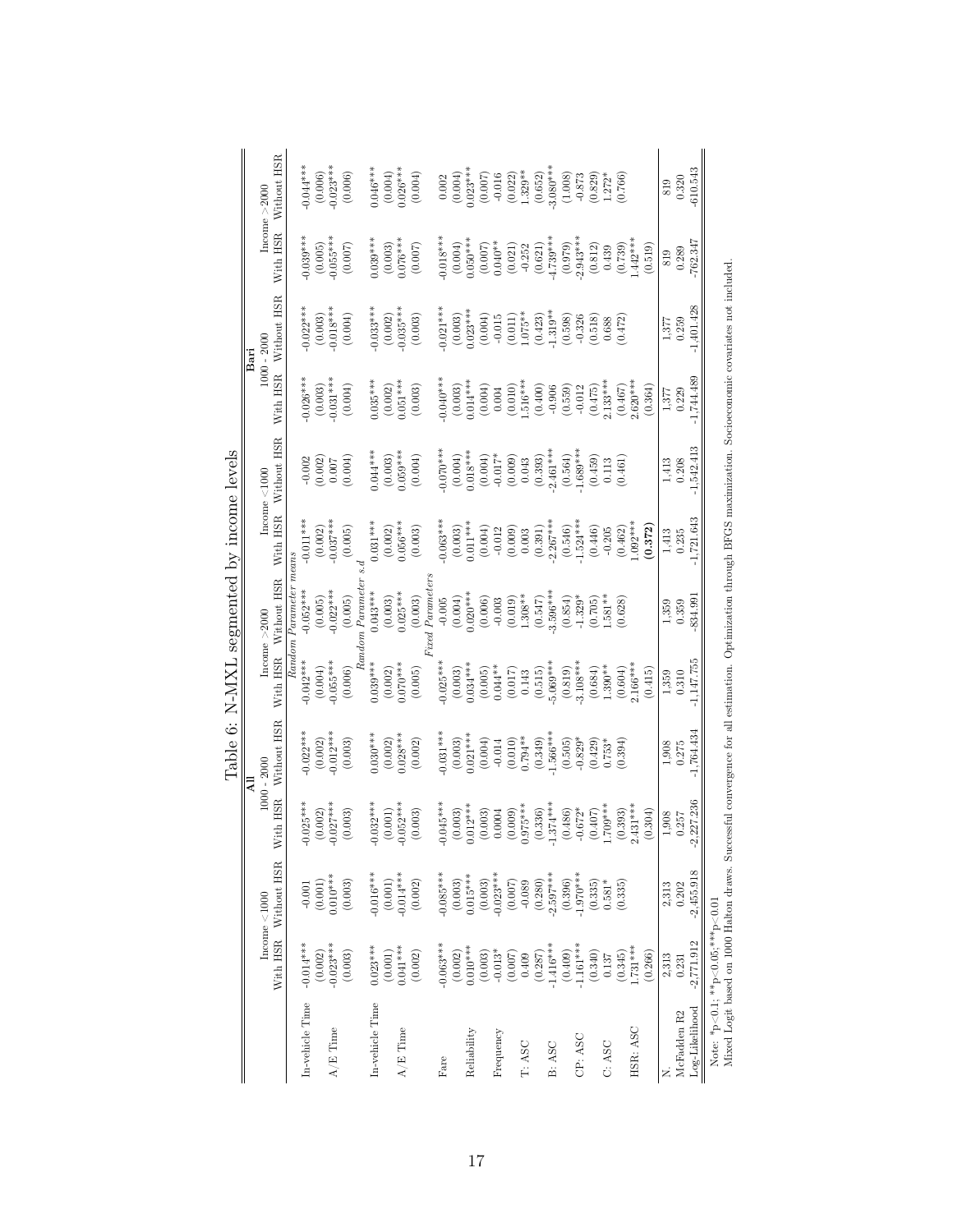The only exception is represented by those travelling from Bari with an intermediate income level. They show a small reduction (-0.031) relative to low-income travellers (0.037). However, given the size of the standard errors, these coefficients are not statistically significant from each other as they lie in overlapping confidence intervals. The effect of the fare coefficient is the opposite, ranging from -0.063 (and -0.085 in absence of HSR), for low-income earners (<1000 euro/month), to -0.045 (-0.031), for intermediate-income earners (1000-2000 euro/month), and to -0.025 (-0.005 but not significant at 10%), for those people earning more than 2000 euro per month.

The greater the income level, the greater the attention paid to the reliability of the transport mode. There are, however, a few exceptions: for middle and high-income earners, in absence of HSR, coefficients are similar or not statistically different from each other. Likewise, in presence of the HSR, the magnitude of the punctuality coefficient is similar for low- and intermediate-income categories (0.010 for low-income earners, and 0.013 for intermediate-income earners, in presence of HSR), but is three times higher for high-income travellers (0.034). This effect is also confirmed in absence of HSR, but the magnitude is always greater than in the presence of the new service for lowand intermediate income-earners, but not for high-income earners. We can, therefore, deduct that low-and intermediate-income travellers pay more attention to punctuality when in-vehicle time is, on average, longer, as a consequence of the unavailability of the new service. By contrast, high-income travellers care more about the reliability of transport mode when the HSR is introduced.

Perhaps surprisingly, we find that, when considering low-income travellers in absence of HSR, the coefficient of  $A/E$  time is positive, although not always significant at 10%. Because  $A/E$  time only refers to the air transport alternative, this might suggest that low-income travellers are more willing to sacrifice part of their time when they can travel by air, perhaps exploiting a cheaper fare, e.g. lowcost airlines. In other words, this can be related to a higher elasticity to price and a lower elasticity to time of low-income respondents. In examining the number of daily connections, the coefficient is not always significant: it is relevant for high-income earners (0.044), but only in presence of HSR, whereas the effect is negative for low-income travellers. To sum up, all these results suggest the presence of different elasticities among respondents, with high-income respondents evaluating more the amount of time spent travelling and less the price paid for reaching their preferred destination.

#### 6.4 Testing the degree of competition as a function of distance

One of the purposes of this study is to test the degree of competition as a function of the travel distance. We find some slight contrasting results, according to different model specifications. As summarized in Table 7, under Multinomial Logit and Mixed Multinomial Logit model with correlated parameters, we find no significant differences between Bari and Brindisi, relative to the choice of HSR. The coefficient is equal to -0.108 in the first case, and -0.188 in the second case, but it is not significant at 10%l. All other alternatives are, instead, less likely to be chosen, compared to the air transport. Because the competitive advantage of HSR decreases with the travel distance, we might expect that the longer is the travel distance, the lesser is the competitive pressure exerted by HSR, and airlines are more likely prevail. Our results found support for an effective inter-modal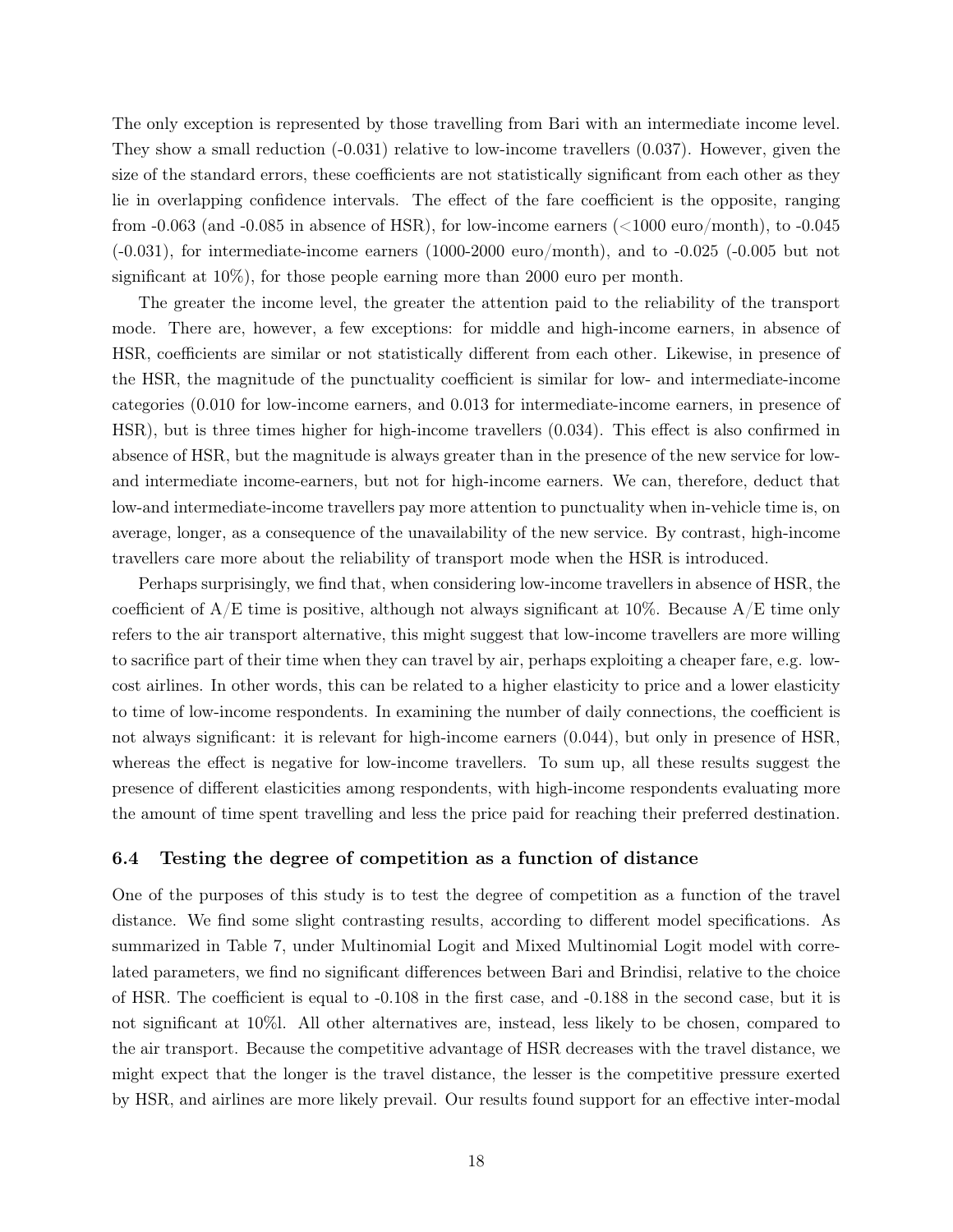<span id="page-19-0"></span>substitution between airlines and HSR rail operators, even when the travel distance increases by additional 120 km relative to the baseline case.

|                             | rable r. Effects on miter-modal competition (rief. Darr / Flight) |             |           |          |                         |            |           |
|-----------------------------|-------------------------------------------------------------------|-------------|-----------|----------|-------------------------|------------|-----------|
|                             | Multinomial Logit                                                 |             |           |          | Mixed Multinomial Logit |            |           |
|                             | MNL                                                               | Base        | With corr | Business | Leisure                 | Occasional | Frequent  |
| $Reference (Flight * Bari)$ |                                                                   |             |           |          |                         |            |           |
| $HSR*Brindisi$              | $-0.108$                                                          | $-0.444***$ | $-0.188$  | $-0.009$ | $-0.459***$             | $-0.313*$  | $0.419**$ |
|                             | (0.078)                                                           | (0.112)     | (0.120)   | (0.206)  | (0.151)                 | (0.170)    | (0.203)   |
|                             |                                                                   |             |           |          |                         |            |           |
| Other controls              | Yes                                                               | Yes         | Yes       | Yes      | Yes                     | Yes        | Yes       |

Table 7: Effects on inter-modal competition (Ref. Bari / Flight)

Note: \*p<0.1; \*\*p<0.05; \*\*\* p<0.01.

This table provides a summary of different estimates. The table summarizes the effect of HSR from Brindisi as relative to those choosing flights from Bari. Occasional travellers make less than five trips per year on the Bari-Rome route. Frequent travellers use the route more than five times per year.

In contrast, when parameters are not correlated but mixture models are still used, we now find a significant and negative impact, though not intense in its magnitude (-0.444) for HSR services relative to the air transport mode, but it is significant at 1%. Compared to other alternatives, HSR yield the smallest coefficient, indicating that there is a large degree of inter-modal substitution. This result indicates that an extension of the line to Brindisi would still be able to generate inter-modal substitution from airlines to HSR.

However, the size and the significance of this effect change across segments of the population. We report the results from the Mixed Multinomial Logit (without correlated parameters), considering those travelling for business and leisure purposes: there is no effect for the former category; instead, we find that those travelling for leisure purposes using HSR from Brindisi experience a reduction in their utility, compared to those travelling by flight from Bari. This effect is significant, and other things being equal, leisure travellers are less likely to choose HSR from Brindisi, compared to those choosing flights from Bari.

The greater substitutability of HSR for business travellers from Brindisi might be explained by the greater disutility of  $A/E$  time, which might interrupt their current work. Additionally, the absence of internet connection, as well as the possibility to have calls during the trip, can still affect the modal choice and make HSR more appealing. Thus, there is perfect substitutability among services even when distances increases. However, this is not the case of leisure travellers, for which, instead, the coefficient is negative  $(-0.459)$  and significant at 1%.

Another differentiation arises when evaluating travel habits: occasional travellers from Brindisi seem to prefer airline carriers to HSR operators (-0.313), with 10% of significance, whereas frequent travellers are more likely to rely on the new alternative. This might be explained by the fact that frequent travellers are more aware of the disutility experienced by fragmenting their journey time to reach the airport and from the airport to the final destination. This result also indicates that frequent travellers from Bari are less likely to choose the HSR relative to the airlines, showing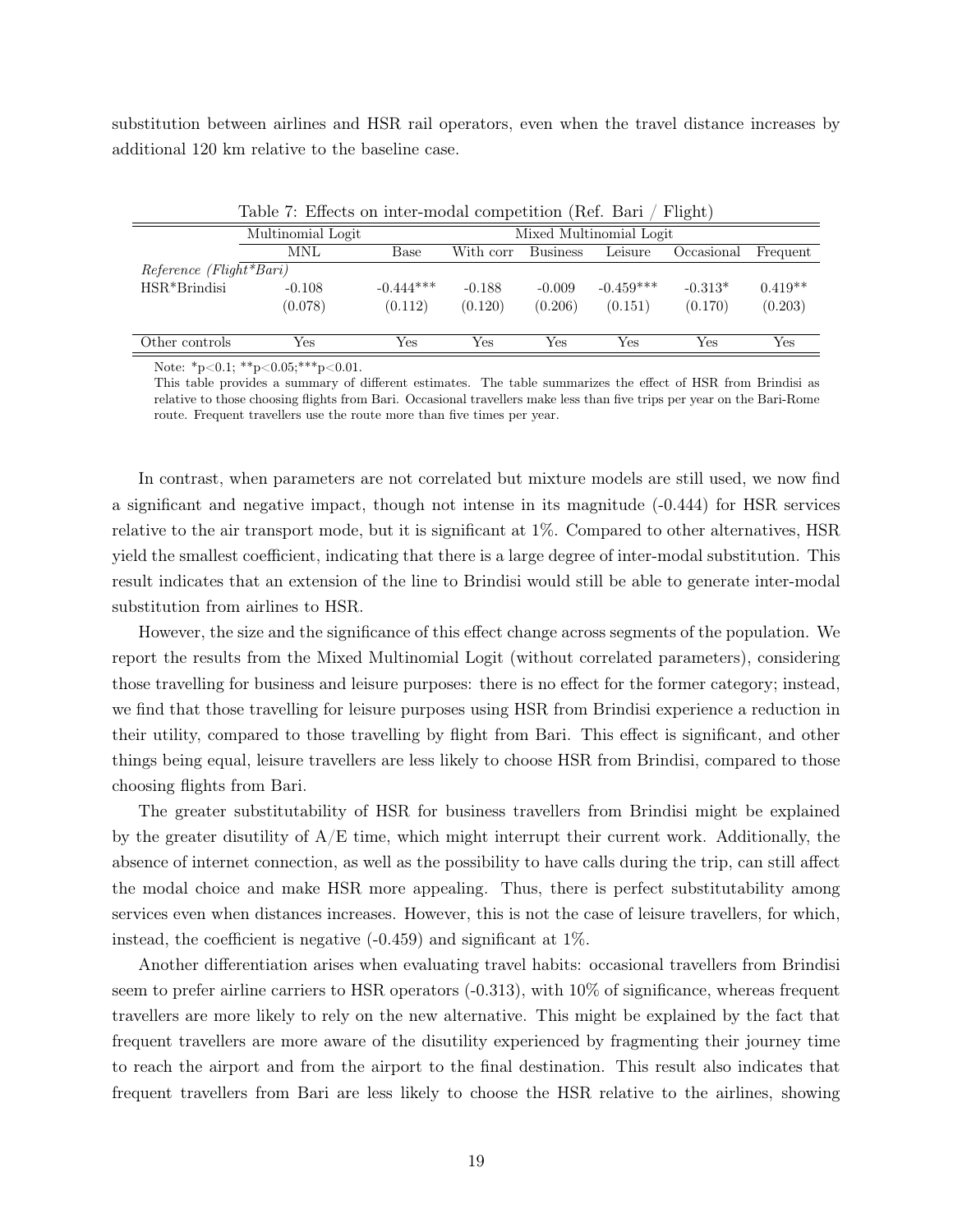<span id="page-20-0"></span>forms of stickiness that might be related to the presence of both travel habits and the use of proper discounts [\(Bergantino & Madio](#page-24-0) [2017\)](#page-24-0).

## 7 Willingness to Pay (WTP)

Because the magnitude of coefficients does not allow to actually determine the real impact of each attribute, we derive the willingness-to-pay (WTP) for in-vehicle time reductions. The WTP is defined as the marginal change in the utility driven by changes in some attributes. Consider the random parameter  $\chi$ , identifying A/E or in-vehicle time, whose coefficient is defined by  $\beta_{\chi}$ , the mean-WTP is given by the negative ratio of expected value of the random coefficient and the travel cost, where the expectation of the  $\beta$  in the denominator allows to considering the average coefficient given the distributional form of the random parameter.

$$
E(WTP) = \frac{\partial V/\partial \chi}{\partial V/\partial fare} = -\frac{E(\beta^{\chi})}{\beta^{fare}} \tag{1}
$$

We focus only on the mean-WTP for travel and access/egress time; this implies the computation of the mean-WTP to obtain the amount the average individual is willing to pay for reducing invehicle travel time (or  $A/E$  time) by one unit of time. The estimates for the Multinomial Logit model do not allow to disentangle the differences in the perception of access, egress and in-vehicle time evaluation by providing a coefficient which is almost the same in all model specifications<sup>[17](#page-1-0)</sup>. Table [8](#page-21-0) shows that, when the Mixed Multinomial Logit model is used, the mean-WTP for reductions in access/egress time becomes more valuable compared to a reduction in in-vehicle time, i.e. 43.40 versus 29.36 for the N-MXL model. The result is particularly true for Bari, where the WTP for A/E time reductions is 54.15 euro/hour (versus 33.66 euro/hour). This is consistent with [Román et al.](#page-26-0) [\(2010\)](#page-26-0) and can be explained by the disutility experienced by travellers when they have to break their journey, moving to the airport and from the airport to the final destination. Moreover, when HSR is not available (status-quo), the reduction of in-vehicle time becomes slightly more valuable than a reduction in  $A/E$  time. However, this result holds for the full sample population (19.70 vs. 6.27 euro/hour), but not for Bari, where the WTPs are equal (31.88 euro/hour). This finding is consistent with previous arguments, such that the average travel distance from Bari is shorter, and thus A/E time represent a non-marginal component of the journey. Similar results apply when we use the model with correlated parameters.

<sup>&</sup>lt;sup>17</sup>The only difference is the mean-WTP for in-vehicle travel time savings Bari, which is 30 euro/hour, whereas the respective for savings for  $A/E$  time is 36 euro/hour.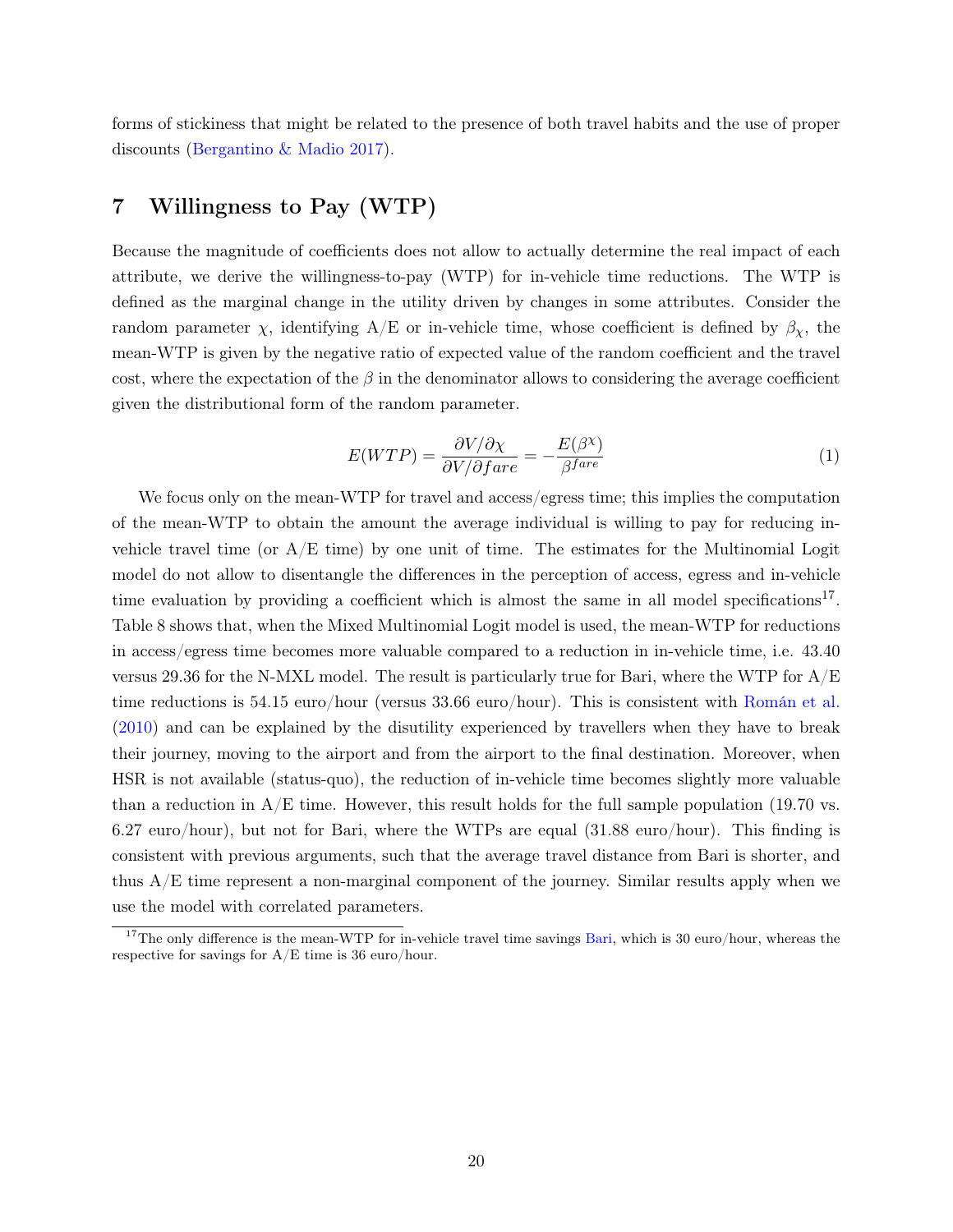|                     | All        | Bari       | All                                        | Bari                                        |
|---------------------|------------|------------|--------------------------------------------|---------------------------------------------|
| Model Specification |            | With HSR   |                                            | Without HSR                                 |
|                     |            |            |                                            | Mean-WTP for In-vehicle Travel Time Savings |
| MNL                 | $19.09***$ | $23.33***$ | $21.43***$                                 | $30.00***$                                  |
| N-MXL               | $29.36***$ |            | $33.66***$ 19.70***                        | $31.88***$                                  |
| N- MXL - Corr       | $30.00***$ | $34.29***$ | $26.34***$                                 | $31.88***$                                  |
|                     |            |            |                                            |                                             |
|                     |            |            | Mean-WTP for $A/E$ Time Savings (EUR/hour) |                                             |
| MNL                 | $19.09***$ |            | $23.33***$ 21.43***                        | $36.00***$                                  |
| N- MXL              | $43.40***$ |            | $54.15***$ 6.27***                         | $31.88^{\ast\ast\ast}$                      |
| N- MXL - Corr       | $36.25***$ | $44.29***$ | $16.10***$                                 | $31.88***$                                  |

<span id="page-21-0"></span>Table 8: Willingness-to-pay for In-vehicle and A/E Travel Time Savings

Note: \*p<0.1; \*\*p<0.05; \*\*\*p<0.01. MNL refers to the Multinomial Logit model with a generic coefficient. N-MXL refers to the results from the Mixed Multinomial Logit model with normally distributed random parameters. N-MXL - Corr presents those results in presence of correlated parameters.

Table 9: Willingness to Pay for In-vehicle and  $A/E$  Travel Time Savings by Segments

|             |            |            | Yearly Frequency    |            |            |            |                                                        | Income Levels |            |             |                 |            | <b>Travel Purpose</b> |            |
|-------------|------------|------------|---------------------|------------|------------|------------|--------------------------------------------------------|---------------|------------|-------------|-----------------|------------|-----------------------|------------|
|             | All        |            | Bari                |            |            | All        |                                                        |               | Bari       |             | All             |            | Bari                  |            |
|             | Occasional | Frequent   | Occasional Frequent |            | $<$ 1000   | 1000-2000  | >2000                                                  | $<$ 1000      | 1000-2000  | >2000       | <b>Business</b> | Leisure    | <b>Business</b>       | Leisure    |
|             |            |            |                     |            |            |            | Mean-WTP for In-vehicle Travel Time Savings (EUR/hour) |               |            |             |                 |            |                       |            |
| With HSR    | $22.22***$ | $36.73***$ | $27.39***$          | $15.00***$ | $13.33***$ | $33.33***$ | $100.80***$                                            | $10.48***$    | $39.00***$ | $130.00***$ | $66.00***$      | $16.00***$ | $70.34***$            | $20.00***$ |
| Without HSR | $16.24***$ | $22.50***$ | $17.87***$          | 9.23       | 0.71       | $42.58***$ | 624.00                                                 | 1.71          | $62.86***$ | 1320.00     | $108.75***$     | $6.96***$  | $112.50***$           | $17.33***$ |
|             |            |            |                     |            |            |            | Mean-WTP for $A/E$ Time Savings (EUR/hour)             |               |            |             |                 |            |                       |            |
| With HSR    | $28.89***$ | $63.67***$ | $50.87***$          | 1.67       | $21.90***$ | $36.00***$ | 132.00***                                              | $35.24***$    | $46.50***$ | $183.33***$ | $102.00***$     | $22.00***$ | $103.45***$           | $33.33***$ |
| Without HSR | $7.50*$    | $21.43***$ | $22.70***$          | $23.08*$   | $-7.06***$ | $23.23***$ | 264.00                                                 | 6.00          | $51.43***$ | 690.00      | $67.50***$      | $0.26*$    | $67.50***$            | $18.67***$ |
|             |            |            |                     |            |            |            |                                                        |               |            |             |                 |            |                       |            |

Note: \*p<0.1; \*\*p<0.05;\*\*\*p<0.01.

Table 9 shows that, as in [Hess et al.](#page-25-0) [\(2007\)](#page-25-0) and [Behrens & Pels](#page-23-0) [\(2012\)](#page-23-0), business travellers have a greater mean-WTP than leisure travellers, which have often small enough values. Remarkably, business travellers are more willing to pay for reductions of in-vehicle travel time when HSR is not available than when it is, i.e. 108.75 vs. 66.00 euro/hour, for all and 112.50 vs. 70.34 euro/hour for Bari. Likewise, business travellers care more about  $A/E$  time savings than about in-vehicle travel time savings with HSR relative to the current situation without HSR, i.e. 102.00 vs. 66.00 euro/hour, for all and 103.45 vs. 70.34 euro/hour for Bari). Moreover, regardless of their travel purpose, respondents are more willing to pay for reductions in  $A/E$  time than for reductions invehicle time with HSR, while the opposite holds in absence of HSR.

Table 9 also presents the mean-WTP by segmenting the sample population according to travel habits. In general, the value of time savings seems to be increasing with the number of journeys undertaken per year. However, this is not always true when considering the subsample of travellers from Bari, for which most of the estimated mean-WTP are not significant at 5% or 10%. Occasional travellers (i.e. <5 journeys per year on the route of interest) are, on average, willing to pay approximately 16-22 euro/hour of in-vehicle time saving, whereas frequent travellers even more: around 22-37 euro/hour, depending on the availability of faster train services. Similarly, depending on the availability of faster train services,  $A/E$  time savings are more valuable than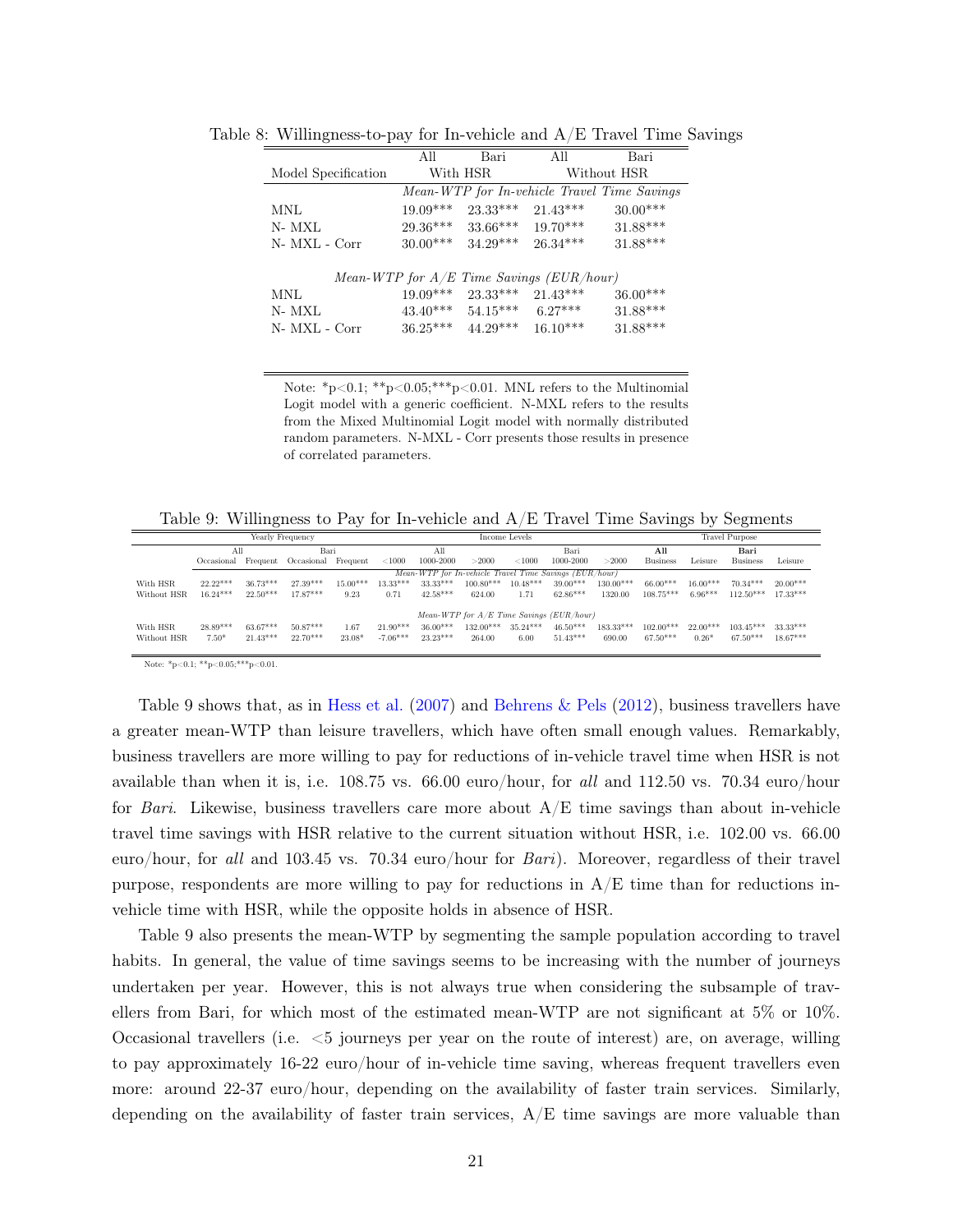in-vehicle time savings. In the latter case, the mean-WTP ranges from 28.89 euro/hour for occasional travellers to approximately 64 euro/hour for frequent travellers. These findings indicate the greater willingness to pay for reductions of in-vehicle travel time for frequent travellers, which might be explained by the greater impact of the time subtracted to other activities (leisure, work, etc.), over the whole time-horizon we consider (i.e. one year). We discuss, thus, only the mean-WTP which provide significant estimates. The willingness-to-pay for in-vehicle travel time savings ranges from 13.33 euro/hour (low-income) to 100.80 euro/hour for high-income travellers with HSR, with intermediate-income earners willing to pay 33.33 euro/hour on average. Also in this case, when faster trains are available, the willingness-to-pay for reductions of  $A/E$  time outweighs that one for reductions of in-vehicle time. Interestingly, this effect is verified for all income levels and regardless of the departure location. We also find that for  $A/E$  and in-vehicle, the mean-WTP increases with the income of the travellers. When the faster train is not available, results are not always reliable: we find that for low-income travellers, the mean-WTP is even negative  $(-7.06)$  suggesting that  $A/E$ time may not create disutility for this segment of the population.

## 8 Conclusions

This study investigates the relationship between in-vehicle and  $A/E$  travel time before and after the introduction of HSR. It also analyzes the patterns of inter-modal substitution and exploits heterogeneity among travellers. From a welfare point of view, the study of the optimal modal choice, both in the absence and in the presence of HSR, allows us to verify the changes in travellers' time evaluation for different average travel distances (using two locations) and for different average travel time (using two scenarios). In particular, we find that, when HSR is introduced,  $A/E$  time are evaluated more than in-vehicle travel time, confirming, as in [Román et al.](#page-26-0) [\(2010\)](#page-26-0), that fragmented journeys yield a greater disutility. Instead, absent HSR, travellers tend to prefer weakly more reducing in-vehicle time than  $A/E$  time. Notably, we find significant heterogeneity across the sample population.  $A/E$  time matters more than in-vehicle travel time (when HSR is a feasible option) for business, high-income and frequent travellers. For frequent travellers, however, this is not true when the origin of the trip is Bari. Similarly, we find that business travellers are more sensitive to reliability and travel and  $A/E$  time. Consistently with [Hess et al.](#page-25-0) [\(2007\)](#page-25-0) and [Behrens](#page-23-0) [& Pels](#page-23-0) [\(2012\)](#page-23-0), these results indicate a smaller price elasticity and higher willingness-to-pay.

Our analysis yields also insights on possible managerial strategies. Because travellers behave differently, it becomes relevant for HSR companies to target those individuals less likely to choose the new alternative due to its costs. This implies introducing pricing strategies based on classes (Standard versus Business) and/or inter-temporal price discrimination, which we show to be effective for attracting reluctant customers.

The results indicate that the competition between airlines and HSR operators would still be intense when considering Brindisi as the departure location. This finding is consistent with the potential (stated) demand for the new service, which is approximately 26% of journeys from Bari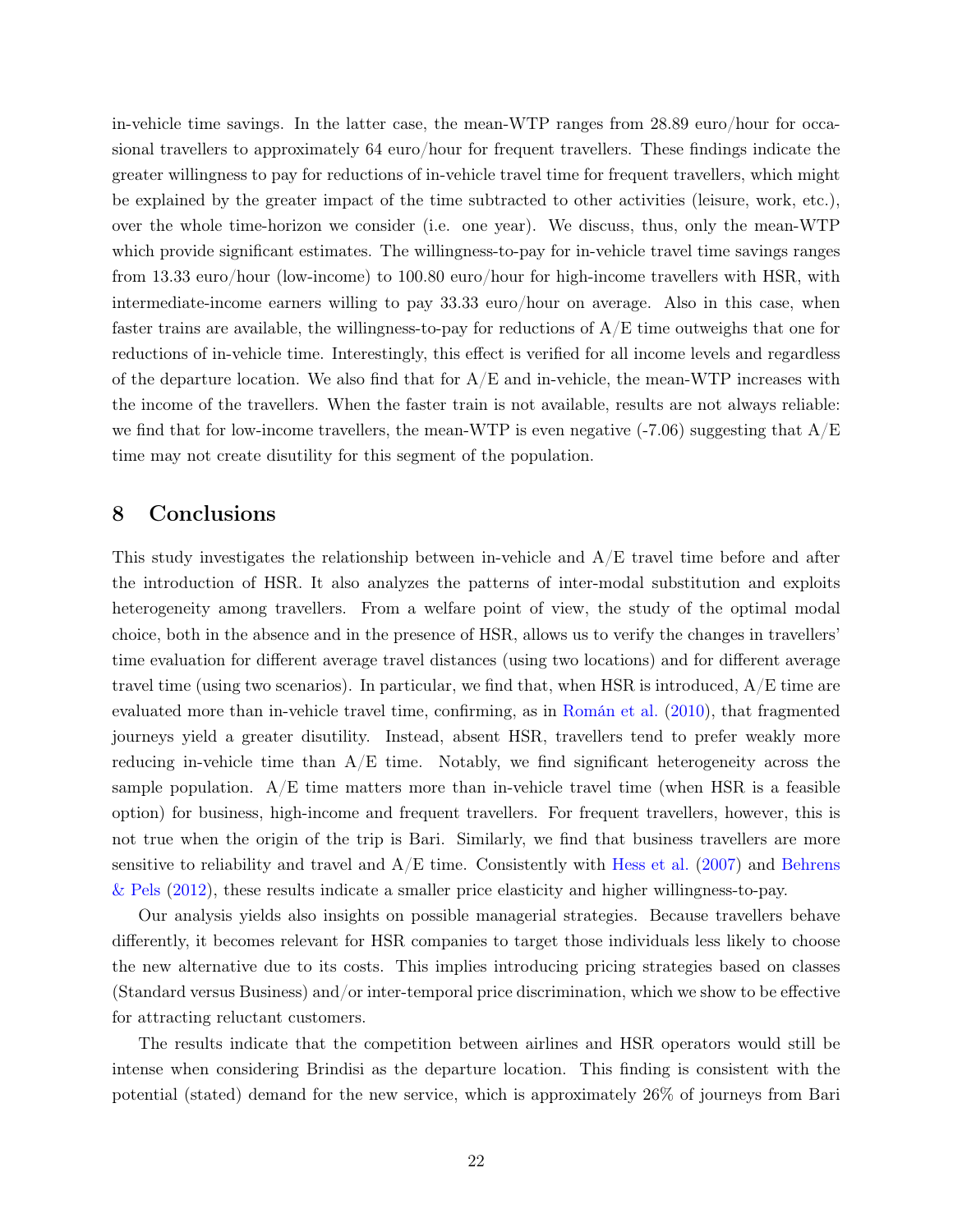<span id="page-23-0"></span>and 28% from Brindisi. The attractiveness of HSR for longer distances and its large degree of substitutability with the air transport mode is even more evident when considering different segments of population: business and frequent travellers are more likely to choose the HSR from Brindisi, as compared to the air transport mode. This is a consequence of the possibility to work in-vehicle, which becomes less appealing for leisure and occasional travellers. The willingness-to-pay for the service and for  $A/E$  time savings for these travellers is reduced significantly.

Future research should be devoted to investigating whether our results on individual-specific A/E time are confirmed also taking into consideration the specific residence of respondents within the urban area (the distance from the transport node, i.e. the train/bus station). Further research might be targeted also to introduce within-class heterogeneity, i.e. Mixed-Mixed models [\(Keane](#page-25-0) [& Wasi](#page-25-0) [2013\)](#page-25-0) and to analyzing alternative-specific willingness-to-pay. This could lead to further policy implications and to assess potential market-scenarios, determining changes in terms of market shares depending on the composition of the attributes. Finally, attribute non-attendance is a further line of research that could be explored. This is, in fact, one of the limitations that might lead to estimation biases when using a Stated Preferences framework.

## References

- Albalate, D., Bel, G. & Fageda, X. (2015), 'Competition and cooperation between high-speed rail and air transportation services in Europe', Journal of Transport Geography 42, 166–174.
- ART (2015), Secondo Rapporto Annuale al Parlamento, Autorita di Regolazione dei Trasporti.
- ART (2016), Terzo Rapporto Annuale al Parlamento, Autorita di Regolazione dei Trasporti.
- Behrens, C. & Pels, E. (2012), 'Intermodal competition in the London–Paris passenger market: High-Speed Rail and air transport', Journal of Urban Economics 71(3), 278–288.
- Bergantino, A. S. (2015), Incumbents and new entrants, Edward Elgar Publishing Cheltenham, UK.
- Bergantino, A. S. (2017), 'Open access passenger rail competition: the case of Italy', Proceedings of the Colloque on Concurrence et regulation: Quelles perspectives pour le transport ferroviaire? Paris, 29th June 2017 .
- Bergantino, A. S. & Capozza, C. (2015), 'Airline pricing behavior under limited inter-modal competition', *Economic Inquiry*  $53(1)$ , 700–713.
- Bergantino, A. S., Capozza, C. & Capurso, M. (2013), 'L'effetto della liberalizzazione ferroviaria sulle politiche di prezzo delle compagnie aeree e ferroviarie. evidenze preliminari sui principali collegamenti ad alta velocità in Italia', Rivista di Economia e Politica dei Trasporti 3.
- Bergantino, A. S., Capozza, C. & Capurso, M. (2017), 'Pricing strategies: who leads and who follows in the air and rail passenger markets in Italy', *SIET Working Papers.* 17<sup>-3</sup>.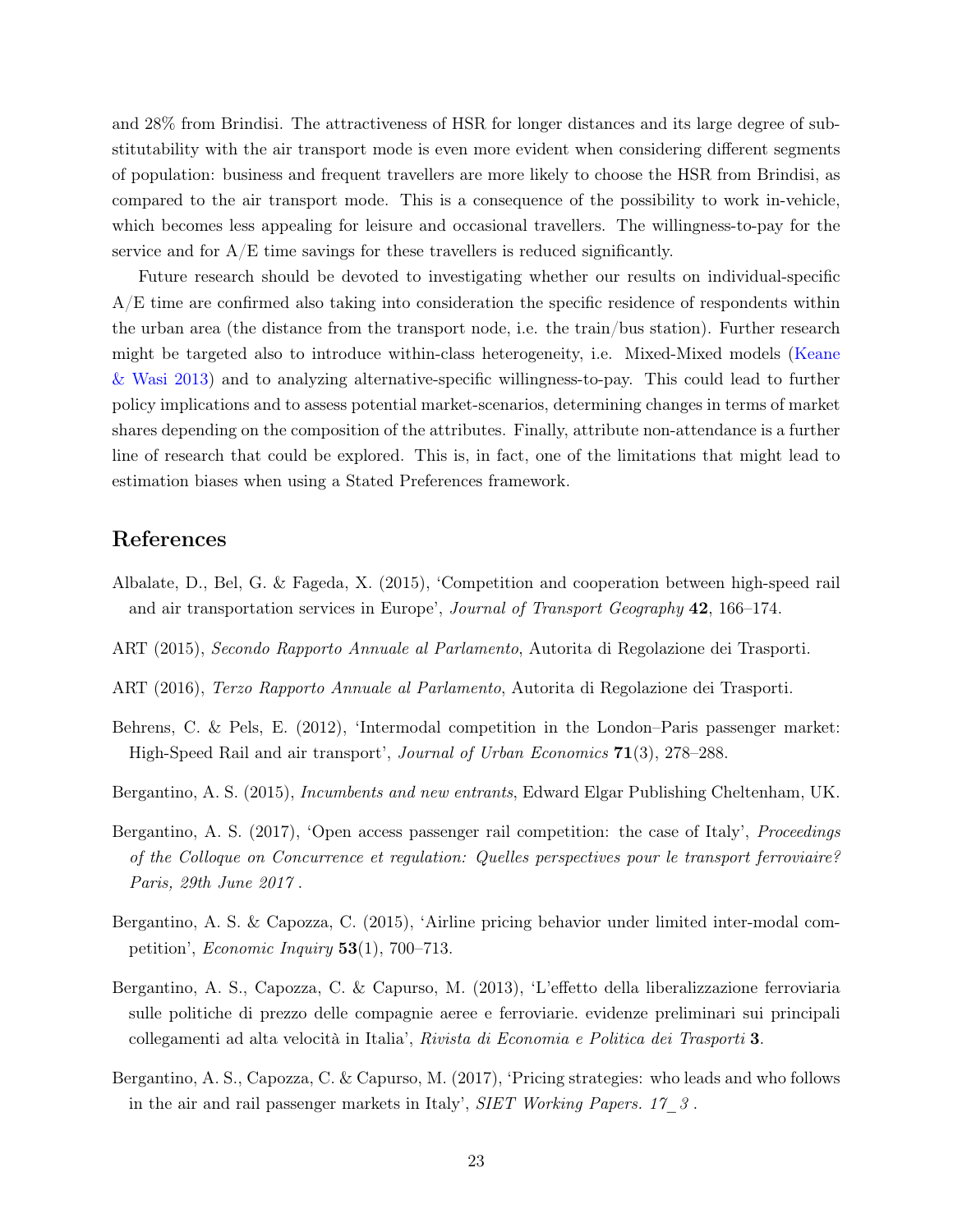- <span id="page-24-0"></span>Bergantino, A. S. & Madio, L. (2017), 'Inter-modal competition and substitution: HSR versus air transport', Mimeo .
- Beria, P., Redondi, R. & Malighetti, P. (2016), 'The effect of open access competition on average rail prices. the case of Milan–Ancona', Journal of Rail Transport Planning  $\mathcal C$  Management.
- Burge, P., Kim, C. W. & Rohr, C. (2011), 'Modelling demand for long-distance travel in Great Britain: Stated preference surveys to support the modelling of demand for high-speed rail'.
- Capozza, C. (2016), 'The effect of rail travel time on airline fares: First evidence from the Italian passenger market', Economics of Transportation  $6, 18 - 24$ .
- Cascetta, E., Papola, A., Pagliara, F. & Marzano, V. (2011), 'Analysis of mobility impacts of the high speed Rome–Naples rail link using withinday dynamic mode service choice models', Journal of Transport Geography  $19(4)$ , 635–643.
- Chang, J. S. & Lee, J.-H. (2008), 'Accessibility analysis of Korean High-speed Rail: A case study of the Seoul Metropolitan Area', Transport reviews 28(1), 87–103.
- Chou, J.-S., Kim, C., Kuo, Y.-C. & Ou, N.-C. (2011), 'Deploying effective service strategy in the operations stage of high-speed rail', Transportation Research Part E: Logistics and Transportation  $Review 47(4), 507-519.$
- Clewlow, R. R., Sussman, J. M. & Balakrishnan, H. (2014), 'The impact of high-speed rail and low-cost carriers on European air passenger traffic', Transport Policy 33, 136–143.
- de Dios Ortúzar, J. & Simonetti, C. (2008), 'Modelling the demand for medium distance air travel with the mixed data estimation method', *Journal of Air Transport Management*  $14(6)$ , 297–303.
- De Rus, G. & Nash, C. (2007), 'In what circumstances is investment in HSR worthwhile?', Mimeo .
- Dobruszkes, F., Dehon, C. & Givoni, M. (2014), 'Does European high-speed rail affect the current level of air services? an EU-wide analysis', Transportation Research Part A: Policy and Practice 69, 461–475.
- Flügel, S., Halse, A. H., de Dios Ortúzar, J. & Rizzi, L. I. (2015), 'Methodological challenges in modelling the choice of mode for a new travel alternative using binary stated choice data–the case of high speed rail in Norway', Transportation Research Part A: Policy and Practice 78, 438–451.
- Givoni, M. & Banister, D. (2006), 'Airline and railway integration', *Transport policy* 13(5), 386–397.
- Givoni, M. & Banister, D. (2007), 'Role of the railways in the future of air transport', Transportation planning and technology  $30(1)$ , 95-112.
- Givoni, M. & Dobruszkes, F. (2013), 'A review of ex-post evidence for mode substitution and induced demand following the introduction of high-speed rail', Transport reviews 33(6), 720–742.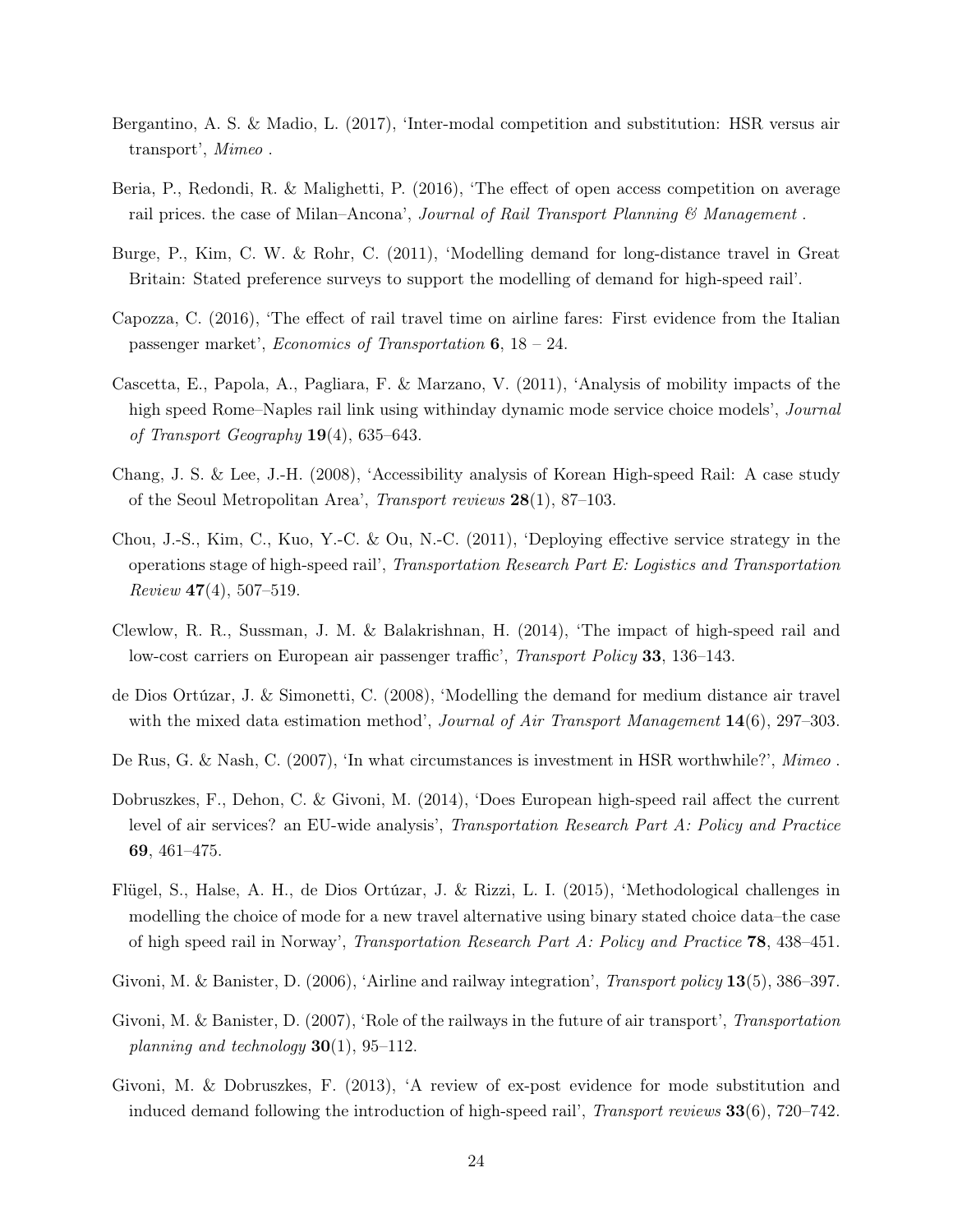- <span id="page-25-0"></span>Gleave, S. D. (2004), High Speed Rail. International Comparisons: Final Report, Commission for Integrated Transport.
- Gonzales-Savignat, M. (2004), 'Competition in air transport: The case of the high speed', Journal of Transport Economic and Policy 38.
- Greene, W. H. & Hensher, D. A. (2010), Modeling ordered choices: A primer, Cambridge University Press.
- Hensher, D. A., Rose, J. M. & Greene, W. H. (2005), Applied choice analysis: a primer, Cambridge University Press.
- Hess, S., Adler, T. & Polak, J. W. (2007), 'Modelling airport and airline choice behaviour with the use of stated preference survey data', Transportation Research Part E: Logistics and Transportation Review 43(3), 221–233.
- Janić, M. (1993), 'A model of competition between high speed rail and air transport', Transportation Planning and Technology  $17(1)$ , 1–23.
- Jiang, C., D'Alfonso, T. & Wan, Y. (2017), 'Air-rail cooperation: Partnership level, market structure and welfare implications', Transportation Research Part B: Methodological .
- Jiménez, J. L. & Betancor, O. (2012), 'When trains go faster than planes: the strategic reaction of airlines in Spain', Transport Policy 23, 34–41.
- Kappes, J. W. & Merkert, R. (2013), 'Barriers to entry into European aviation markets revisited: a review and analysis of managerial perceptions', Transportation Research Part E: Logistics and Transportation Review 57, 58–69.
- Keane, M. & Wasi, N. (2013), 'Comparing alternative models of heterogeneity in consumer choice behavior', Journal of Applied Econometrics 28(6), 1018–1045.
- Li, Z.-C. & Sheng, D. (2016), 'Forecasting passenger travel demand for air and high-speed rail integration service: A case study of Beijing-Guangzhou corridor, China', Transportation Research Part A: Policy and Practice **94**, 397–410.
- Louviere, J. J. (1988), Analyzing decision making: Metric conjoint analysis, number 67, Sage.
- Martín, J. C., Román, C., García-Palomares, J. C. & Gutiérrez, J. (2014), 'Spatial analysis of the competitiveness of the high-speed train and air transport: The role of access to terminals in the Madrid–Barcelona corridor', Transportation Research Part A: Policy and Practice 69, 392–408.
- Nash, C. (2015), 'When to invest in high speed rail', Journal of Rail Transport Planning & Man*agement*  $5(1)$ ,  $12-22$ .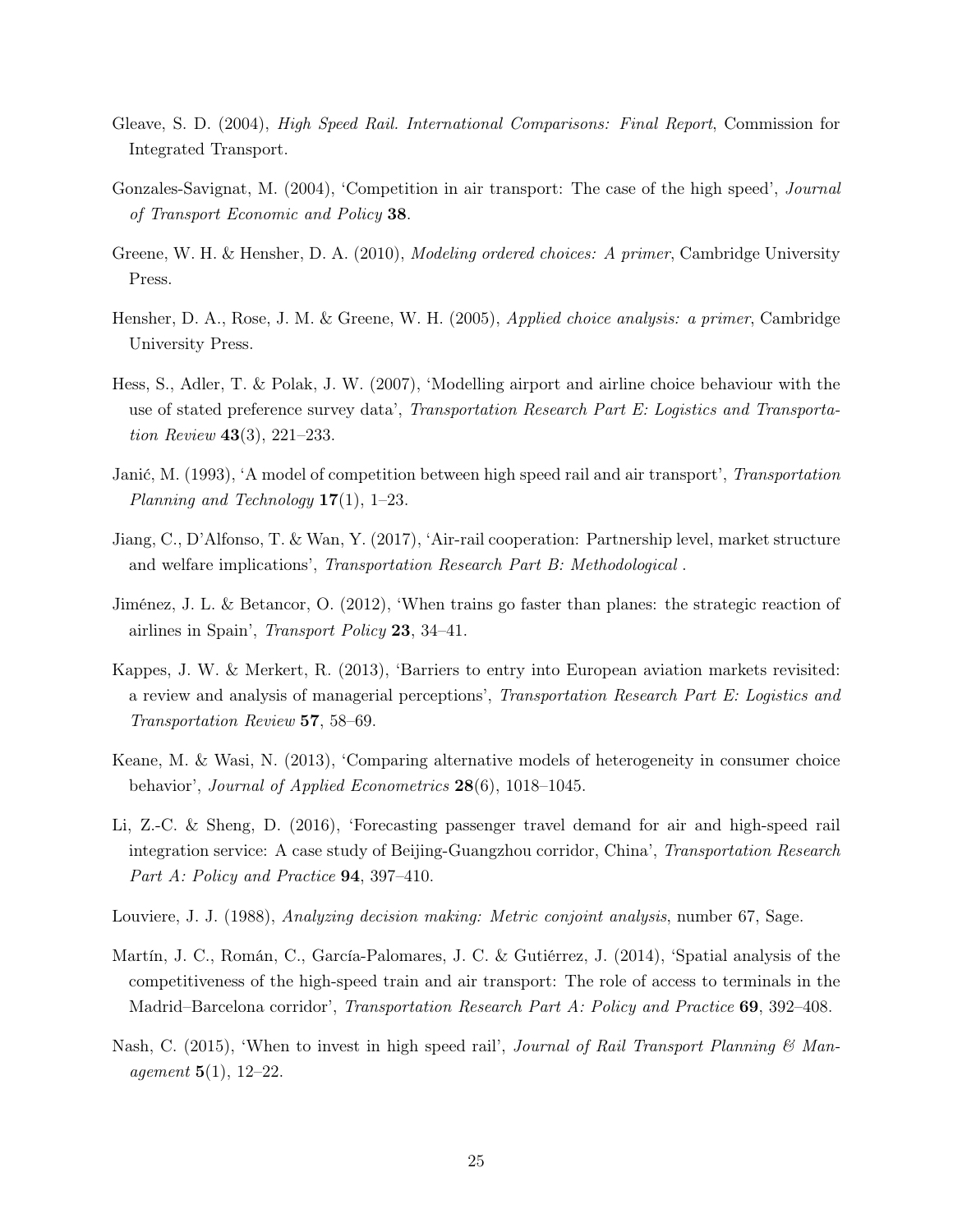- <span id="page-26-0"></span>Pagliara, F., Vassallo, J. & Román, C. (2012), 'High-speed rail versus air transportation: Case study of Madrid-Barcelona, Spain', Transportation Research Record: Journal of the Transportation Research Board (2289), 10–17.
- Park, Y. & Ha, H.-K. (2006), 'Analysis of the impact of high-speed railroad service on air transport demand', Transportation Research Part E: Logistics and Transportation Review 42(2), 95–104.
- Pels, E., Nijkamp, P. & Rietveld, P. (2003), 'Access to and competition between airports: a case study for the san Francisco Bay area', Transportation Research Part A: Policy and Practice  $37(1), 71-83.$
- Román, C., Espino, R. & Martin, J. C. (2007), 'Competition of high-speed train with air transport: The case of Madrid-Barcelona', Journal of Air Transport Management 13(5), 277–284.
- Román, C., Espino, R. & Martín, J. C. (2010), 'Analyzing competition between the high speed train and alternative modes. the case of the Madrid-Zaragoza-Barcelona corridor', Journal of Choice *Modelling* **3**(1), 84–108.
- Román, C. & Martín, J. C. (2014), 'Integration of HSR and air transport: Understanding passengers' preferences', Transportation Research Part E: Logistics and Transportation Review 71, 129–141.
- Rose, J. M. & Bliemer, M. C. (2009), 'Constructing efficient stated choice experimental designs', Transport Reviews 29(5), 587–617.
- Rothengatter, W. (2010), 'Competition between airlines and high-speed rail', Critical issues in air transport economics and business 84, 319.
- Socorro, M. P. & Viecens, M. F. (2013), 'The effects of airline and high speed train integration', Transportation Research Part A: Policy and Practice 49, 160–177.
- Van Ommeren, J. & Dargay, J. (2006), 'The optimal choice of commuting speed: consequences for commuting time, distance and costs', Journal of Transport Economics and Policy (JTEP) 40(2), 279–296.
- Vickerman, R. (1997), 'High-speed rail in Europe: experience and issues for future development', The annals of regional science  $31(1)$ ,  $21-38$ .
- Wan, Y., Ha, H.-K., Yoshida, Y. & Zhang, A. (2016), 'Airlines' reaction to high-speed rail entries: Empirical study of the Northeast Asian market', Transportation Research Part A: Policy and Practice 94, 532–557.
- Wang, K., Xia, W. & Zhang, A. (2017), 'Should China further expand its high-speed network? consider the low-cost carrier factor', Transportation Research Part A: Policy and Practice 100, 105– 120.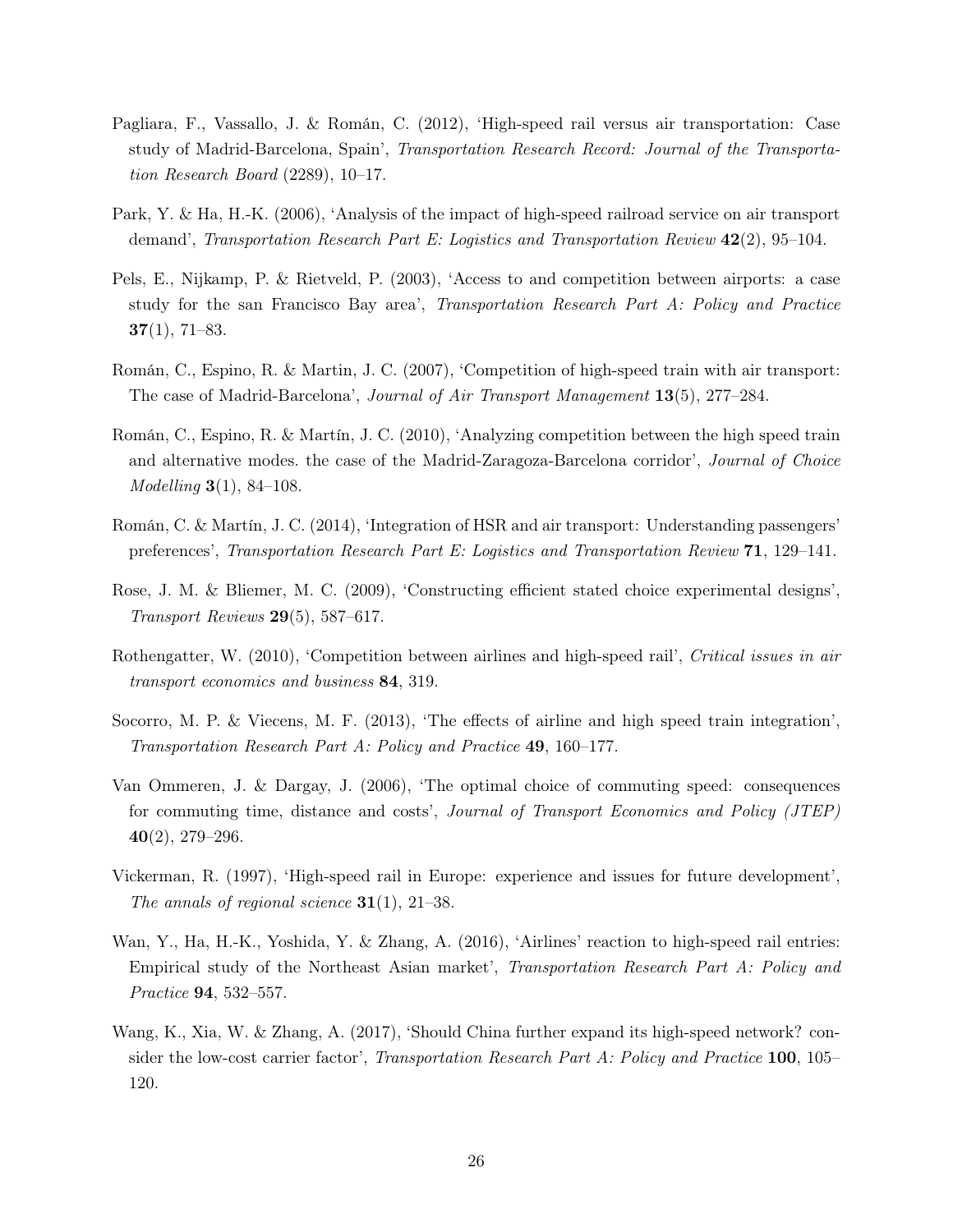- <span id="page-27-0"></span>Willis, K. G., Scarpa, R. & Acutt, M. (2005), 'Assessing water company customer preferences and willingness to pay for service improvements: A stated choice analysis', Water Resources Research  $41(2)$ .
- Xia, W. & Zhang, A. (2016), 'High-speed rail and air transport competition and cooperation: A vertical differentiation approach', Transportation Research Part B: Methodological 94, 456–481.
- Xia, W. & Zhang, A. (2017), 'Air and high-speed rail transport integration on profits and welfare: Effects of air-rail connecting time', Journal of Air Transport Management 65, 181–190.
- Yang, H. & Zhang, A. (2012), 'Effects of high-speed rail and air transport competition on prices, profits and welfare', Transportation Research Part B: Methodological 46(10), 1322–1333.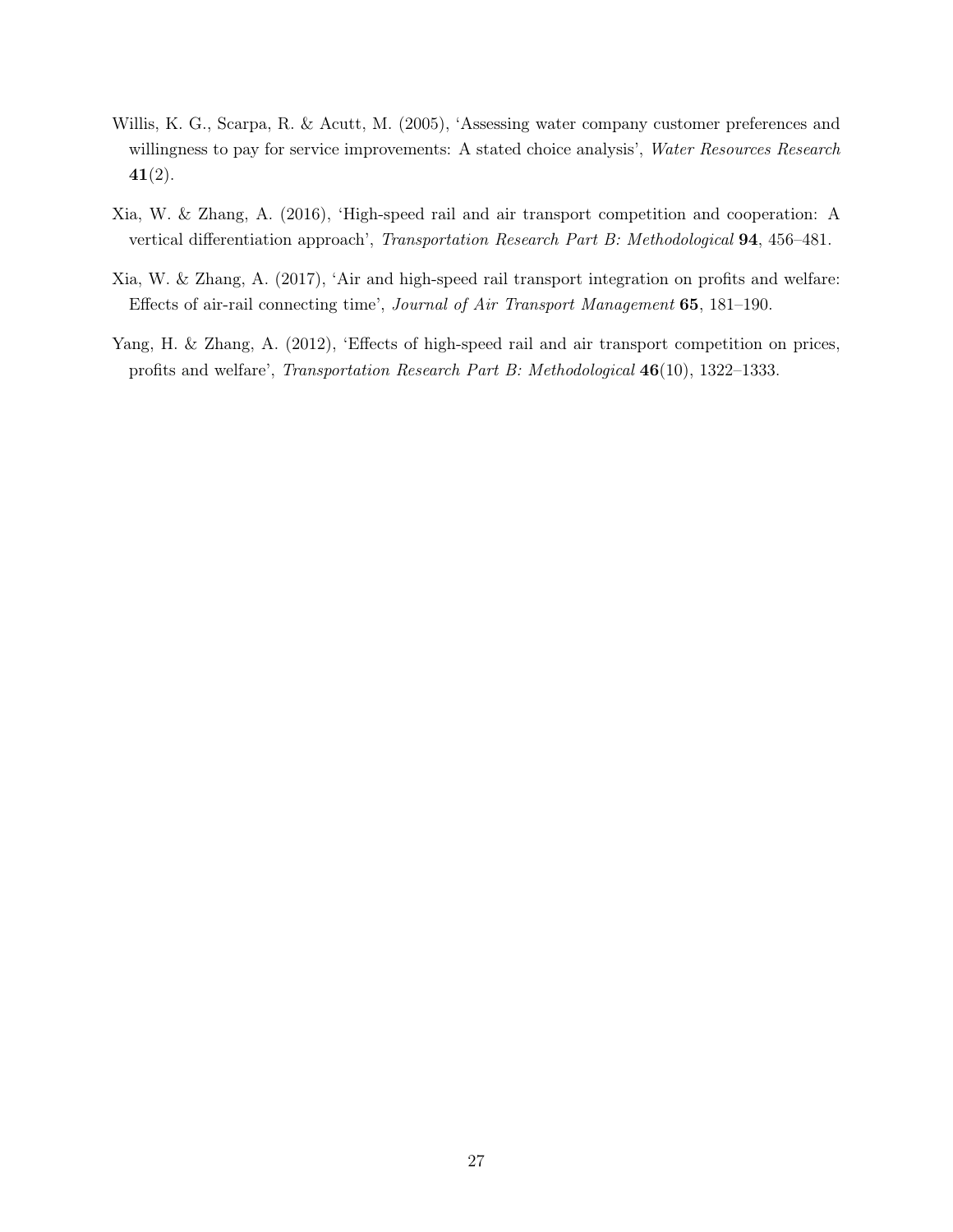## Appendix

#### Analysis of the current market structure

Here we overview the current market configuration on the Bari-Rome and Brindisi-Rome routes.

#### The "Bari-Rome" line

The main operator for bus services is Marozzi Srl, which provides a total of six daily connections on the route Bari-Rome, with an average price for passengers of 34.50 euro. The direct competitor is Baltour Autolinee, which supplies only a single daily connection, with different intermediate stops, greater travel time and a price of 38 euro. In general, the travel time differs depending on whether or not intermediate stops occur during the journey.

Regarding the conventional rail services, there are four daily connections, three of which are "Frecciargento" and one "Intercity", all of which are supplied by Trenitalia, the state-owned rail company. The travel time ranges from four hours with "Frecciargento" to approximately six hours, with the slowest "Intercity". Fares are differentiated according to the classes (First or Second) and the booking-time, with the presence of different alternatives (SuperEconomy, Economy and Base). The "Intercity" is the option with the lowest price according to its longer travel time, whereas the First Class - Base (77 euro) and the Second Class - Base (54 euro) are those associated to the highest prices.

Relative to the air transport alternative, there are two operators<sup>[18](#page-1-0)</sup>: Alitalia, the FCC (Full Cost Carrier) incumbent on the route, provides five daily flights and exploits alliances with other carriers. The LCC (Low Cost Carrier) Ryanair, which formerly used the secondary airport of Rome-Ciampino but now flies to Rome Fiumicino for many domestic flights, currently provides two daily connections (one early in the morning and one in the afternoon).

#### The "Brindisi-Rome" line

Some of the services provided in Brindisi are shared with Bari (e.g. bus and train). The main bus operator is Marozzi Srl, with four daily services, which are characterized by different travel time and fares (the lowest fare of 39.50 euro and the highest and faster one of 42.50 euro ). Trenitalia is the monopolist for long-haul routes, providing up to three daily "Frecciargento" (as many as on the Bari-Rome route), with an average travel time of approximately 5 hours. As in the previous case, booking in advance might lead to a substantial discount associated to the Super Economy option (around 39 euro), whereas the maximum price charged on that route is 66 euro for the Second class - Base, and 96 euro for the First Class - Base. Additionally, there is a total of 6 daily flights, four of which provided by Alitalia and two by Ryanair.

<sup>&</sup>lt;sup>18</sup>Vueling left its route from and to the Rome Fiumicino Airport during the first months of 2015.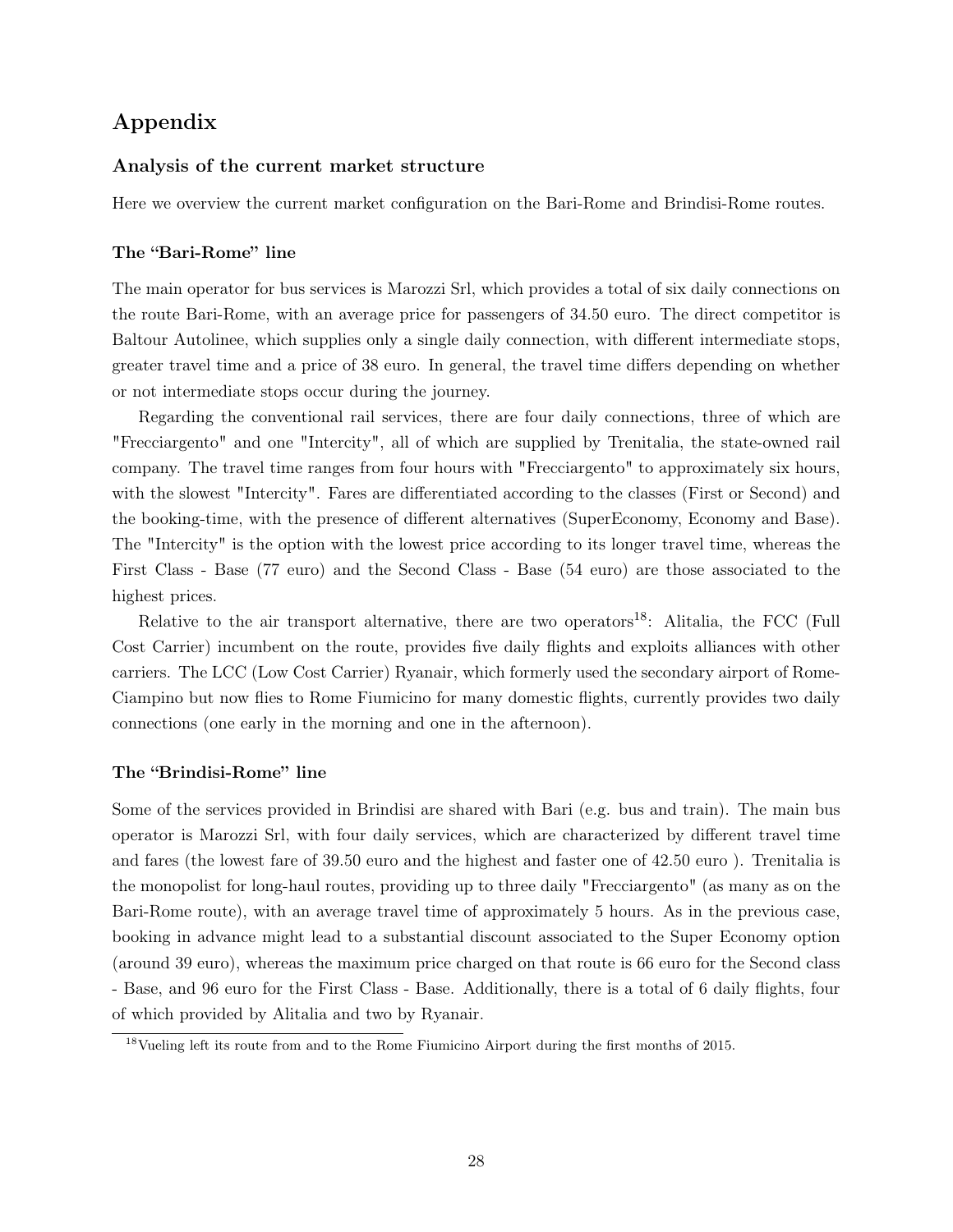|                   |                 |                | Bari - Rome line |                      |                 |                 |                |
|-------------------|-----------------|----------------|------------------|----------------------|-----------------|-----------------|----------------|
|                   | MR 2061R        | MR 06          | MR 16R           | MR 827R              | $MR$ 05 $R$     | MR 05R          | Baltour        |
| Departure/Arrival | $00.40 - 06.30$ | $5.15 - 11.20$ | $8.35 - 14.15$   | $12.55 - 18.30$      | $17.00 - 22.30$ | $23.59 - 6.30$  | $16.45 - 1.20$ |
| Travel time       | 05:50           | 06:15          | 0.5:40           | 05:35                | 05:30           | 06:30           | 08:35          |
| Fares in euro     | 34.50           |                |                  |                      |                 |                 | 38             |
|                   |                 |                |                  |                      |                 |                 |                |
|                   |                 |                |                  | Brindisi - Rome line |                 |                 |                |
|                   | MR 165R         |                |                  | MR 827R              | $MR$ 05 $R$     | MR 2061R        |                |
| Departure/Arrival | $10.50 - 17.30$ |                |                  | $11.00 - 18.30$      | $15.05 - 22.30$ | $22.00 - 06.30$ |                |
| Travel time       | 06:40           |                |                  | 07:30                | 07:25           | 08:30           |                |
| Fares in euro     | 42.50           |                |                  | 39.50                | 39.50           | 39.50           |                |
|                   |                 |                |                  |                      |                 |                 |                |

Table A1: Existing Autobus connections on the route Brindisi-Bari-Rome

Note: \*The destination is the Rome Tiburtina Bus Station, few metro stops to Rome Termini Station.

 $\overline{a}$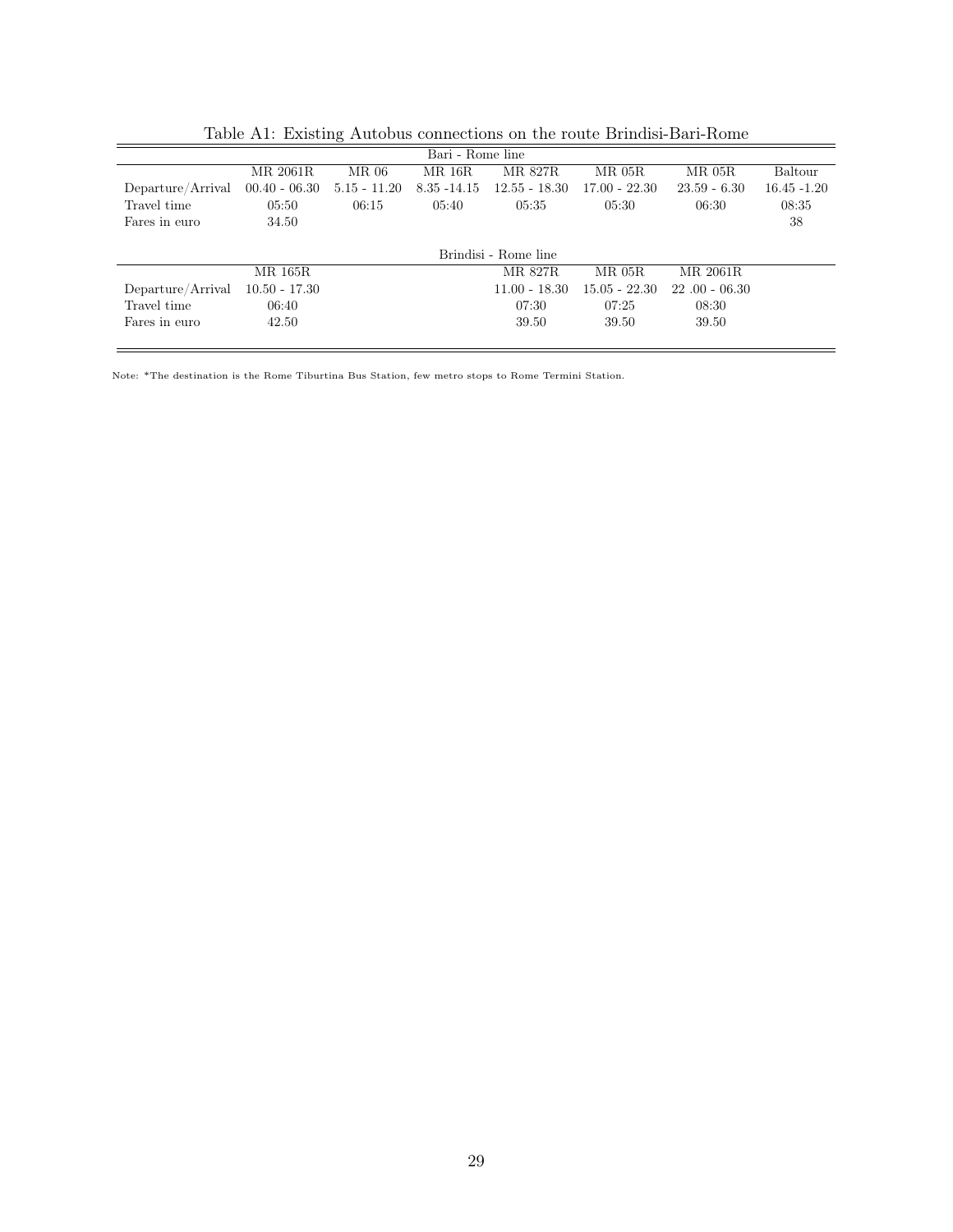|                                  | Ryanair                      |                 |                 |                                                                                 | Alitalia                                        |         |               |
|----------------------------------|------------------------------|-----------------|-----------------|---------------------------------------------------------------------------------|-------------------------------------------------|---------|---------------|
|                                  | $\bigoplus$                  | $\widehat{c}$   | $\bigoplus$     | $\odot$                                                                         | $\odot$                                         | $(\pm)$ | $\widehat{5}$ |
|                                  |                              |                 |                 | Bari - Rome                                                                     |                                                 |         |               |
| $\rm Department/Arrival$         | 07.40<br>$06.35 -$           | $18.30 - 19.35$ |                 | $06.50 - 07.50$ $08.00 - 09.00$ $12.10 - 13.15$ $15.30 - 16.35$ $19.15 - 20.20$ |                                                 |         |               |
| Travel Time                      | 01:05                        | 01:05           | 01:00           | 01:00                                                                           | 01:05                                           | 01:05   | 01:05         |
| ONE WAY: Min. Fare - Standard    | $12.99$ euro (Standard)      |                 |                 |                                                                                 | 78.11 euro (Economy                             |         |               |
| ONE WAY: Min. Fare - Business    | 67.44 euro (Business Plus)   |                 |                 |                                                                                 | 373.11 euro (Flex)                              |         |               |
| ROUND TRIP: Min. Fare - Standard | $12.99$ euro (Standard)      |                 |                 |                                                                                 | 31.10 euro (Light)                              |         |               |
| ROUND TRIP: Min. Fare - Business | $67.44$ euro (Business Plus) |                 |                 |                                                                                 | 46.10 euro (Economy)                            |         |               |
| ROUND TRIP: Min Fare - Flex      |                              |                 |                 |                                                                                 | 373.10 euro (Flex)                              |         |               |
|                                  |                              |                 | Brindisi - Rome |                                                                                 |                                                 |         |               |
| Departure/Arrival                | 07.40<br>$06.25 -$           | $22.00 - 23.15$ | $7.05 - 8.15$   |                                                                                 | $11.55 - 13.00$ $16.30 - 17.40$ $19.05 - 20.15$ |         |               |
| Travel Time                      | IJ<br>01:1                   | 01:15           | 01:10           | 01:05                                                                           | 01:10                                           | 01:10   |               |
| ONE WAY: Min. Fare - Standard    | $12.99$ euro (Standard)      |                 |                 | 59.21 euro (Economy)                                                            |                                                 |         |               |
| ONE WAY: Min. Fare - Business    | 67.44 euro (Business Plus)   |                 |                 | $377.21$ euro (Flex)                                                            |                                                 |         |               |
| ROUND TRIP: Min. Fare - Standard | 12.99 euro (Standard)        |                 |                 | $31.21$ euro (Light)                                                            |                                                 |         |               |
| ROUND TRIP: Min. Fare - Business | 67.44 euro (Business Plus)   |                 |                 | $47.21$ euro (Economy)                                                          |                                                 |         |               |
| ROUND TRIP: Min Fare - Flex      |                              |                 |                 | 377.21 (Flex)                                                                   |                                                 |         |               |
|                                  |                              |                 |                 |                                                                                 |                                                 |         |               |

Table A2: Existing Air connections on the route Brindisi-Bari-Rome Table A2: Existing Air connections on the route Brindisi-Bari-Rome Note: Fares checked on October, the 27th (2015) for November the 25th on both Ryanair.com and for November the 23th on Alitalia.it with the purpose to look at the lowest possible price charged by Note: Fares checked on October, the 27th (2015) for November the 25th on both Ryanair.com and for November the 23th on Alitalia.it with the purpose to look at the lowest possible price charged by both companies. both companies.

30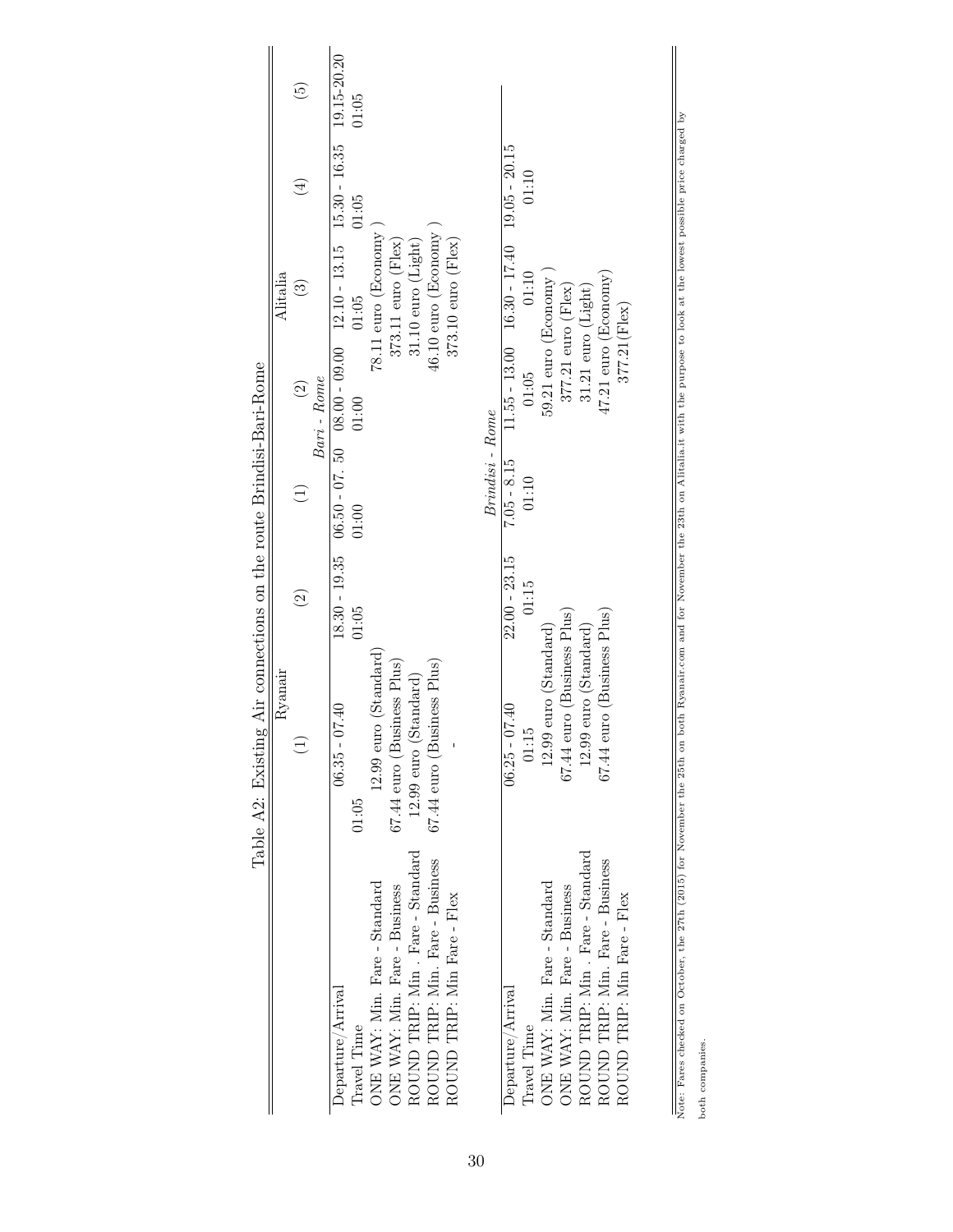|                                                            | Table A3: Existing Rail services on the route Brindisi-Bari-Rome                 |            |                                  |                                            |                 |                          |                                  |  |
|------------------------------------------------------------|----------------------------------------------------------------------------------|------------|----------------------------------|--------------------------------------------|-----------------|--------------------------|----------------------------------|--|
|                                                            | FA 9350                                                                          |            | FA 9354                          |                                            | Intercity 704   | FA 9358                  |                                  |  |
|                                                            |                                                                                  |            |                                  | Bari - Rome line                           |                 |                          |                                  |  |
| Departure/Arrival                                          | $7.15 - 11.20$                                                                   |            | 13.17 - 17.20                    |                                            | $16.05 - 22.20$ | $18.17 - 22.20$          |                                  |  |
| Iravel Time                                                | 04:05                                                                            |            | 04:03                            |                                            | 06:15           | 04:03                    |                                  |  |
| Fares in euro - First Class (Base; Economy; SuperEconomy)  | 69.00 euro 49.00 euro<br>77.00 euro                                              |            | 77.00 euro 69.00 euro 49.00 euro |                                            | n.a.            |                          | 77.00 euro 54.00 euro 39.00 euro |  |
| Fares in euro - Second Class (Base, Economy, SuperEconomy) | 24.00 euro<br>$39.00$ euro<br>54.00 euro                                         |            | 54.00 euro 39.00 euro            | 24.00 euro 49.00 euro 19.00 euro 9.00 euro |                 | 39.00 euro<br>54.00 euro | 24.00 euro                       |  |
|                                                            |                                                                                  |            |                                  | Brindisi - Rome line                       |                 |                          |                                  |  |
| Departure/Arrival                                          | $6.11 - 11.20$                                                                   |            | $12.17 - 17.20$                  |                                            | n.a.            | $17.14 - 22.20$          |                                  |  |
| Travel Time                                                | 05:09                                                                            |            | 05:03                            |                                            | n.a.            | 05:06                    |                                  |  |
| Fares in euro - First Class (Base; Economy; SuperEconomy)  | 59.00 euro<br>79.00 euro<br>96.00 euro                                           | 96.00 euro | $79.00$ euro                     | 59.00 euro                                 | n.a.            | 66.00 euro<br>96.00 euro | 49.00 euro                       |  |
| Fares in euro - Second Class (Base, Economy, SuperEconomy) | 39.00 euro<br>$49.00$ euro<br>$66.00$ $\mathrm{e}\mathrm{u}\mathrm{r}\mathrm{o}$ | 66.00 euro | $49.00$ ${\rm euro}$             | 39.00 euro                                 |                 | 49.00 euro<br>66.00 euro | 39.00 euro                       |  |
|                                                            |                                                                                  |            |                                  |                                            |                 |                          |                                  |  |
| Average delay (uniquevisitor.it*)                          | 8 mins                                                                           |            | $12 \text{ mins}$                |                                            | n.a.            | $10 \text{ mins}$        |                                  |  |
| % Delay (uniquevisitor.it*)                                | 57%                                                                              |            | 56%                              |                                            | n.a.            | $67\%$                   |                                  |  |
| Punctuality Index (uniquevisitor*)                         | 41%                                                                              |            | 39%                              |                                            | n.a.            | $29\%$                   |                                  |  |
|                                                            |                                                                                  |            |                                  |                                            |                 |                          |                                  |  |

| $\overline{\phantom{a}}$                                                                            |  |
|-----------------------------------------------------------------------------------------------------|--|
| $\mathfrak{c}$                                                                                      |  |
| l                                                                                                   |  |
| יי<br>ר                                                                                             |  |
| ĺ                                                                                                   |  |
| l                                                                                                   |  |
|                                                                                                     |  |
|                                                                                                     |  |
| ֧֧֧֧ׅ֧֧֧֧֧ׅ֧֛֧֧֧֛֪ׅ֛֪֛֪֛֛֛֪֛֛֛֚֚֚֚֚֚֚֚֚֚֚֡֝֓֕֓֝֓֝֓֝֓֝֬֝֬֝֬֝֬֝֬֝֬֜֓֝֬֝֬֝֬<br>֧֛֛֛֛֛֛֛֛֛֛֛֛֜֜֜֜֜֜֜֜֜֜ |  |
|                                                                                                     |  |
| - Christian Call Color Color<br>$\vdots$                                                            |  |
|                                                                                                     |  |
|                                                                                                     |  |
|                                                                                                     |  |
|                                                                                                     |  |
| $\frac{1}{2}$                                                                                       |  |
|                                                                                                     |  |
|                                                                                                     |  |
|                                                                                                     |  |
|                                                                                                     |  |
|                                                                                                     |  |
|                                                                                                     |  |
| .<br>ר<br>$\frac{1}{2}$<br>֚֚֚֚֓<br>֧֚֚֚֚֚֝֝֝<br>֧ <u>֚</u>                                         |  |
|                                                                                                     |  |
|                                                                                                     |  |
| ֧ׅ֧ׅ֧ׅ֧ׅ֧ׅ֧֧ׅ֧ׅ֧ׅ֧ׅ֧ׅ֧ׅ֧֧֧֧֧֛֛֛֪֛֛֛֛֛֧֧֚֚֚֚֚֚֚֚֚֚֚֚֚֚֚֚֚֚֚֚֚֚֝֟֜֜֝֜֝֜֝֬֜֜֜֓֜֜֜֜֝֬֝֜֝֜֝֜֜֝           |  |
|                                                                                                     |  |
| ı                                                                                                   |  |
|                                                                                                     |  |
|                                                                                                     |  |
| $\mathbf{i}$                                                                                        |  |
|                                                                                                     |  |
| $\overline{a}$                                                                                      |  |
|                                                                                                     |  |
| $\overline{\phantom{a}}$                                                                            |  |

Note: \*Analysis on 300 rail services from 1st January 2014 to 30th November 2014. Note: \*Analysis on 300 rail services from 1st January 2014 to 30th November 2014.

\*\* Fares checked on October the 27th for November the 25th. Only direct connections are reported. \*\* Fares checked on October the 27th for November the 25th. Only direct connections are reported.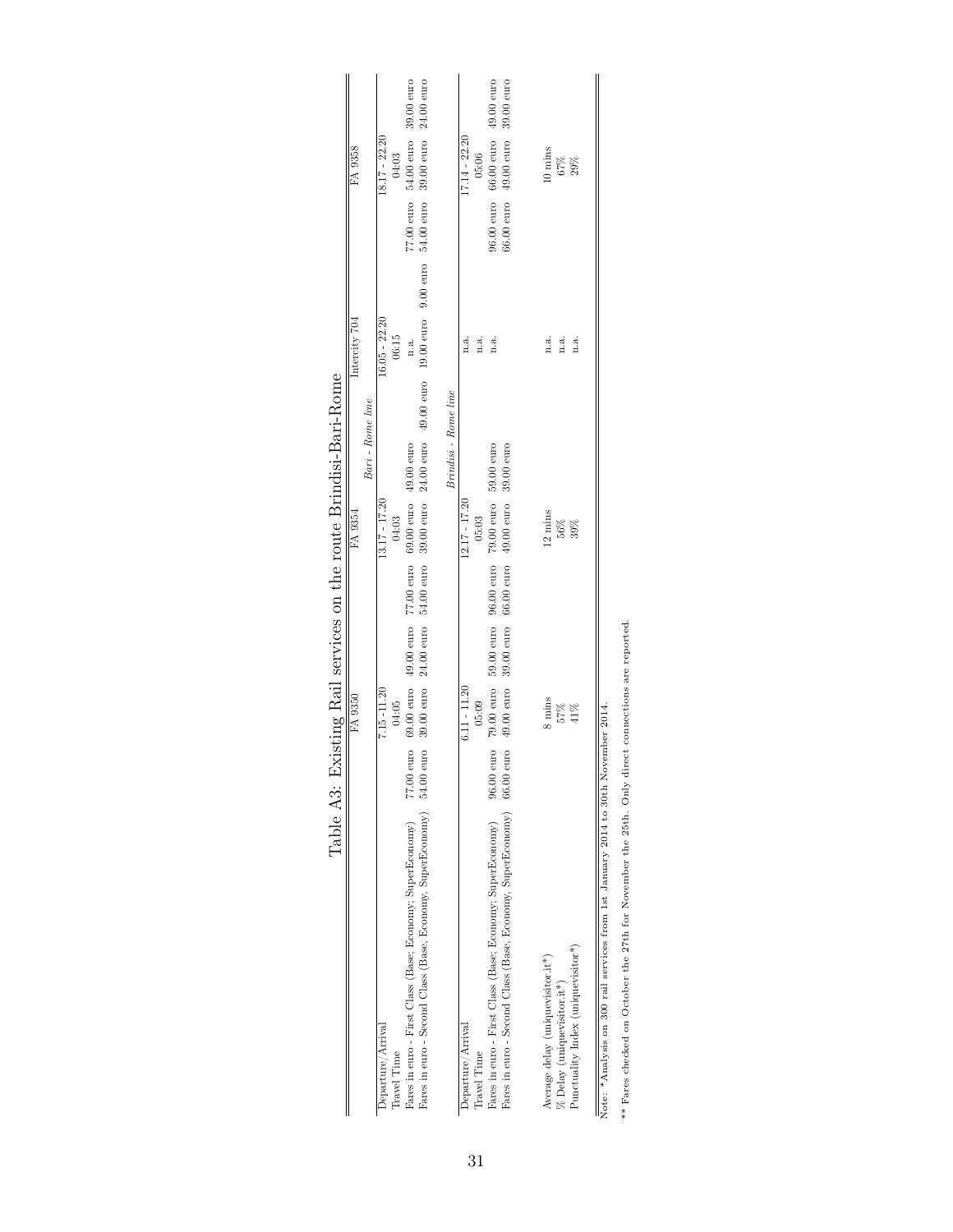| Table A4:                                  |        |                                                                                                                |                           | Alternatives, Attributes and Levels on the "Bari - Rome" line |                                                                                                                                                                                                                                                                                                                                                                                        |            |                                                                                            |
|--------------------------------------------|--------|----------------------------------------------------------------------------------------------------------------|---------------------------|---------------------------------------------------------------|----------------------------------------------------------------------------------------------------------------------------------------------------------------------------------------------------------------------------------------------------------------------------------------------------------------------------------------------------------------------------------------|------------|--------------------------------------------------------------------------------------------|
| Attribute                                  | Levels | Flight                                                                                                         | Bus                       | HSR                                                           | $\begin{tabular}{ll} \multicolumn{1}{l}{{\rm Existing~Rail} \hline \hspace{1.2cm}{{\small\bf{Rail}}\hline \hspace{1.5cm}}\hspace{1.5cm} }\\ \hspace{1.5cm} \multicolumn{1}{l}{\textbf{B}} & \multicolumn{1}{l}{\textbf{A5~mail}} \end{tabular} \vspace{0.05in} \begin{tabular}{ll} \multicolumn{1}{l}{\textbf{B}} \\ \multicolumn{1}{l}{\textbf{A5~mail}} \end{tabular} \end{tabular}$ | Car        | Car Pooling                                                                                |
| In-vehicle Time                            |        | 1 h 45 min                                                                                                     | 5 h 15 min                | $\frac{1}{3}$ h                                               |                                                                                                                                                                                                                                                                                                                                                                                        | 4 h 15 min |                                                                                            |
|                                            |        |                                                                                                                | $5$ h 45 min $6$ h 15 min | $3$ h $15$ min $3$ h $30$ min                                 | $\begin{array}{c} 4 \text{ h} \\ 4 \text{ h} \text{ 15 min} \end{array}$                                                                                                                                                                                                                                                                                                               |            | $\begin{array}{c} \hbox{4 h 15 min} \\ \hbox{4 h 45 min} \\ \hbox{5 h 15 min} \end{array}$ |
|                                            |        | $2$ h 15 min $2$ h 45 min                                                                                      |                           |                                                               |                                                                                                                                                                                                                                                                                                                                                                                        |            |                                                                                            |
| Access and Exit time from/to the airport   |        | $45$ $\min$                                                                                                    |                           |                                                               |                                                                                                                                                                                                                                                                                                                                                                                        |            |                                                                                            |
|                                            |        |                                                                                                                |                           |                                                               |                                                                                                                                                                                                                                                                                                                                                                                        |            |                                                                                            |
|                                            |        |                                                                                                                |                           |                                                               |                                                                                                                                                                                                                                                                                                                                                                                        |            |                                                                                            |
| Reliability                                |        | $\begin{array}{c} 1 \text{ h } 15 \text{ min} \\ 1 \text{ h } 45 \text{ min} \\ 65 \\ 80 \\ 80 \\ \end{array}$ | 39                        | 65                                                            |                                                                                                                                                                                                                                                                                                                                                                                        | 99         |                                                                                            |
| (Probability to respect the schedule time) |        |                                                                                                                | $\infty$                  | 80 50                                                         | 688                                                                                                                                                                                                                                                                                                                                                                                    |            | 2 8 9 3 9 3 5 7 5                                                                          |
|                                            |        |                                                                                                                | 95                        |                                                               |                                                                                                                                                                                                                                                                                                                                                                                        |            |                                                                                            |
| Price (Standard / Business) - in euro      |        |                                                                                                                | 37.38                     |                                                               | 24 - 49                                                                                                                                                                                                                                                                                                                                                                                |            |                                                                                            |
|                                            |        | $25 - 79$<br>$58 - 118$<br>$83 - 146$                                                                          |                           | $70 - 100$<br>$95 - 125$<br>$120 - 150$                       |                                                                                                                                                                                                                                                                                                                                                                                        | 52         |                                                                                            |
|                                            |        |                                                                                                                |                           |                                                               | $39 - 69$<br>$54 - 77$                                                                                                                                                                                                                                                                                                                                                                 |            |                                                                                            |
| Frequency (Number of links per day)        |        |                                                                                                                |                           |                                                               |                                                                                                                                                                                                                                                                                                                                                                                        |            |                                                                                            |
|                                            |        | $10\,$                                                                                                         | ro 00                     |                                                               | ం                                                                                                                                                                                                                                                                                                                                                                                      |            |                                                                                            |
|                                            |        | 15                                                                                                             |                           |                                                               |                                                                                                                                                                                                                                                                                                                                                                                        |            | 50                                                                                         |
|                                            |        |                                                                                                                |                           |                                                               |                                                                                                                                                                                                                                                                                                                                                                                        |            |                                                                                            |

|  | ' Levels on the "Bari - Rome" |
|--|-------------------------------|
|  |                               |
|  |                               |
|  |                               |
|  |                               |
|  |                               |
|  |                               |
|  |                               |
|  |                               |
|  |                               |
|  |                               |
|  |                               |
|  |                               |
|  |                               |
|  |                               |
|  |                               |
|  |                               |
|  |                               |
|  |                               |
|  |                               |
|  |                               |
|  |                               |
|  |                               |
|  |                               |
|  |                               |
|  |                               |
|  |                               |
|  |                               |
|  |                               |
|  |                               |
|  |                               |
|  |                               |
|  |                               |
|  |                               |
|  |                               |
|  |                               |
|  |                               |
|  |                               |
|  |                               |
|  |                               |
|  |                               |
|  |                               |
|  |                               |
|  |                               |
|  |                               |
|  |                               |
|  |                               |
|  |                               |
|  |                               |
|  |                               |
|  |                               |
|  |                               |
|  | Attributes and                |
|  |                               |
|  |                               |
|  |                               |
|  |                               |
|  |                               |
|  |                               |
|  |                               |
|  |                               |
|  |                               |
|  |                               |
|  |                               |
|  |                               |
|  |                               |
|  |                               |
|  |                               |
|  |                               |
|  |                               |
|  |                               |
|  |                               |
|  |                               |
|  |                               |
|  |                               |
|  |                               |
|  |                               |
|  |                               |
|  |                               |
|  |                               |
|  | $AA:$ Alternatives            |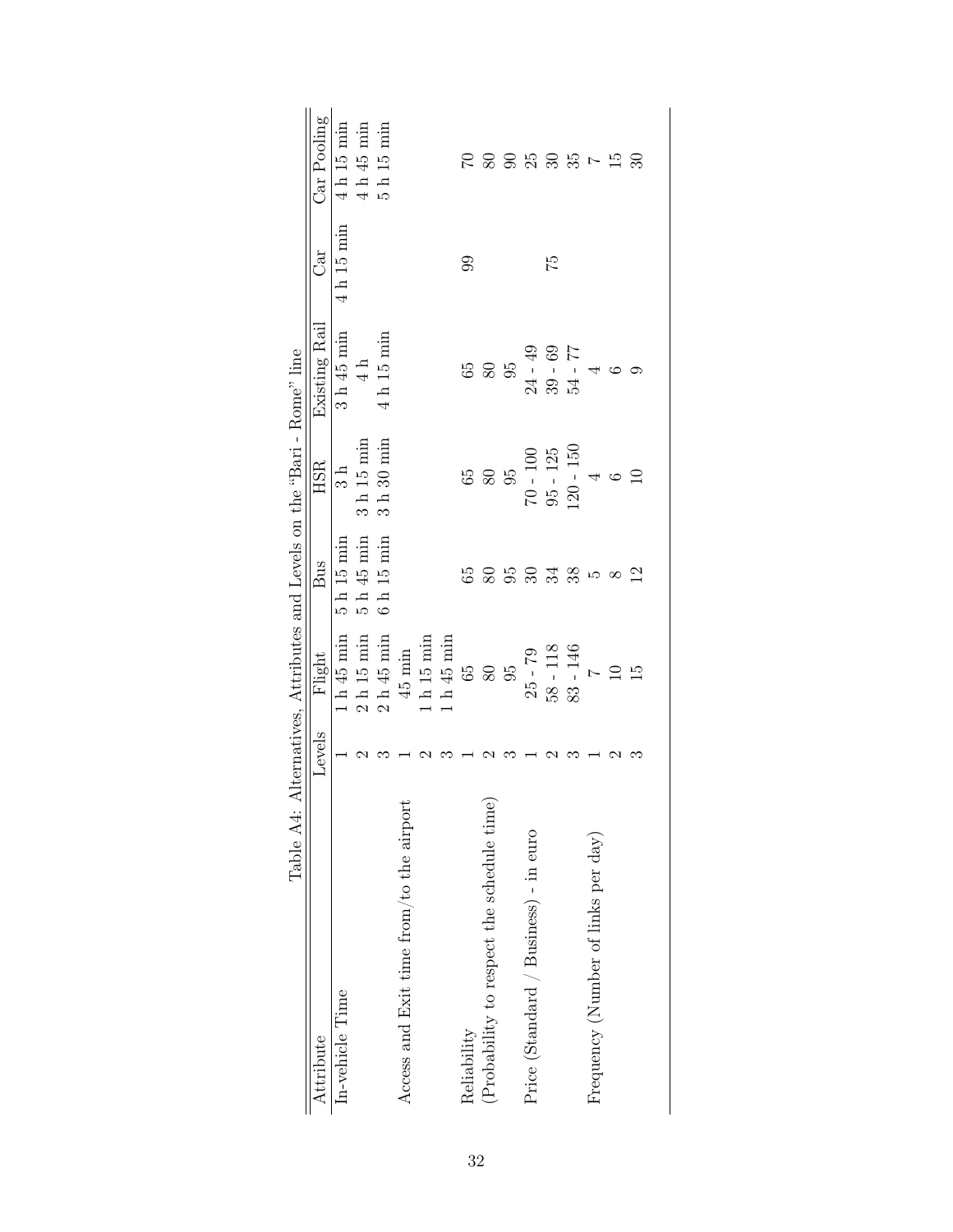| Table A5: Alternatives, Attributes and Levels on the "Brindisi - Rome" line |        |                                                                                                                                  |                         |                                                                                                    |                                                                             |           |                                                                                                                                                                                   |
|-----------------------------------------------------------------------------|--------|----------------------------------------------------------------------------------------------------------------------------------|-------------------------|----------------------------------------------------------------------------------------------------|-----------------------------------------------------------------------------|-----------|-----------------------------------------------------------------------------------------------------------------------------------------------------------------------------------|
| Attribute                                                                   | Levels | Flight                                                                                                                           | Bus                     | <b>HSR</b>                                                                                         | Existing Rail                                                               |           | $\begin{array}{r} \text{Car} \ \hline \text{Car Pooling} \ \hline \text{5 h 20 min} \ \hline \text{5 h 20 min} \ \hline \text{5 h 50 min} \ \hline \text{6 h 20 min} \end{array}$ |
| In-vehicle time                                                             |        | $\frac{1}{2}h$                                                                                                                   | $\overline{6}$ h 30     |                                                                                                    |                                                                             | $5h20min$ |                                                                                                                                                                                   |
|                                                                             |        |                                                                                                                                  | $\rm _H$ Z              |                                                                                                    |                                                                             |           |                                                                                                                                                                                   |
|                                                                             |        | $2$ h $30$ min $3$ h                                                                                                             | $7$ h $30~\mathrm{min}$ | $\begin{array}{c c} \hline 3\,h\ 30\ \hline 1 \\ 3\ h\ 45\ \hline 1 \\ 4\ h \\ \hline \end{array}$ | $\begin{tabular}{cc} 1 & 4 h 45 min \\ 1 & 5 h \\ 5 h 15 min \end{tabular}$ |           |                                                                                                                                                                                   |
| Access and Exit time from/to the airport                                    |        |                                                                                                                                  |                         |                                                                                                    |                                                                             |           |                                                                                                                                                                                   |
|                                                                             |        |                                                                                                                                  |                         |                                                                                                    |                                                                             |           |                                                                                                                                                                                   |
|                                                                             |        |                                                                                                                                  |                         |                                                                                                    |                                                                             |           |                                                                                                                                                                                   |
| Reliability                                                                 |        | $\begin{array}{c} 45 \text{ min} \\ 1 \text{ h } 15 \text{ min} \\ 1 \text{ h } 45 \text{ min} \\ 65 \\ 80 \\ 80 \\ \end{array}$ | 89                      |                                                                                                    |                                                                             | 99        |                                                                                                                                                                                   |
|                                                                             |        |                                                                                                                                  | 80                      | 6<br>8<br>8<br>8<br>8                                                                              | <b>888</b>                                                                  |           |                                                                                                                                                                                   |
|                                                                             |        |                                                                                                                                  |                         |                                                                                                    |                                                                             |           |                                                                                                                                                                                   |
| Price (Standard / Business) - in euro                                       |        |                                                                                                                                  | 53246                   |                                                                                                    |                                                                             |           | 28838375                                                                                                                                                                          |
|                                                                             |        |                                                                                                                                  |                         |                                                                                                    | $39 - 59$<br>$49 - 79$<br>$66 - 96$                                         | Z         |                                                                                                                                                                                   |
|                                                                             |        | $25 - 79$<br>$58 - 118$<br>$83 - 146$<br>$6$<br>9                                                                                |                         | $\frac{80 - 110}{115 - 145}$<br>115 - 145                                                          |                                                                             |           |                                                                                                                                                                                   |
| Frequency (Number of links per day)                                         |        |                                                                                                                                  |                         |                                                                                                    | $\mathfrak{S}$                                                              |           |                                                                                                                                                                                   |
|                                                                             |        |                                                                                                                                  |                         |                                                                                                    | IJ                                                                          |           |                                                                                                                                                                                   |
|                                                                             |        | 14                                                                                                                               |                         |                                                                                                    |                                                                             |           |                                                                                                                                                                                   |
|                                                                             |        |                                                                                                                                  |                         |                                                                                                    |                                                                             |           |                                                                                                                                                                                   |

| : A ternatives. Attributes and levels on the "Brindisi |
|--------------------------------------------------------|
|                                                        |
|                                                        |
|                                                        |
|                                                        |
|                                                        |
|                                                        |
|                                                        |
|                                                        |
|                                                        |
|                                                        |
|                                                        |
|                                                        |
|                                                        |
|                                                        |
|                                                        |
|                                                        |
|                                                        |
|                                                        |
|                                                        |
|                                                        |
|                                                        |
|                                                        |
|                                                        |
|                                                        |
|                                                        |
|                                                        |
|                                                        |
|                                                        |
|                                                        |
|                                                        |
|                                                        |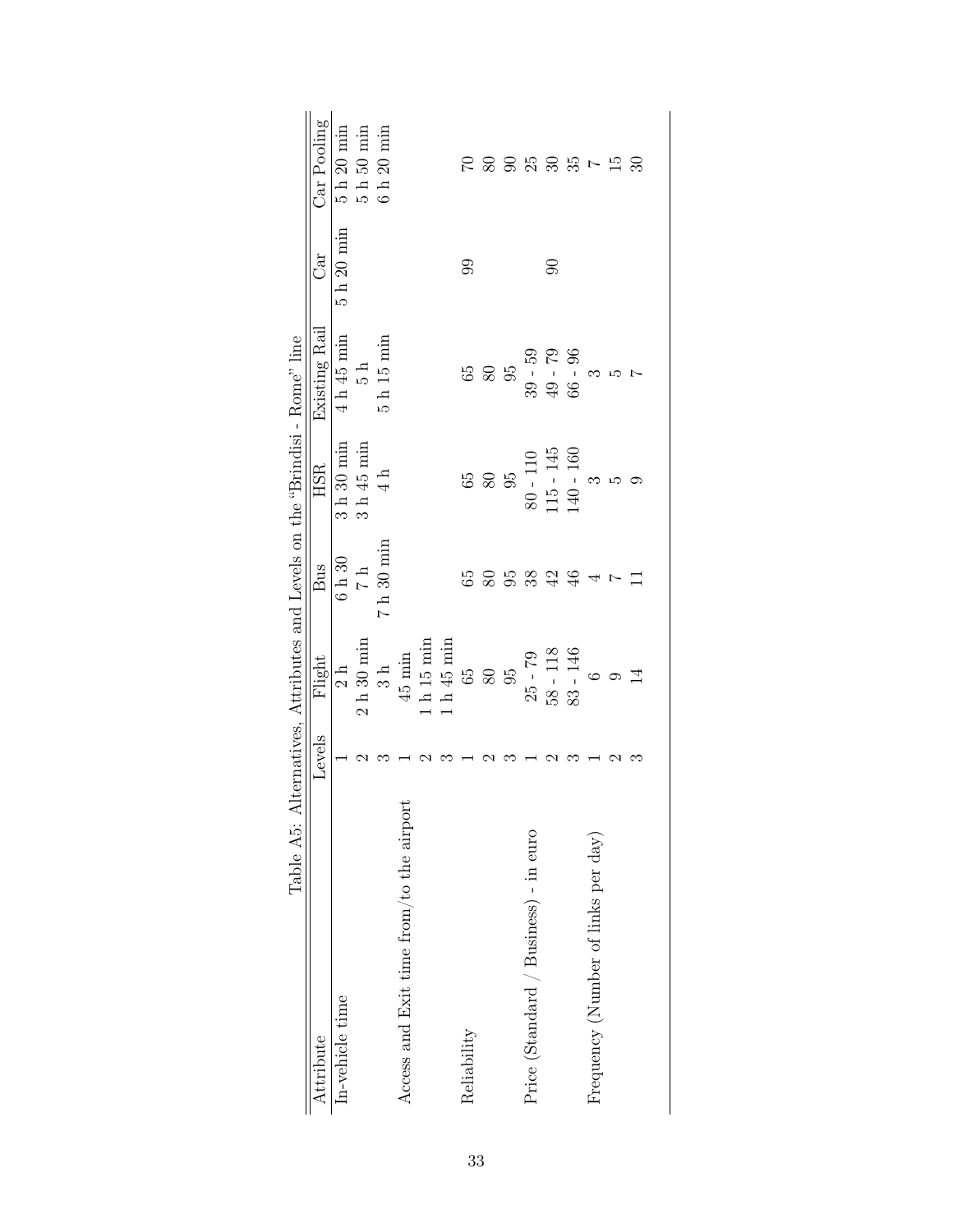|                              | All, with HSR             |              |  |  |  |
|------------------------------|---------------------------|--------------|--|--|--|
|                              | T-MXL                     | U-MXL        |  |  |  |
| Random Parameter means       |                           |              |  |  |  |
| In-vehicle Time              | $-0.003**$                | $-0.025***$  |  |  |  |
|                              | (0.001)                   | (0.001)      |  |  |  |
| $\mathrm{A}/\mathrm{E}$ Time | $-0.008***$               | $-0.045***$  |  |  |  |
|                              | (0.002)                   | (0.002)      |  |  |  |
| Random Parameter s.d         |                           |              |  |  |  |
| In-vehicle Time              | $0.111***$                | $0.055***$   |  |  |  |
|                              | (0.003)                   | (0.001)      |  |  |  |
| $A/E$ Time                   | $0.224***$                | $0.090***$   |  |  |  |
|                              | (0.007)                   | (0.003)      |  |  |  |
| <b>Fixed Parameters</b>      |                           |              |  |  |  |
| Fare                         | $-0.049***$               | $-0.047***$  |  |  |  |
|                              | (0.001)                   | (0.001)      |  |  |  |
| Reliability                  | $0.014***$                | $0.014***$   |  |  |  |
|                              | (0.002)                   | (0.002)      |  |  |  |
| Frequency                    | $-0.002$                  | $-0.001$     |  |  |  |
|                              | (0.005)                   | (0.005)      |  |  |  |
| Controls (Ref: Flight)       |                           |              |  |  |  |
| T: Brindisi                  | $-1.227***$               | $-0.815***$  |  |  |  |
|                              | (0.130)                   | (0.126)      |  |  |  |
| <b>B</b> : Brindisi          | $-1.887***$               | $-1.342***$  |  |  |  |
|                              | (0.227)                   | (0.219)      |  |  |  |
| CP:Brindisi                  | $-1.847***$               | $-1.310***$  |  |  |  |
|                              | (0.186)                   | (0.184)      |  |  |  |
| C:Brindisi                   | $-1.497***$               | $-1.113***$  |  |  |  |
|                              | (0.193)                   | (0.190)      |  |  |  |
| HSR:Brindisi                 | $-0.607***$               | $-0.393***$  |  |  |  |
|                              | (0.113)                   | (0.111)      |  |  |  |
| T: ASC                       | 0.088                     | $-0.007$     |  |  |  |
|                              | (0.220)                   | (0.218)      |  |  |  |
| B: ASC                       | $-2.570***$               | $-2.938***$  |  |  |  |
|                              | (0.341)                   | (0.334)      |  |  |  |
| CP: ASC                      | $-0.299$                  | $-0.500*$    |  |  |  |
|                              | (0.268)                   | (0.266)      |  |  |  |
| C: ASC                       | $0.674**$                 | $0.479*$     |  |  |  |
|                              | (0.264)                   | (0.262)      |  |  |  |
| HSR: ASC                     | $1.004***$                | $0.836***$   |  |  |  |
|                              | (0.203)                   | (0.200)      |  |  |  |
| Other controls               | $\overline{\mathrm{Yes}}$ | Yes          |  |  |  |
| N.                           | 5,580                     | 5,580        |  |  |  |
| McFadden R2                  | 0.254                     | 0.280        |  |  |  |
| Log-Likelihood               | $-6,546.872$              | $-6,318.856$ |  |  |  |
| AІC                          | 13167                     | 12711        |  |  |  |

Table A6: Mixed Multinomial Logit with triangolar and uniform distribution

Note: \*p<0.1; \*\*p<0.05; \*\*\*p<0.01 Mixed Logit based on 1000 Halton draws. Other controls include age, subjective evaluation of air transport mode, gender dummy.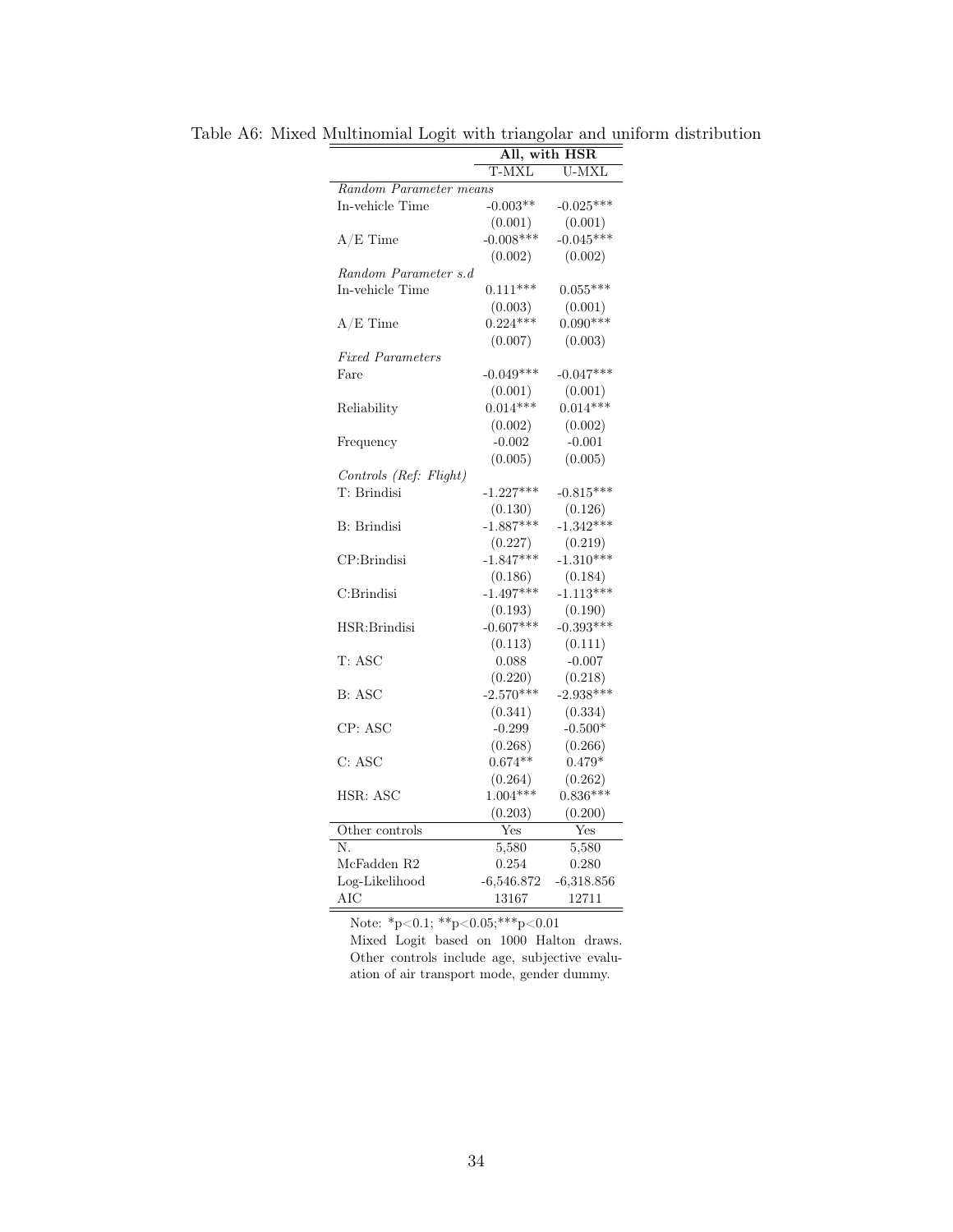|                                   | All<br>Only Bari |              |              |              |
|-----------------------------------|------------------|--------------|--------------|--------------|
|                                   | With HSR         | Without HSR  | With HSR     | Without HSR  |
| Random Parameter means            |                  |              |              |              |
| In-vehicle Time                   | $-0.024***$      | $-0.018***$  | $-0.024***$  | $-0.017***$  |
|                                   | (0.001)          | (0.001)      | (0.002)      | (0.002)      |
| $A/E$ Time                        | $-0.029***$      | $-0.011***$  | $-0.031***$  | $-0.017***$  |
|                                   | (0.002)          | (0.002)      | (0.003)      | (0.003)      |
| <i>Variance-Covariance Matrix</i> |                  |              |              |              |
| ae_time.ae_time                   | $0.035***$       | $0.024***$   | $0.039***$   | $0.028***$   |
|                                   | (0.001)          | (0.001)      | $-0.001$     | $-0.001$     |
| ae time.inv time                  | $0.045***$       | 0.001        | $0.045***$   | 0.003        |
|                                   | (0.002)          | (0.002)      | $-0.002$     | $-0.002$     |
| inv time.inv time                 | $0.041***$       | $0.028***$   | $0.043***$   | $0.035***$   |
|                                   | (0.002)          | (0.001)      | $-0.002$     | $-0.002$     |
| <b>Fixed Parameters</b>           |                  |              |              |              |
| Fare                              | $-0.048***$      | $-0.041***$  | $-0.042***$  | $-0.032***$  |
|                                   | (0.001)          | (0.002)      | (0.002)      | (0.002)      |
| Reliability                       | $0.015***$       | $0.016***$   | $0.019***$   | $0.019***$   |
|                                   | (0.002)          | (0.002)      | (0.002)      | (0.003)      |
| Frequency                         | $-0.001$         | $-0.013**$   | 0.001        | $-0.015**$   |
|                                   | (0.006)          | (0.006)      | (0.007)      | (0.007)      |
| Controls (Ref: Flight)            |                  |              |              |              |
| T: Brindisi                       | $-0.546***$      | $-0.630***$  |              |              |
|                                   | (0.126)          | (0.124)      |              |              |
| B: Brindisi                       | $-0.668***$      | $-0.615***$  |              |              |
|                                   | (0.228)          | (0.222)      |              |              |
| CP:Brindisi                       | $-0.899***$      | $-0.890***$  |              |              |
|                                   | (0.184)          | (0.181)      |              |              |
| C:Brindisi                        | $-0.777***$      | $-0.848***$  |              |              |
|                                   | (0.190)          | (0.170)      |              |              |
| HSR:Brindisi                      | $-0.188$         |              |              |              |
|                                   | (0.120)          |              |              |              |
| T: ASC                            | 0.148            | 0.274        | 0.018        | 0.072        |
|                                   | (0.219)          | (0.224)      | (0.270)      | (0.275)      |
| B: ASC                            | $-3.022***$      | $-2.661***$  | $-3.259***$  | $-3.029***$  |
|                                   | (0.338)          | (0.344)      | (0.397)      | (0.405)      |
| CP: ASC                           | $-0.333$         | $-0.276$     | $-0.460$     | $-0.363$     |
|                                   | (0.266)          | (0.276)      | (0.320)      | (0.332)      |
| C: ASC                            | $0.674**$        | 0.147        | 0.336        | $-0.462$     |
|                                   | (0.263)          | (0.262)      | (0.317)      | (0.318)      |
| HSR: ASC                          | $0.872***$       |              | $0.611**$    |              |
|                                   | (0.201)          |              | (0.248)      |              |
| Other controls                    | Yes              | Yes          | Yes          | Yes          |
| Ho: No Correlation                | Rejected         | Rejected     | Rejected     | Rejected     |
| N.                                | 5,580            | 5,580        | 3,609        | 3,609        |
| $\operatorname{McFadden}$ R2      | 0.296            | 0.299        | 0.287        | $0.293\,$    |
| Log-Likelihood                    | $-6,172.680$     | $-5,044.450$ | $-4,211.008$ | $-3,519.619$ |

Table A7: Mixed Multinomial Logit Model with correlated parameters

Note: \*p<0.1; \*\*p<0.05;\*\*\*p<0.01

Mixed Logit based on 1000 Halton draws. Successful convergence for all estimation. Optimization through BFGS maximization. Other controls include age, subjective evaluation of air transport mode, gender dummy.